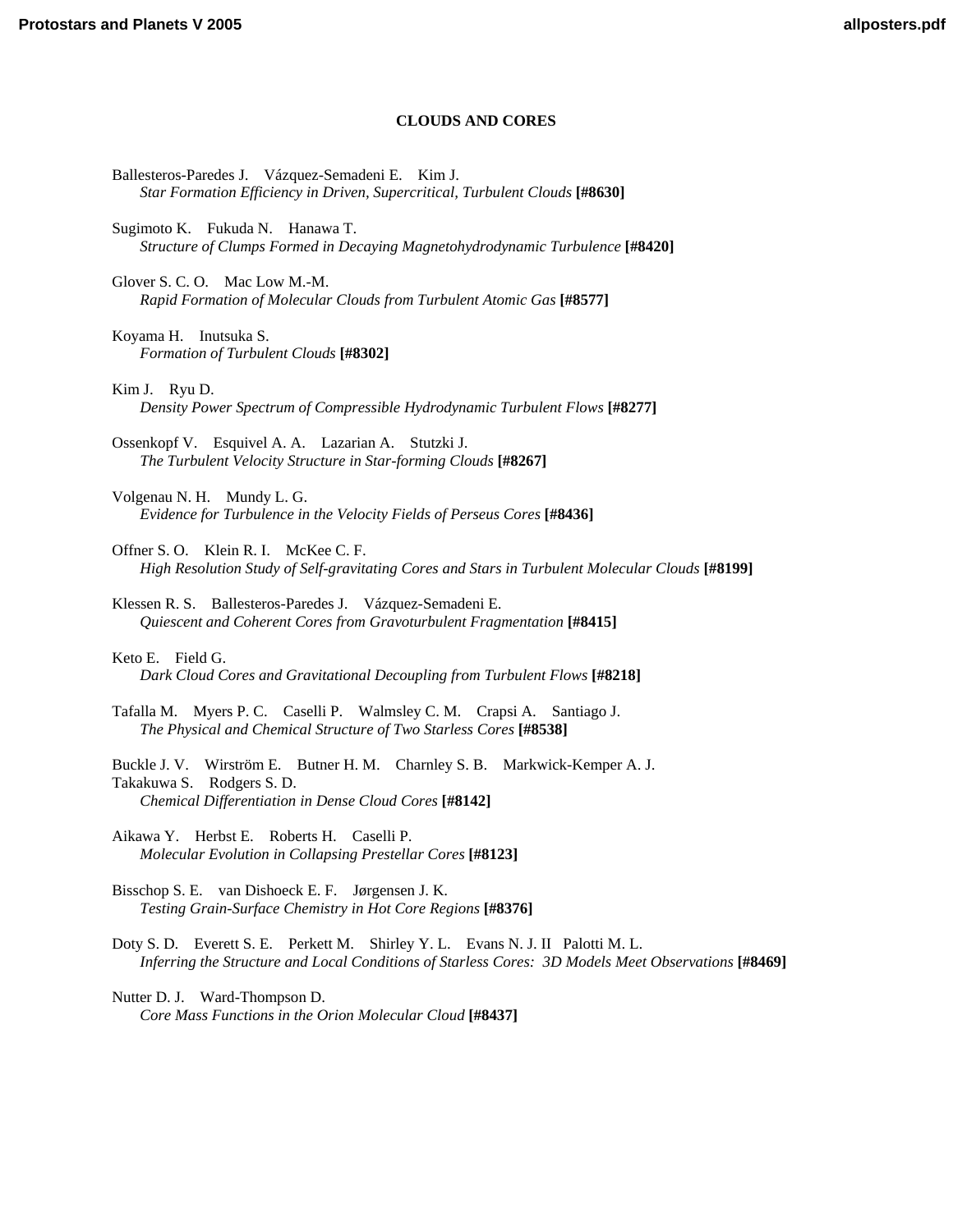- Baek C. H. Kim J. Ryu D. Kang H. *[Angular Momentum Evolution and Rotational Properties of Cores](http://www.lpi.usra.edu/meetings/ppv2005/pdf/8287.pdf)* **[#8287]**
- Li D. L. Goldsmith P. F. *[Using HI Narrow Self-Absorption \(HINSA\) to Probe the Chemical Age of Dense Cores](http://www.lpi.usra.edu/meetings/ppv2005/pdf/8212.pdf)* **[#8212]**
- [Frieswijk W. F. W. Teyssier D. Shipman R. F. Hily-Blant P.](http://www.lpi.usra.edu/meetings/ppv2005/pdf/8582.pdf)  *Near Infrared Extinction Cores in the Outer Galaxy* **[#8582]**
- Poidevin F. Bastien P. *[Variations of the Magnetic Field Structure in the Filamentary Dark Cloud GF 9 and Its Neighborhood](http://www.lpi.usra.edu/meetings/ppv2005/pdf/8356.pdf)* **[#8356]**
- [Vázquez-Semadeni E. Ryu D. Passot T. González R. Gazol A.](http://www.lpi.usra.edu/meetings/ppv2005/pdf/8471.pdf)  *Initial Stages of Molecular Cloud Evolution* **[#8471]**
- Larsson B. Odin Team *[Detection of Molecular Oxygen with the Odin Satellite](http://www.lpi.usra.edu/meetings/ppv2005/pdf/8393.pdf)* **[#8393]**
- [Doty S. D. Metzler R. A. Everett S. E. Palotti M. L.](http://www.lpi.usra.edu/meetings/ppv2005/pdf/8354.pdf)  *Radiative Transfer in Irregular Star-forming Clouds* **[#8354]**
- Foster J. B. Goodman A. A. *[Cloudshine: A Limit of Extinction Mapping and the Beginning of a New View of Dark Clouds](http://www.lpi.usra.edu/meetings/ppv2005/pdf/8265.pdf)* **[#8265]**
- O'Sullivan S. Downes T. P. *[Multifluid Magnetohydrodynamics: An Explicit Approach](http://www.lpi.usra.edu/meetings/ppv2005/pdf/8249.pdf)* **[#8249]**
- Watanabe N. Nagaoka A. Hidaka H. Kouchi A. *[Laboratory Simulation of D-Enrichment in Interstellar Formaldehyde and Methanol](http://www.lpi.usra.edu/meetings/ppv2005/pdf/8244.pdf)* **[#8244]**
- Bacmann A. Parise B. Lefloch B. Ceccarelli C. Castets A. *[Are Formaldehyde and Methanol Formed on Grain Surfaces in Pre-Stellar Cores?](http://www.lpi.usra.edu/meetings/ppv2005/pdf/8188.pdf)* **[#8188]**
- Li P. S. Klein R. I. McKee C. F. *[Simulations on Magnetized Filament Fragmentation in Molecular Clouds](http://www.lpi.usra.edu/meetings/ppv2005/pdf/8184.pdf)* **[#8184]**
- [Dobashi K. Uehara H. Kandori R. Sakurai T. Kaiden M. Umemoto T. Sato F.](http://www.lpi.usra.edu/meetings/ppv2005/pdf/8137.pdf)  *Atlas and Catalog of Dark Clouds Based on Digitized Sky Survey I* **[#8137]**
- Onishi T. Mizuno N. Mizuno A. Fukui Y. NANTEN Team *[New View of Molecular Gas Distribution of the Southern Sky: CO Surveys with NANTEN](http://www.lpi.usra.edu/meetings/ppv2005/pdf/8301.pdf)* **[#8301]**

[Mizuno N. Fukui Y. Onishi T. Mizuno A. Kawamura A. Yamamoto H. Ogawa H. Yonekura Y.](http://www.lpi.usra.edu/meetings/ppv2005/pdf/8298.pdf)  Stutzki J. Graf U. Kramer C. Simon R. Klein U. Mebold U. Bensch F. Koo B.-C. Park Y.-S. Bronfman L. May J. NANTEN2 Team *NANTEN2 Project: CO and CI Survey of the Southern Sky* **[#8298]**

[Fujishita M. Yamaoka K. Kim B. G. Kawamura A. Mizuno N. Onishi T. Mizuno A. Fukui Y.](http://www.lpi.usra.edu/meetings/ppv2005/pdf/8384.pdf) *12CO and 13CO (J=1–0) Survey of Molecular Clouds Toward the 3rd Galactic Quadrant* **[#8384]**

[Jackson J. M. Rathborne J. M. Shah R. Y. Simon R. Bania T. M. Clemens D. P. Chambers E. T.](http://www.lpi.usra.edu/meetings/ppv2005/pdf/8200.pdf)  Johnson A. M. Dormody M. Lavoie R.

*The Boston University-Five College Radio Astronomy Observatory Galactic Ring Survey* **[#8200]**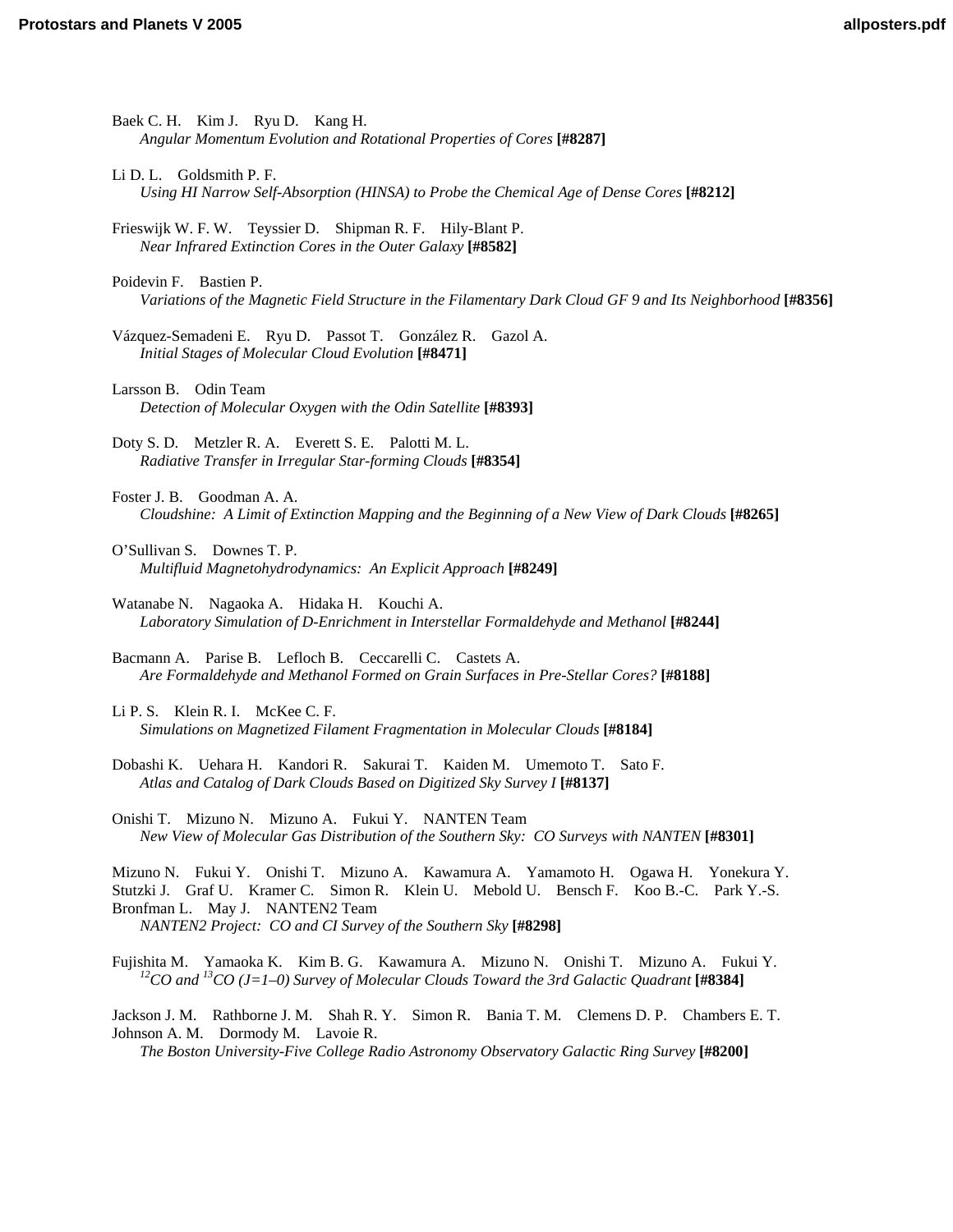Froebrich D. del Burgo C. *[Accuracy in the Determination of the NIR Extinction Power Law Index](http://www.lpi.usra.edu/meetings/ppv2005/pdf/8040.pdf)* **[#8040]** Chapman J. F. Wardle M. *[Dust Grains in C-type Shock Waves in Molecular Clouds](http://www.lpi.usra.edu/meetings/ppv2005/pdf/8030.pdf)* **[#8030]** Reid M. A. Wilson C. D. *[The Shape of the Submillimeter Clump Mass Function in Star-forming Regions](http://www.lpi.usra.edu/meetings/ppv2005/pdf/8110.pdf)* **[#8110]** [Moore T. J. T. Shipman R. F. Plume R. Hoare M. G. JPS International Collaboration](http://www.lpi.usra.edu/meetings/ppv2005/pdf/8370.pdf)  *Legacy Surveys with the JCMT: The JCMT Plane Survey* **[#8370]** Thompson M. A. Jenness T. SASSy Consortium *[Legacy Surveys with the JCMT: The SCUBA-2 "All-Sky" Survey](http://www.lpi.usra.edu/meetings/ppv2005/pdf/8145.pdf)* **[#8145]** [Johnstone D. Di Francesco J. Matthews B. Ward-Thompson D. Nutter D. Hatchell J. Hogerheijde M.](http://www.lpi.usra.edu/meetings/ppv2005/pdf/8485.pdf)  Greaves J. Buckle J. Richer J. *Legacy Surveys with the JCMT: The SCUBA-2 Local Star Formation Survey* **[#8485]** [Thompson M. A. Gibb A. G. Hatchell J. H. Wyrowski F. Pestalozzi M. R.](http://www.lpi.usra.edu/meetings/ppv2005/pdf/8109.pdf)  *SCAMPS: The SCUBA Massive Precluster Survey* **[#8109]** [Ledwosinska E. Di Francesco J. Johnstone D. Kirk H.](http://www.lpi.usra.edu/meetings/ppv2005/pdf/8539.pdf)  *Maps and Results from the SCUBA Public Archive* **[#8539]** Nagashima M. Koyama H. Inutsuka S. *[Evaporation and Condensation of HI Clouds in the Interstellar Medium](http://www.lpi.usra.edu/meetings/ppv2005/pdf/8099.pdf)* **[#8099]** [Hill T. Burton M. G. Minier V. Thompson M. A. Walsh A. J. Cunningham M. R.](http://www.lpi.usra.edu/meetings/ppv2005/pdf/8097.pdf)  *Examining the Evolutionary Sequence of Massive Star Formation* **[#8097]** [Swift J. J. Welch W. J. Di Francesco J. Stojimirovi](http://www.lpi.usra.edu/meetings/ppv2005/pdf/8066.pdf)ć I. *An Ecological Case Study of Star Formation* **[#8066]** Redman M. P. Keto E. Rawlings J. M. C. *[Oscillations in the Stable Starless Core Barnard 68](http://www.lpi.usra.edu/meetings/ppv2005/pdf/8558.pdf)* **[#8558]** [Steinacker J. Bacmann A. Henning Th. Klessen R.](http://www.lpi.usra.edu/meetings/ppv2005/pdf/8107.pdf)  *3D Structure Analysis of Barnard 68* **[#8107]** [Kandori R. Nakajima Y. Tamura M. Tatematsu K. Aikawa Y. Naoi T. IRSF/SIRIUS Team](http://www.lpi.usra.edu/meetings/ppv2005/pdf/8071.pdf)  *Near Infrared Imaging Survey of Bok Globules: Density Structure* **[#8071]** [Tachihara K. Rengel-Lamus M. Nakajima Y. André P. Neuhäuser R. Mizuno A. Onishi T. Fukui Y.](http://www.lpi.usra.edu/meetings/ppv2005/pdf/8519.pdf)  *Gas and Dust Condensations and an Embedded Object in the Lupus 3 Cloud* **[#8519]** [Mundy L. G. Chapman N. Lai S. Evans N. J. c2d Team](http://www.lpi.usra.edu/meetings/ppv2005/pdf/8586.pdf)  *Spitzer View of the Lupus Molecular Cloud* **[#8586]** Harvey P. M. Spiesman W. J. c2d Team *[The Serpens Dark Cloud as Observed by the Cores to Disks Spitzer Legacy Program](http://www.lpi.usra.edu/meetings/ppv2005/pdf/8282.pdf)* **[#8282]** Dunham M. M. Evans N. J. II *[The Spitzer c2d Survey of Nearby Dense Cores: IRAM 04191+1522](http://www.lpi.usra.edu/meetings/ppv2005/pdf/8192.pdf)* **[#8192]**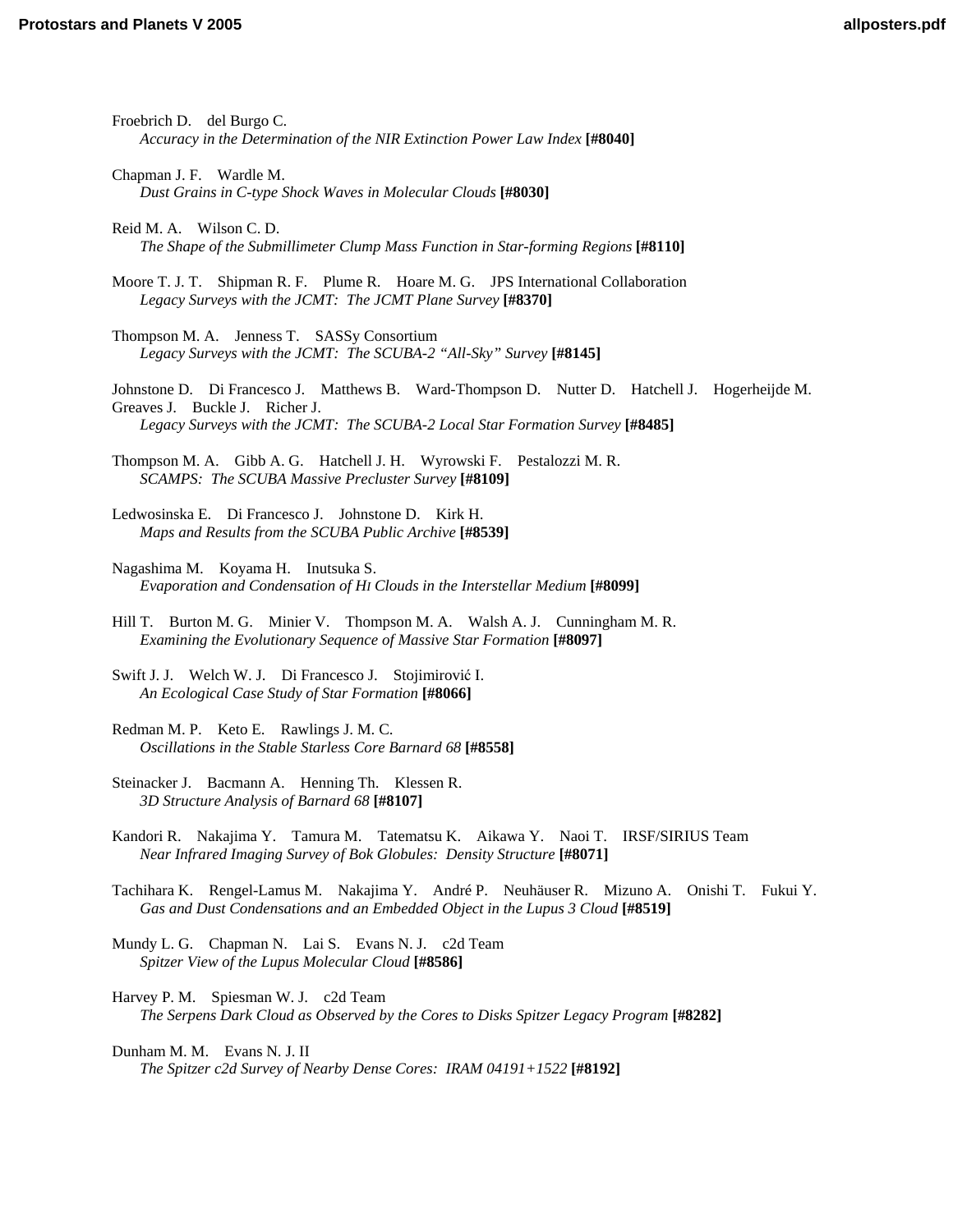- Lai S.-P. Chapman N. L. Mundy L. G. Evans N. J. II *[Dust Extinction in Molecular Clouds: Results from the Spitzer c2d Legacy Project](http://www.lpi.usra.edu/meetings/ppv2005/pdf/8601.pdf)* **[#8601]**
- Knez C. c2d IRS Team *[Spitzer Mid-Infrared Spectroscopy of Ices Toward Extincted Background Stars](http://www.lpi.usra.edu/meetings/ppv2005/pdf/8463.pdf)* **[#8463]**
- Evans N. J. II c2d Team *[Highlights from the Cores to Disks Spitzer Legacy Program](http://www.lpi.usra.edu/meetings/ppv2005/pdf/8069.pdf)* **[#8069]**
- [Hayakawa T. Hiramatsu M. Kamegai K. Tatematsu K. Mizuno A. Onishi T. Hasegawa T.](http://www.lpi.usra.edu/meetings/ppv2005/pdf/8591.pdf)  *350GHz Band Emission Lines Observations of Chamaeleon Star Forming Regions* **[#8591]**
- Friesen R. Johnstone D. Di Francesco J. Walsh A. Myers P. C. *[Probing the Distribution of Dense Gas in the Ophiuchus Molecular Cloud](http://www.lpi.usra.edu/meetings/ppv2005/pdf/8584.pdf)* **[#8584]**
- Hayashi A. Onishi T. Kawamura A. Tachihara K. Mizuno A. Fukui Y. *[Survey for Dense Molecular Condensations in the Nearby Star Forming Regions](http://www.lpi.usra.edu/meetings/ppv2005/pdf/8569.pdf)* **[#8569]**
- Bussmann R. S. Walker C. Hedden A. *[Multi-Line Study of the Rho-Ophiuchi Cloud Core](http://www.lpi.usra.edu/meetings/ppv2005/pdf/8554.pdf)* **[#8554]**
- [Goldsmith P. F. Tang Y. Brunt C. Heyer M. Narayanan G. Snell R. Li D.](http://www.lpi.usra.edu/meetings/ppv2005/pdf/8268.pdf)  *Structure of the Taurus Molecular Cloud Complex* **[#8268]**
- [Moriarty-Schieven G. H. Johnstone D. Bally J. Jenness T.](http://www.lpi.usra.edu/meetings/ppv2005/pdf/8527.pdf)  *Multi-Generational Star Formation in L1551* **[#8527]**
- Ridderstad M. Juvela M. *[3D Radiative Transfer Model of the High-Latitude Translucent Cloud L1780](http://www.lpi.usra.edu/meetings/ppv2005/pdf/8373.pdf)* **[#8373]**
- Saito H. Saito M. Sunada K. *[Detected Core Clusters in the Massive Star-forming Region, S247 Cloud](http://www.lpi.usra.edu/meetings/ppv2005/pdf/8315.pdf)* **[#8315]**

Peretto N. Hennebelle P. André P.

*[Probing the Formation of High-Mass Stars in Protoclusters: Comparison Between Millimeter Observations of](http://www.lpi.usra.edu/meetings/ppv2005/pdf/8308.pdf)  NGC 2264-C and SPH Simulations of a Collapsing Clump* **[#8308]**

- Yamamoto H. Kawamura A. Tachihara K. Mizuno N. Onishi T. Fukui Y. *[Large Scale CO Observations of a Far-Infrared Loop in Pegasus; Detection of a Large Number of Very Small](http://www.lpi.usra.edu/meetings/ppv2005/pdf/8295.pdf)  Molecular Clouds Possibly Formed Via Shocks* **[#8295]**
- Schnee S. Kauffmann J. *[Column Density, Temperature and Emissivity Spectral Index Maps of the Starless Core TMC-1C from 450, 850](http://www.lpi.usra.edu/meetings/ppv2005/pdf/8275.pdf)  and 1200 µm Images* **[#8275]**
- O'Linger J. Moriarty-Schieven G. H. Wolf-Chase G. A. *[Submillimetre Observations of an Intermediate-Mass Star Forming Cloud Core](http://www.lpi.usra.edu/meetings/ppv2005/pdf/8600.pdf)* **[#8600]**
- Langer W. D. Velusamy T. Li D. Goldsmith P. F. *[Star Forming Conditions of Quiescent Pre-Stellar Cores in Orion](http://www.lpi.usra.edu/meetings/ppv2005/pdf/8179.pdf)* **[#8179]**
- [Sakurai T. Dobashi K. Kaiden M. Nishiura S. Takano S. Kawara K. Oyabu S.](http://www.lpi.usra.edu/meetings/ppv2005/pdf/8138.pdf)  Kozasa T. Fukuhara K. *Molecular Cloud Core MCLD 123.5+24.9 in Polaris Cirrus* **[#8138]**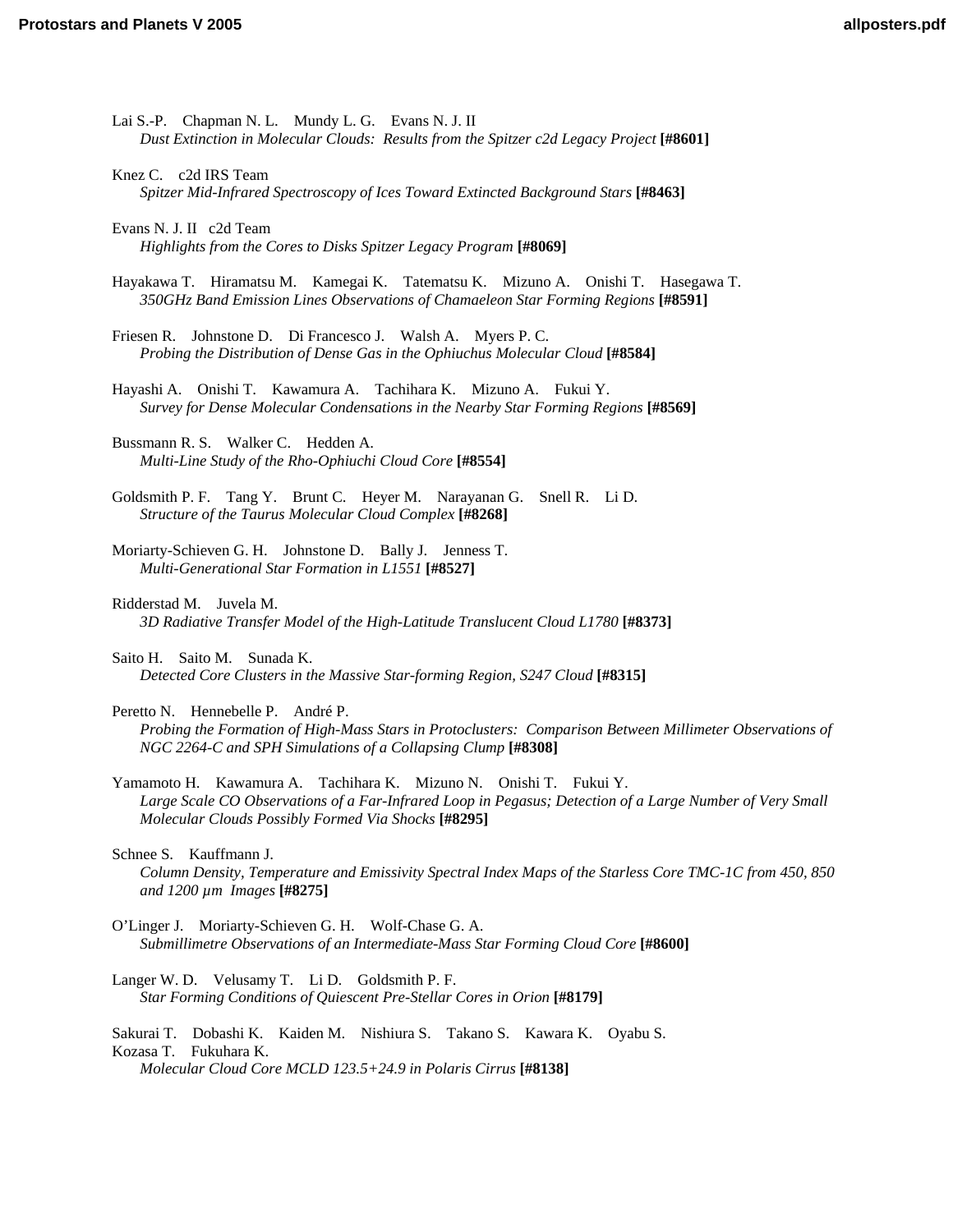- [De Luca M. Giannini T. Lorenzetti D. Nisini B. Massi F. Elia D. Smith H. A.](http://www.lpi.usra.edu/meetings/ppv2005/pdf/8060.pdf)  *Sailing Across the Southern Sky: A Vela Picture in the Mm-Light* **[#8060]**
- [Wang Y. Zhang Q. Thushara G. S. Wyrowski F. Rathborne J. M. Jackson J.](http://www.lpi.usra.edu/meetings/ppv2005/pdf/8095.pdf)  *Early Phases of Massive Star Formation in the Infrared Dark Cloud G28.34+0.06* **[#8095]**
- Lee C. W. c2d Team *[L328, Starless or Starred Core?](http://www.lpi.usra.edu/meetings/ppv2005/pdf/8085.pdf)* **[#8085]**
- Poelman D. R. Spaans M. *[The Excitation of Water in the S140 Photon Dominated Region](http://www.lpi.usra.edu/meetings/ppv2005/pdf/8074.pdf)* **[#8074]**
- Kirk H. Johnstone D. Di Francesco J. Walawender J. Bally J. *[The Perseus Molecular Cloud: Towards a Completer Understanding](http://www.lpi.usra.edu/meetings/ppv2005/pdf/8083.pdf)* **[#8083]**
- [Pineda J. E. Goodman A. Ridge N. A. Borkin M. Schnee S.](http://www.lpi.usra.edu/meetings/ppv2005/pdf/8573.pdf)  *Clumpfinding in the Perseus Molecular Cloud* **[#8573]**
- [Buckle J. V. Butner H. M. Charnley S. B Markwick-Kemper A. J. Takakuwa S. Rodgers S. D.](http://www.lpi.usra.edu/meetings/ppv2005/pdf/8143.pdf)  *Molecular Morphology of Dense Clouds — I. Barnard 5* **[#8143]**
- [Butner H. M. Takakuwa S. Charnley S. B. Rodgers S. D. Buckle J. V.](http://www.lpi.usra.edu/meetings/ppv2005/pdf/8470.pdf)  *Chemical Differentiation in B5: H13CO+ and CH3OH Fine Scale Variations* **[#8470]**
- [Curran R. L. Collett J. L. Atkinson J. W. Chrysostomou A. Aitken D. K.](http://www.lpi.usra.edu/meetings/ppv2005/pdf/8160.pdf)  *Magnetic Fields in Star Forming Regions: DR21(OH)* **[#8160]**

[Kawamura A. Minamidani T. Mizuno Y. Mizuno N. Onishi T. Mizuno A. Fukui Y. NANTEN Team](http://www.lpi.usra.edu/meetings/ppv2005/pdf/8300.pdf)  Filipovic M. Staveley-Smith L. Johansson L. E. B. Nikolic S. Booth R. S. Heikkila A. Nyman L.-A. Lerner M. Tatematsu K. Hasegawa T. Ikeda M.

*Molecular Clouds and Star Formation in the Large Magellanic Cloud* **[#8300]**

Dobbs C. L. Bonnell I. A. *[The Formation of Molecular Clouds in Spiral Galaxies](http://www.lpi.usra.edu/meetings/ppv2005/pdf/8170.pdf)* **[#8170]**

[Petitpas G. Iono D. Peck A. Wilson C. Matsushita S. Sakamoto K. Wang J. Ho P. Zhang Q.](http://www.lpi.usra.edu/meetings/ppv2005/pdf/8317.pdf)  Rots A. Wang Z. Yun M. Surace J. *Warm Gas and Temperature Gradients in the Giant Molecular Associations of the Antennae (NGC 4038/9)* **[#8317]**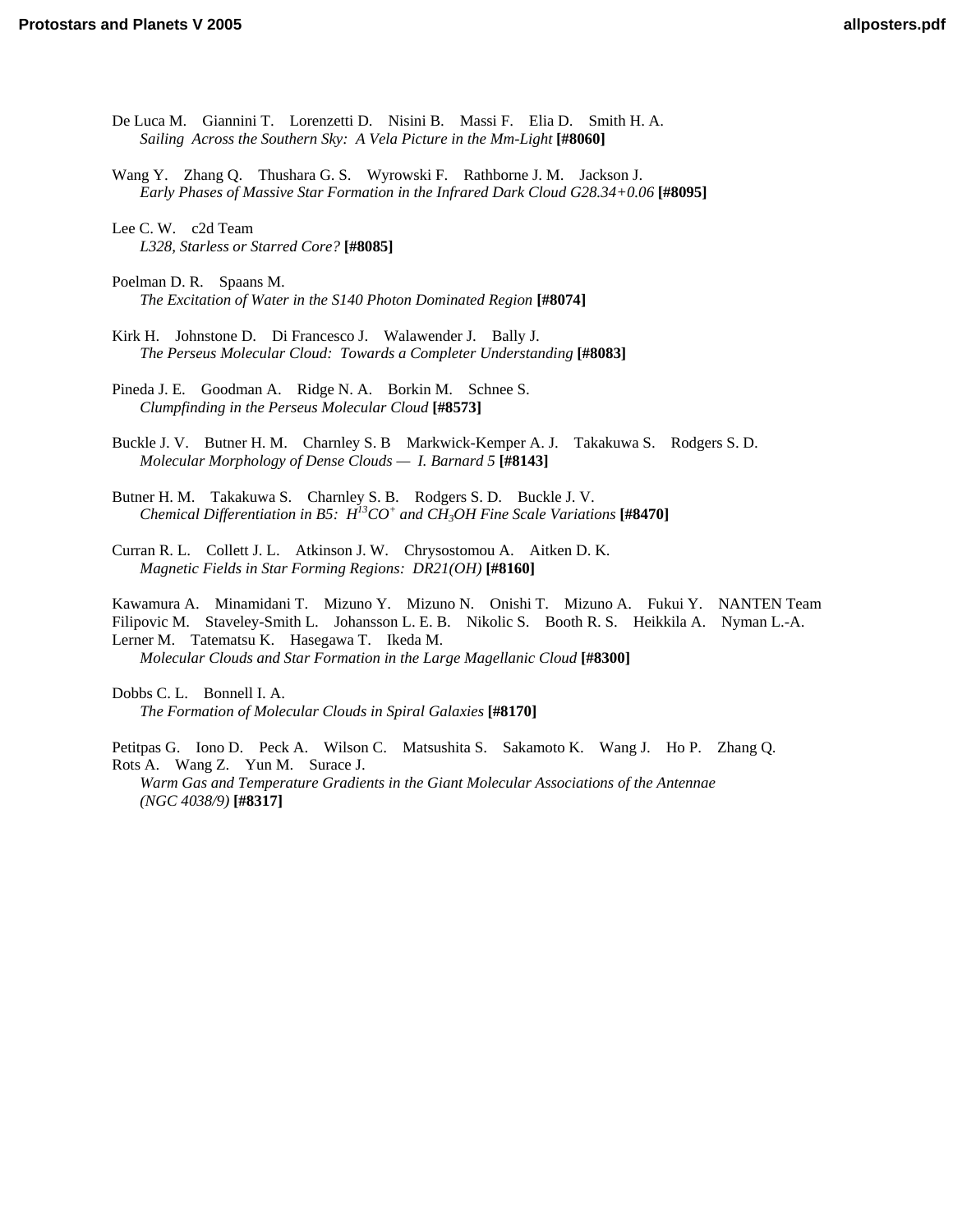# **COLLAPSE AND PROTOSTARS**

Saigo K. Tomisaka K. *[The Evolution of the First Core in Rotating Molecular Core](http://www.lpi.usra.edu/meetings/ppv2005/pdf/8624.pdf)* **[#8624]**

Jappsen A.-K. Klessen R. S. *[Protostellar Angular Momentum Evolution During Gravoturbulent Fragmentation](http://www.lpi.usra.edu/meetings/ppv2005/pdf/8018.pdf)* **[#8018]**

Mellon R. R. Li Z.-Y. Allen T. *[Collapse of Rotating Magnetized Cores and Disk Formation](http://www.lpi.usra.edu/meetings/ppv2005/pdf/8580.pdf)* **[#8580]**

Kitsionas S. Jappsen A.-K. Klessen R. S. Whitworth A. P. *[Studying the Star Formation Efficiency of Cloud Collisions and Gravo-Turbulent Fragmentation](http://www.lpi.usra.edu/meetings/ppv2005/pdf/8555.pdf)* **[#8555]**

Braiding C. R. Wardle M. *[Star Formation and the Hall Effect](http://www.lpi.usra.edu/meetings/ppv2005/pdf/8597.pdf)* **[#8597]**

Schlaufman K. C. Abel T. *[Adapting the Cosmological Hydrodynamics Code Enzo for Star Formation](http://www.lpi.usra.edu/meetings/ppv2005/pdf/8528.pdf)* **[#8528]**

Whitehouse S. C. Bate M. R. *[Simulations of Star Formation Using Smoothed Particle Hydrodynamics with Radiative Transfer](http://www.lpi.usra.edu/meetings/ppv2005/pdf/8407.pdf)* **[#8407]**

Machida M. N. Matsumoto T. Hanawa T. Tomisaka K. *[Collapse and Fragmentation of Rotating Magnetized Clouds: Parallel Rotators with B ||](http://www.lpi.usra.edu/meetings/ppv2005/pdf/8280.pdf)* Ω **[#8280]**

Machida M. N. Matsumoto T. Hanawa T. Tomisaka K, *[Orientation of Disk and Outflows Formed Through Collapse of a Rotating Molecular Cloud Core with Oblique](http://www.lpi.usra.edu/meetings/ppv2005/pdf/8279.pdf)  Magnetic Fields* **[#8279]**

Indebetouw R. Whitney B. A. Johnson K. E. Wood K. *[3D Radiative Transfer Models of High-Mass Protostellar Objects with Clumpy Envelopes](http://www.lpi.usra.edu/meetings/ppv2005/pdf/8255.pdf)* **[#8255]**

Krumholz M. R. Klein R. I. McKee C. F. *[Radiation Pressure in Massive Star Formation](http://www.lpi.usra.edu/meetings/ppv2005/pdf/8271.pdf)* **[#8271]**

Gawryszczak A. J. Goodwin S. P. Burkert A. Różyczka M. *[The Convergence of Grid- and Particle-based Codes in Star Formation Simulations](http://www.lpi.usra.edu/meetings/ppv2005/pdf/8102.pdf)* **[#8102]**

Furuya R. S. Kitamura Y. Shinnaga H. *[Onset of Collapse of a Preprotostellar Core: A "Genuine" Low-Mass Class 0 Protostar\(s\) in GF 9-2](http://www.lpi.usra.edu/meetings/ppv2005/pdf/8087.pdf)* **[#8087]**

Schmeja S. Klessen R. S. *[Mass Accretion of Protostars: A Highly Dynamical Process](http://www.lpi.usra.edu/meetings/ppv2005/pdf/8402.pdf)* **[#8402]**

O'Shea B. W. Norman M. L. *[Environmental Effects on Population III Protostellar Accretion Rates](http://www.lpi.usra.edu/meetings/ppv2005/pdf/8009.pdf)* **[#8009]**

Turk M. J. Abel T. *[Ab Initio Formation of Primordial Protostars](http://www.lpi.usra.edu/meetings/ppv2005/pdf/8608.pdf)* **[#8608]**

[Fuller G. A. Williams S. J. Sridharan T. K.](http://www.lpi.usra.edu/meetings/ppv2005/pdf/8559.pdf)  *Infall Around High Mass Protostellar Objects* **[#8559]**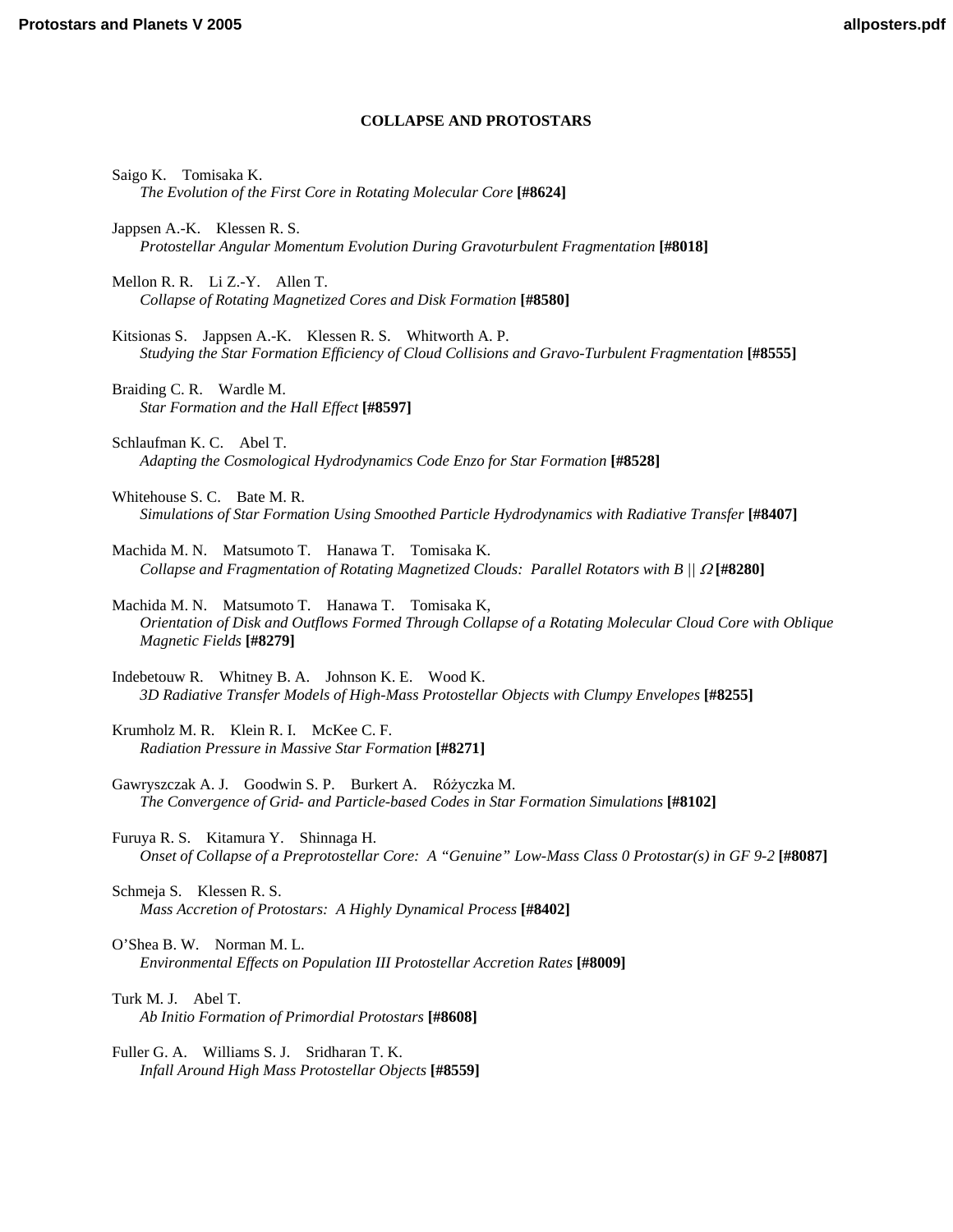- Zhu M. Wu Y. F. Davis C. J. *[A Massive Protostar Embedded in the SCUBA Core JCMT18354S-0649S?](http://www.lpi.usra.edu/meetings/ppv2005/pdf/8557.pdf)* **[#8557]**
- [Brogan C. L. Sarma A. P. Shirley Y. L. Chandler C. J.](http://www.lpi.usra.edu/meetings/ppv2005/pdf/8575.pdf)  *SMA Observations of Cepheus A-East at 342 GHz* **[#8575]**
- Sumner M. C. Blake G. A. Harris A. I. Leong M. Phillips T. G. Rice F. Widicus Weaver S. L. Yoshida H. Zmuidzinas J. *[Millimeter Line Surveys of Class-0 Protostars and Targeted Searches for Complex Organics in High-Mass](http://www.lpi.usra.edu/meetings/ppv2005/pdf/8550.pdf)  Star-forming Regions* **[#8550]**
- Doty S. D. van der Tak F. F. S. van Dishoeck E. F. Boonman A. M. S. *[Water Line Strengths Toward High-Mass Star Forming Regions: Predictions for Herschel/HIFI](http://www.lpi.usra.edu/meetings/ppv2005/pdf/8537.pdf)* **[#8537]**
- [Hunter T. R. Megeath S. T. Beuther H. Zhang Q. Brogan C. L. Menten K. M. Thorwirth S.](http://www.lpi.usra.edu/meetings/ppv2005/pdf/8504.pdf)  *SMA Imaging of Massive Star Formation in NGC6334I and I(N)* **[#8504]**
- [Chen H.-R. Liu S.-Y. Su Y.-N. Hunter T. R. Zhang Q. Wilner D. J. Welch W. J.](http://www.lpi.usra.edu/meetings/ppv2005/pdf/8455.pdf)  *Submillimeter Array 650 GHz Study of Massive Star-forming Regions, G240.31+0.07 and IRAS 20126+4104* **[#8455]**
- [Sako S. Yamashita T. Kataza H. Miyata T. Okamoto Y. K. Honda M. Fujiyoshi T. Terada H.](http://www.lpi.usra.edu/meetings/ppv2005/pdf/8405.pdf)  Kamazaki T. Jiang Z. Hanawa T. Onaka T. *Giant Silhouette Young Stellar Object M17-SO1* **[#8405]**
- [van Kempen T. A. Hogerheijde M. R. van Dishoeck E. F. Jørgensen J. K.](http://www.lpi.usra.edu/meetings/ppv2005/pdf/8396.pdf)  *Water in the Envelopes of Low-Mass Protostars* **[#8396]**
- [Stamatellos D. Whitworth A. P. Ward-Thompson D. Goodwin S. P.](http://www.lpi.usra.edu/meetings/ppv2005/pdf/8367.pdf)  *Observational Characteristics of Very Young Protostars* **[#8367]**
- Doty S. D. van Dishoeck E. F. Tan J. C. *[The Effects of Infall and Source Evolution on the Chemistry of Massive Star-forming Regions](http://www.lpi.usra.edu/meetings/ppv2005/pdf/8353.pdf)* **[#8353]**
- Chakrabarti S. C. McKee C. *[SEDs of Massive Protostars: Radiative Transfer Through Inhomogeneous Media](http://www.lpi.usra.edu/meetings/ppv2005/pdf/8350.pdf)* **[#8350]**
- [Rathborne J. M. Jackson J. M. Chambers E. T. Simon R. Shipman R. Frieswijk W.](http://www.lpi.usra.edu/meetings/ppv2005/pdf/8205.pdf)  *Massive Protostars in the Infrared Dark Cloud MSXDC G034.43+00.24* **[#8205]**
- [Gibb A. G. Thompson M. A. Wyrowski F. Hatchell J.](http://www.lpi.usra.edu/meetings/ppv2005/pdf/8194.pdf)  *Massive Protostars in DR21* **[#8194]**
- Shinnaga H. Phillips T. G. Furuya R. S. Yoshida H. Cesaroni R. *[Rapid Star Formation in an Isolated Massive Dense Core in the Cygnus X Region](http://www.lpi.usra.edu/meetings/ppv2005/pdf/8140.pdf)* **[#8140]**
- [Molinari S. Pezzuto S. Beltran M. Brand J. Cesaroni R. Faustini F. Saraceno P.](http://www.lpi.usra.edu/meetings/ppv2005/pdf/8161.pdf)  *SED Modeling and Luminosity Evolution of Massive Protostars* **[#8161]**
- [Chen H.-R. Welch W. J. Wilner D. J. Sutton E. C.](http://www.lpi.usra.edu/meetings/ppv2005/pdf/8418.pdf)  *A Massive Protobinary in the Hot Core W3(H2O)* **[#8418]**
- Nissen H. D. Gustafsson M. Lemaire J. L. Clénet Y. Rouan D. Field D. *[Velocities of Gas in Star-forming regions: 70AU Resolution and 1 Km/s Results for OMC1](http://www.lpi.usra.edu/meetings/ppv2005/pdf/8105.pdf)* **[#8105]**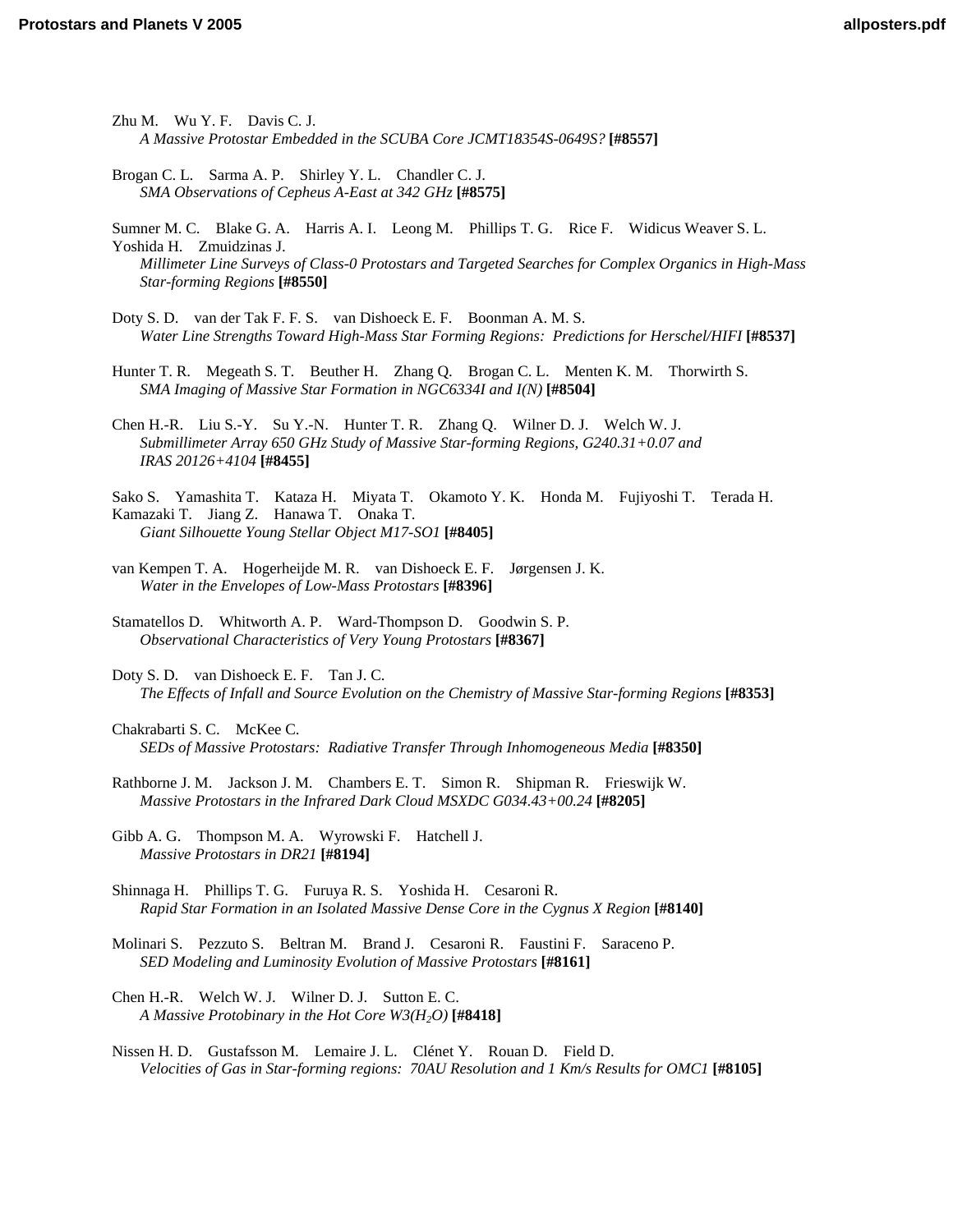- Takahashi S. Kawabe R. Saito M. *[NMA High-Resolution Imaging of Molecular Lines and Dust Emissions Toward the Intermediate-Mass](http://www.lpi.usra.edu/meetings/ppv2005/pdf/8357.pdf)  Protostars in OMC-3* **[#8357]**
- Gustafsson M. Field D. Lemaire J. L. Pijpers F. P. *[First Results for Turbulence at the 100 AU Scale: Protostars in Orion](http://www.lpi.usra.edu/meetings/ppv2005/pdf/8106.pdf)* **[#8106]**
- Froebrich D. Schmeja S. Smith M. D. Klessen R. S. *[Comparing Properties of Class 0 Protostars with Model Predictions](http://www.lpi.usra.edu/meetings/ppv2005/pdf/8039.pdf)* **[#8039]**

Wakelam V. *[Dating the Protostars](http://www.lpi.usra.edu/meetings/ppv2005/pdf/8007.pdf)* **[#8007]**

[Enoch M. L. Sargent A. I. Evans N. J. II c2d Team](http://www.lpi.usra.edu/meetings/ppv2005/pdf/8442.pdf)  *An In-Depth Study of Star Formation in the B1 Ridge* **[#8442]**

[Matthews B. C. Bergin E. A. Hogerheijde M. R. Jørgensen J. K.](http://www.lpi.usra.edu/meetings/ppv2005/pdf/8493.pdf)  *A Molecular Line Study of the Powerful Outflow Source Barnard 1-C* **[#8493]**

Webster Z. T. Welch W. J. *[BIMA Observations of CO and Dust in NGC 1333 IRAS 7](http://www.lpi.usra.edu/meetings/ppv2005/pdf/8543.pdf)* **[#8543]**

Bottinelli S. Ceccarelli C. Neri R. Williams J. P. *[Interferometric Observations of the Hot Corinos IRAS16293-2422 and NGC1333-IRAS4A](http://www.lpi.usra.edu/meetings/ppv2005/pdf/8640.pdf)* **[#8640]**

- [Schöier F. L. Jørgensen J. K. Lahuis F. van Dishoeck E. F. Blake G. A. Ewans N. J. II c2d IRS Team](http://www.lpi.usra.edu/meetings/ppv2005/pdf/8497.pdf)  *The Distribution of Gas and Dust Around the Protostellar Binary IRAS 16293-2422* **[#8497]**
- [Jørgensen J. K. Bourke T. L. Myers P. C. Wilner D. J. Schöier F. L. van Dishoeck E. F. PROSAC Team](http://www.lpi.usra.edu/meetings/ppv2005/pdf/8349.pdf)  *Probing the Inner 200 AU of Low-Mass Protostars with the Submillimeter Array* **[#8349]**

Covey K. R. Greene T. P. Wilking B. A. *[Physical Properties of Embedded Protostars from High Resolution Near Infrared Spectra](http://www.lpi.usra.edu/meetings/ppv2005/pdf/8607.pdf)* **[#8607]**

Terebey S. Van Buren D. Brundage M. Hancock T. *[The Circumstellar Structure of the Class I Protostar TMC-1 \(IRAS 04381+2540\) from Hubble Space Telescope](http://www.lpi.usra.edu/meetings/ppv2005/pdf/9611.pdf)  NICMOS Data* **[#8611]**

[Terebey S. Fich M. Noriega-Crespo A. Padgett D. L. Sullivan A. Taurus Spitzer Data Team](http://www.lpi.usra.edu/meetings/ppv2005/pdf/8568.pdf)  *Spitzer Detection of a Low-Luminosity Infrared Source in a "Prestellar Core" in the Taurus Molecular Cloud* **[#8568]**

[Young E. T. Teixeira P. Lada C. J. Muzerolle J. Persson S. E. Murphy D. C. Siegler N. Marengo M.](http://www.lpi.usra.edu/meetings/ppv2005/pdf/8296.pdf)  Krause O. Rieke G. H. Mainzer A. K. *NGC 2264 IRAS 12-S1: Spitzer and Magellan Observations of a Possible Collapsing, Fragmenting Core* **[#8296]**

[Lee J.-E. Evans N. J. II Spiesman B. Wu J. Di Francesco J. Lai S.-P. Bourke T. L. Myers P. C.](http://www.lpi.usra.edu/meetings/ppv2005/pdf/8297.pdf)  Porras A. Brooke T. Y. Wahhaj Z. *Low Mass Star Formation in a Small Group, L1251B* **[#8297]**

Teixeira P. S. Lada C. J. Young E. Marengo M. *[Identifying Primordial Substructure in NGC 2264 with the Spitzer Space Telescope](http://www.lpi.usra.edu/meetings/ppv2005/pdf/8231.pdf)* **[#8231]**

[Chambers E. T. Rathborne J. M. Jackson J. M. Simon R.](http://www.lpi.usra.edu/meetings/ppv2005/pdf/8414.pdf)  *Active and Quiescent Cores in Infrared Dark Clouds* **[#8414]**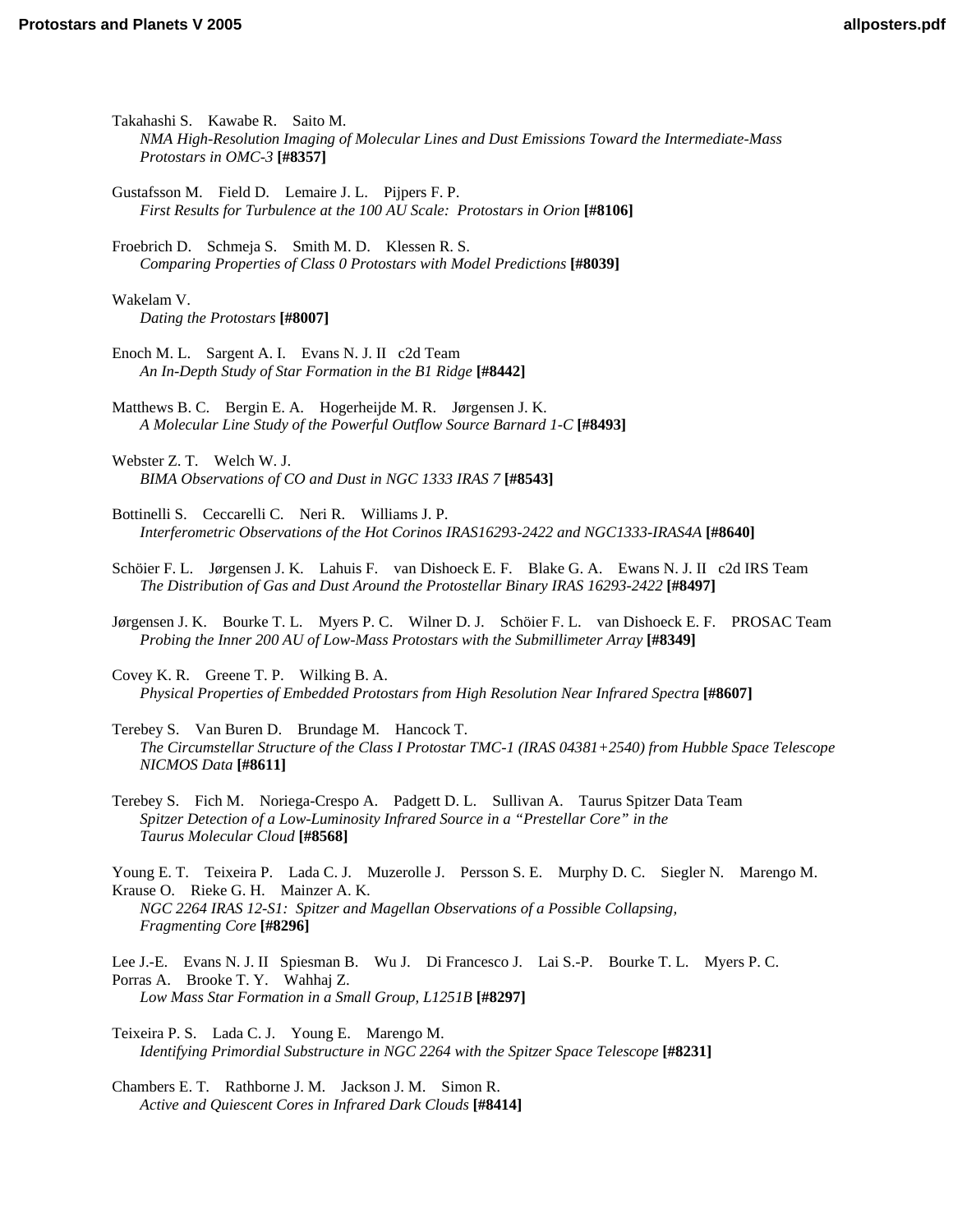# **BINARIES AND MULTIPLES**

Matsumoto T.

*[Development of Self-Gravitational Adaptive Mesh Refinement for Simulating Binary Star Formation](http://www.lpi.usra.edu/meetings/ppv2005/pdf/8211.pdf)* **[#8211]**

[Kurono Y. Kawabe R. Saito M. Kitamura Y. Yokogawa S. Tsukagoshi T. Ikeda N.](http://www.lpi.usra.edu/meetings/ppv2005/pdf/8427.pdf)  *Observations of CB244 — Binary System of Protostellar and Prestellar Cores?* **[#8427]**

Launhardt R. Chen X. Sargent A. I. Zinnecker H. *[Observational Constraints on the Formation of Binary Stars](http://www.lpi.usra.edu/meetings/ppv2005/pdf/8022.pdf)* **[#8022]**

Lim J. Hirano N. Ohashi N. Takakuwa S. *[Observational Tests of Binary/Multiple Protostellar Formation](http://www.lpi.usra.edu/meetings/ppv2005/pdf/8380.pdf)* **[#8380]**

Hanawa T. Ochi Y. Ando K. *[Accretion onto YSO Binary Through Gap from Their Circumbinary Disk](http://www.lpi.usra.edu/meetings/ppv2005/pdf/8144.pdf)* **[#8144]**

[Köhler R. Quirrenbach A. Petr-Gotzens M. G. McCaughrean M. J. Bouvier J. Duchêne G. Zinnecker H.](http://www.lpi.usra.edu/meetings/ppv2005/pdf/8348.pdf)  *Binaries in the Orion Nebula Cluster* **[#8348]**

[Patience J. Macintosh B. Shuping R. Ghez A.](http://www.lpi.usra.edu/meetings/ppv2005/pdf/8503.pdf)  *A Keck Adaptive Optics Survey of the Trapezium* **[#8503]**

[Berger J. P. Monnier J. D. Pedretti E. Millan-Gabet R. Malbet F. Perraut K. Kern P. Benisty M.](http://www.lpi.usra.edu/meetings/ppv2005/pdf/8398.pdf)  Haguenauer P. Labeye P. Traub W. Carleton N. Lacasse M. Meimon S. Brechet C. Thiebaut E. Schloerb P. *GW Orionis: A T-Tauri Multiple System Observed with AU-scale Resolution* **[#8398]**

[Boden A. F. Sargent A. I. Akeson R. L. Carpenter J. M. Torres G. Latham D. W. Soderblom D. R.](http://www.lpi.usra.edu/meetings/ppv2005/pdf/8474.pdf)  Nelan E. Franz O. G. Wasserman L. H.

*Dynamical Masses for Low-Mass Pre-Main Sequence Stars: A Preliminary Physical Orbit for HD 98800 B* **[#8474]**

[Konopacky Q. M. Ghez A. M. Altenbach F. McCabe C. Duchene G. White R. J. Macintosh B. A.](http://www.lpi.usra.edu/meetings/ppv2005/pdf/8541.pdf)  *Dynamical Masses of Pre-Main Sequence Visual Binary Stars* **[#8541]**

[Mugrauer M. Neuhäuser R. Guenther E. Mazeh T.](http://www.lpi.usra.edu/meetings/ppv2005/pdf/8026.pdf)  *Multiplicity of Exoplanet Hosts Stars* **[#8026]**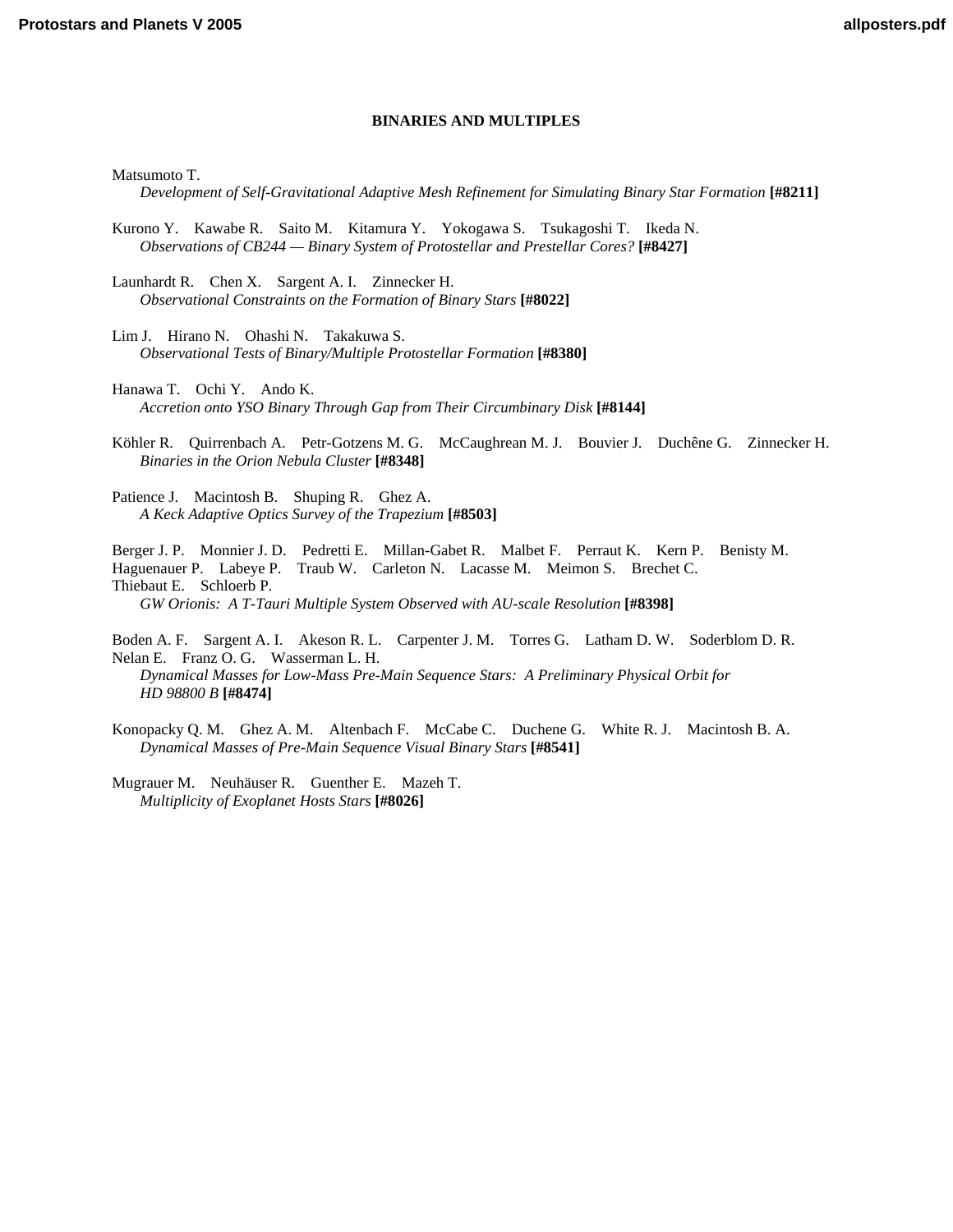# **CLUSTERS, ASSOCIATIONS, AND THE IMF**

Nakamura F. Li Z.-Y.

*[Protostellar Outflows and Cluster Formation in Turbulent Magnetized Clouds](http://www.lpi.usra.edu/meetings/ppv2005/pdf/8290.pdf)* **[#8290]**

- Li Z.-Y. Nakamura F. *[Magnetically-regulated Star Formation in Turbulent Clouds](http://www.lpi.usra.edu/meetings/ppv2005/pdf/8289.pdf)* **[#8289]**
- Kamaya H. *[On the Property of Parent Clouds to Form OB Associations](http://www.lpi.usra.edu/meetings/ppv2005/pdf/8084.pdf)* **[#8084]**
- Clark P. C. Bonnell I. A. Zinnecker H. Bate M. R. *[Star Formation in Unbound GMCs: The Origin of OB Associations?](http://www.lpi.usra.edu/meetings/ppv2005/pdf/8171.pdf)* **[#8171]**

Adams F. C. David E. M. Fatuzzo M. Myers P. C. *[Early Evolution of Stellar Clusters: Effects on Forming Planetary Systems](http://www.lpi.usra.edu/meetings/ppv2005/pdf/8185.pdf)* **[#8185]**

[Ortolani S. Bica E. Barbuy B. Momany Y.](http://www.lpi.usra.edu/meetings/ppv2005/pdf/8072.pdf)  *Infrared Observations of Young Star Clusters* **[#8072]**

Faustini F. Molinari S. Testi L. *[Properties of Stellar Clusters in High-Mass Star Formation Sites](http://www.lpi.usra.edu/meetings/ppv2005/pdf/8164.pdf)* **[#8164]**

Schmeja S. Klessen R. S. *[Analysing the Structures of Young Star Clusters](http://www.lpi.usra.edu/meetings/ppv2005/pdf/8397.pdf)* **[#8397]**

- Moraux E. Bouvier J. Clarke C. *[The Lower Mass Function of Young Open Clusters: Clues to the \(Sub\)Stellar Formation](http://www.lpi.usra.edu/meetings/ppv2005/pdf/8057.pdf)* **[#8057]**
- [Greissl J. Meyer M. R. Fanetti T. Wilking B. A. Schneider G. Young E. T. Greene T. P. Benoist A.](http://www.lpi.usra.edu/meetings/ppv2005/pdf/8387.pdf) *HST/NICMOS Observations of Brown Dwarfs in NGC 1333* **[#8387]**
- [Lyo A-R. Lawson W. A. Song I. Bessell M. S.](http://www.lpi.usra.edu/meetings/ppv2005/pdf/8378.pdf)  *Deep Optical and Infrared Survey of the* η *Chamaeleontis Cluster* **[#8378]**
- Slesnick C. L. Carpenter J. M. Hillenbrand L. A. *[A Search for Young Stars near the Taurus and Upper Scorpius Star-forming Regions](http://www.lpi.usra.edu/meetings/ppv2005/pdf/8365.pdf)* **[#8365]**
- [Baba D. Sato S. Kato D. Haba Y. Nagata T. Tamura M. Sugitani K.](http://www.lpi.usra.edu/meetings/ppv2005/pdf/8309.pdf)  *Deep Near Infrared Survey Toward Vela Molecular Ridge C* **[#8309]**
- Oliveira J. M. Jeffries R. D. *[The Low-Mass Pre-Main-Sequence Population in NGC 6611 and the Eagle Nebula](http://www.lpi.usra.edu/meetings/ppv2005/pdf/8257.pdf)* **[#8257]**
- [Looney L. W. Wang S. Hamidouche M. Safier P. N. Klein R. Hillenbrand L. A.](http://www.lpi.usra.edu/meetings/ppv2005/pdf/8187.pdf)  *Resolving Circumstellar Structure of an Embedded Source in BD +40°4124* **[#8187]**

[Stolte A. Lada E. A. Elston R. J. Levine J. L. Roman C. Steinhauer A. Ferreira B. Rashkind N.](http://www.lpi.usra.edu/meetings/ppv2005/pdf/8632.pdf)  Zumsteg J. Raines S. N. Lada C. J. Muench A. A. *First Results from the University of Florida FLAMINGOS Survey of GMCs: The Monoceros Cloud* **[#8632]**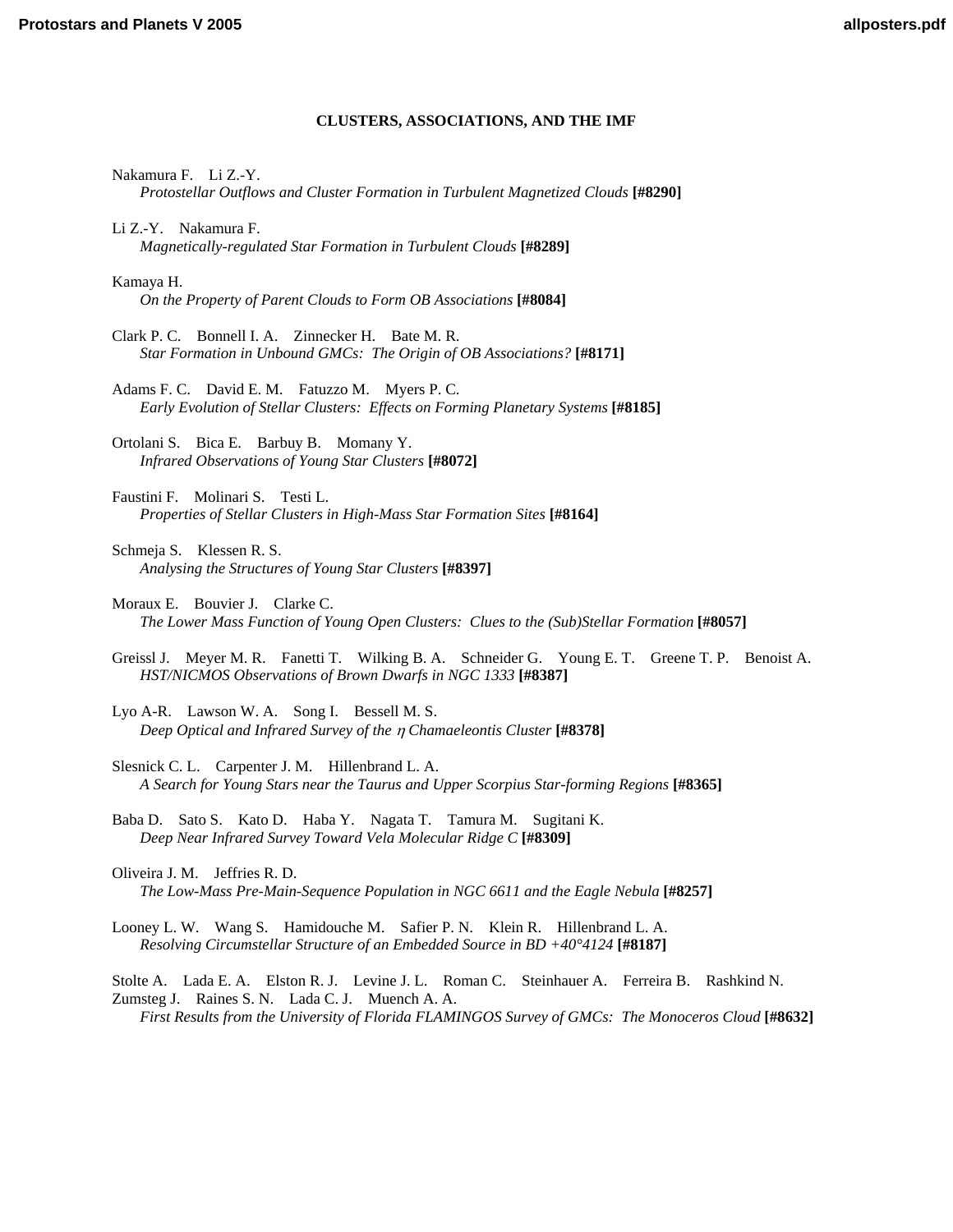[Andersen M. Meyer M. R. Oppenheimer B. D. Dougados C. Cotera A. Carpenter J. M. Allard F.](http://www.lpi.usra.edu/meetings/ppv2005/pdf/8508.pdf)  Strom S. Hillenbrand L. A. *HST/NICMOS Observations of the Embedded Cluster Associated with MonR2: Constraining the Low-Mass IMF* **[#8508]**

Robberto M. Soderblom D. R. O'Dell C. R. Stassun K. G. Hillenbrand L. A. Simon M. Feigelson E. D. [Najita J. Stauffer J. Meyer M. Panagia N. Romaniello M. Palla F. Krist J. Reid I. N. McCullough P.](http://www.lpi.usra.edu/meetings/ppv2005/pdf/8441.pdf)  Makidon R. Bergeron E. McMaster M. Kozhurina-Platais V. Smith K. Sherry W. *The HST Survey of the Orion Nebula Cluster* **[#8441]**

[Smith K. W. Robberto M. McCollough P. Makidon R. Soderblom D. R. Panagia N. Reid N. Krist J.](http://www.lpi.usra.edu/meetings/ppv2005/pdf/8534.pdf)  O'Dell C. R. Stassun K. G. Hillenbrand L. A. Simon M. Palla F. Romaniello M. Najita J. Feigelson E. D. Stauffer J. Sherry W. *Wide Field JHK Survey of the Orion Nebula Region* **[#8534]**

Tan J. C.

*[The Ejection of Massive Stars from the Orion Nebula Cluster](http://www.lpi.usra.edu/meetings/ppv2005/pdf/8610.pdf)* **[#8610]**

Muzerolle J. Megeath S. T. Allen L. E. Flaherty K. Young E. Rieke G. H. *[The Remarkable Diversity of Protostars and Circumstellar Disks in NGC 2068/2071](http://www.lpi.usra.edu/meetings/ppv2005/pdf/8464.pdf)* **[#8464]**

[Sherry W. H. Walter F. M. Wolk S. J.](http://www.lpi.usra.edu/meetings/ppv2005/pdf/8599.pdf)  *Deep VRI Photometry of the* σ *Ori Cluster* **[#8599]**

Naylor T. Jeffries R. D. *[A New Technique for Fitting Colour-Magnitude Diagrams](http://www.lpi.usra.edu/meetings/ppv2005/pdf/8502.pdf)* **[#8502]**

Burningham B. Naylor T. Littlefair S. P. Jeffries R. D. *[Can Variability Account for Apparent Age Spreads in OB Association Colour-Magnitude Diagrams?](http://www.lpi.usra.edu/meetings/ppv2005/pdf/8491.pdf)* **[#8491]**

[Robitaille T. P. Whitney B. A. Indebetouw R. Wood K.](http://www.lpi.usra.edu/meetings/ppv2005/pdf/8457.pdf)  *An Automated SED Analysis Tool for YSO Studies* **[#8457]**

[Whitney B. A. Robitaille T. P. Wood K. Denzmore P. Bjorkman J. E.](http://www.lpi.usra.edu/meetings/ppv2005/pdf/8460.pdf)  *100,000 Model YSO SEDs* **[#8460]**

- [Wolk S. J. Spiztbart B. D. Bourke T. L Megeath S. T. Osten R. A. Alves J. A.](http://www.lpi.usra.edu/meetings/ppv2005/pdf/8515.pdf)  *Chandra Studies of Star Formation in Clusters* **[#8515]**
- Balog Z. Muzerolle J. Megeath S. T. *[Spitzer/IRAC-MIPS Survey of NGC~2244](http://www.lpi.usra.edu/meetings/ppv2005/pdf/8542.pdf)* **[#8542]**

[Gutermuth R. A. Megeath S. T. Pipher J. L. Allen T. S. Williams J. P. Allen L. E.](http://www.lpi.usra.edu/meetings/ppv2005/pdf/8585.pdf)  Myers P. C. Fazio G. G. *A Spitzer Survey of Protostars and Disks in Embedded Clusters* **[#8585]**

[Stolovy S. Ramirez S. Karr J. Law C. Yusef-Zadeh F. Sellgren K. Cotera A. Arendt R. Gezari D.](http://www.lpi.usra.edu/meetings/ppv2005/pdf/8115.pdf)  Moseley H. Smith H. A. Smith R. *Massive Star Formation in the Galactic Center: Spitzer/IRAC Observations of the Sickle, Quintuplet, and Pistol* **[#8115]**

Minier V. André P. Motte F. Peretto N. Booth R. S. Conway J. E. Pestalozzi M. R. Burton M. G. [Hill T. Longmore S. N. Purcell C. R. Walsh A. J. Cesaroni R. Herpin F. De Buizer J. M. Elitzur M.](http://www.lpi.usra.edu/meetings/ppv2005/pdf/8055.pdf)  *The Earliest Stages of Hign Mass Star Formation — Methanol Maser Insights* **[#8055]**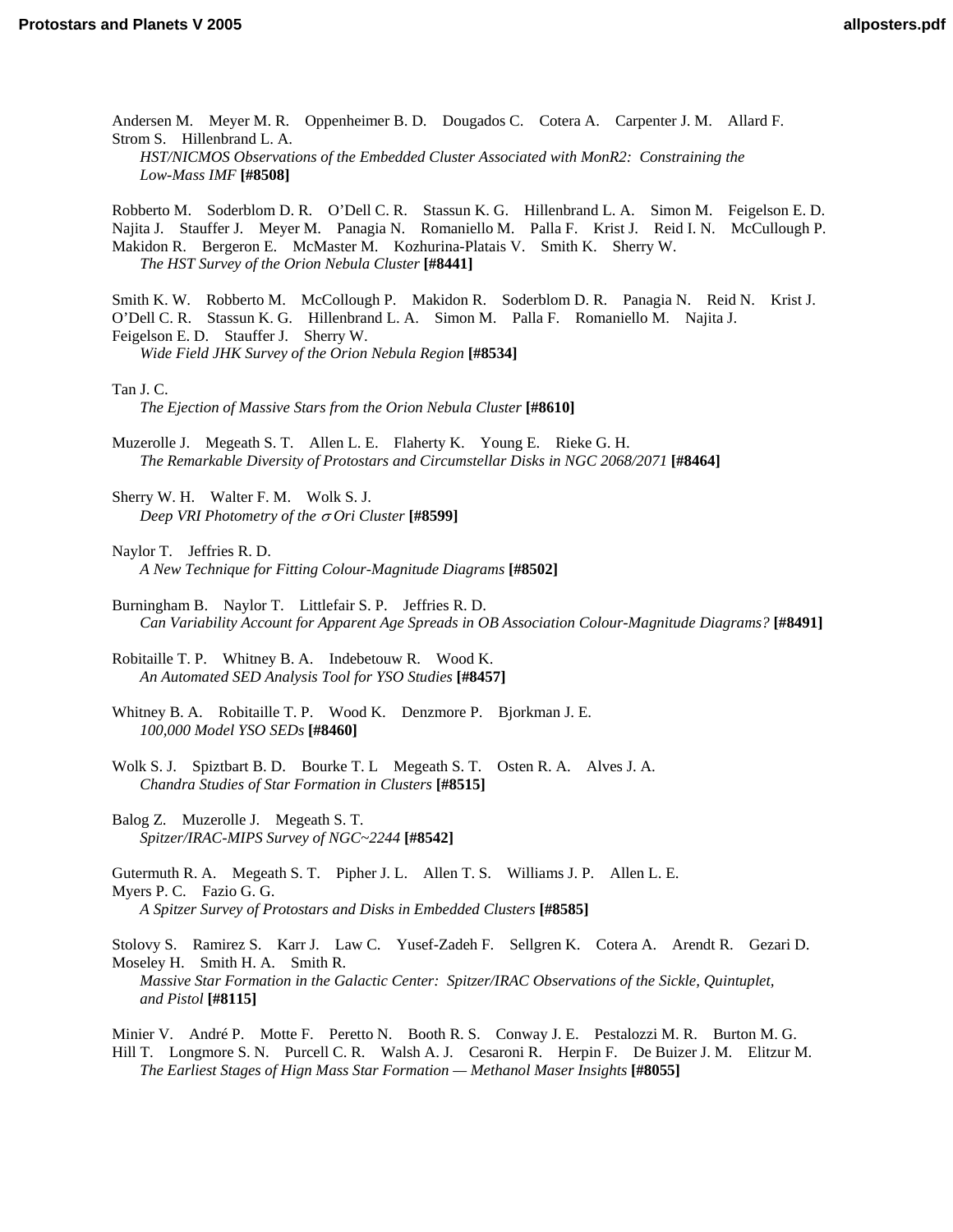Brandner W. Clark S. Waters R. *[Intermediate to Low-Mass Stellar Content of the Galactic Starburst Cluster Westerlund 1](http://www.lpi.usra.edu/meetings/ppv2005/pdf/8344.pdf)* **[#8344]** [Tsujimoto M. Townsley L. Feigelson E. D. Broos P. Getman K. V. Garmire G.](http://www.lpi.usra.edu/meetings/ppv2005/pdf/8307.pdf)  *Chandra Observations of Galactic HII Regions; NGC 7538 & W49A* **[#8307]** Wang J. F. Townsley L. K. Feigelson E. D. Garmire G. P. *[Chandra Observation of Massive Star-forming Complex NGC6357: The HII Region G353.2+0.9 and the](http://www.lpi.usra.edu/meetings/ppv2005/pdf/8229.pdf)  Massive Open Cluster Pismis 24* **[#8229]** Yasui C. Kobayashi N. Tokunaga A. T. Saito M. *[Deep NIR Imaging of Star-forming Region in the Extreme Outer Galaxy](http://www.lpi.usra.edu/meetings/ppv2005/pdf/8638.pdf)* **[#8638]** Kobayashi N. Yasui C. Tokunaga A. T. Saito M. *[Embedded Stellar Clusters in the Most Distant Molecular Cloud in Far Outer Galaxy: A Laboratory for](http://www.lpi.usra.edu/meetings/ppv2005/pdf/8639.pdf)  Supernova Triggered Star Formation* **[#8639]** Wouterloot J. G. A. Brand J. *[Star Formation at the Edge of the Galaxy](http://www.lpi.usra.edu/meetings/ppv2005/pdf/8214.pdf)* **[#8214]** [Nota A. Carlson L. Sirianni M. Hora J. Sabbi E. Meixner M. Clampin M. Gallagher J. Oey M. S.](http://www.lpi.usra.edu/meetings/ppv2005/pdf/8634.pdf)  Pasquali A. Smith L. J. Tosi M. Walterbos R. *Star Formation in the SMC: NGC602* **[#8634]** [Sabbi E. Sirianni M. Nota A. Tosi M. Meixner M. Gallagher J. Clampin M. Oey M. S.](http://www.lpi.usra.edu/meetings/ppv2005/pdf/8637.pdf)  Smith L. J. Walterbos R. *The Multiple Star Formation History in NGC 346* **[#8637]** Johnson K. E. Whitney B. A. Indebetouw R. Wood K. *[The Infrared Properties of Natal Super Star Clusters: Predictions from Three-Dimensional Radiation](http://www.lpi.usra.edu/meetings/ppv2005/pdf/8258.pdf)  Transfer Models* **[#8258]** Tilley D. A. Pudritz R. E. *[Galactic Core Mass Functions and the Origin of the IMF](http://www.lpi.usra.edu/meetings/ppv2005/pdf/8473.pdf)* **[#8473]** Selman F. J. Melnick J. *[The Scale-free Character of the Embedded Cluster Mass Function and the Universality of the](http://www.lpi.usra.edu/meetings/ppv2005/pdf/8371.pdf)  Stellar IMF* **[#8371]** Selman F. J. Melnick J. *[The Stellar IMF in the Field of the 30 Doradus Super-Association](http://www.lpi.usra.edu/meetings/ppv2005/pdf/8374.pdf)* **[#8374]** [Jappsen A.-K. Klessen R. S. Larson R. B. Li Y. Mac Low M.-M.](http://www.lpi.usra.edu/meetings/ppv2005/pdf/8017.pdf)  *Non-Isothermal Gravoturbulent Fragmentation: Effects on the IMF* **[#8017]**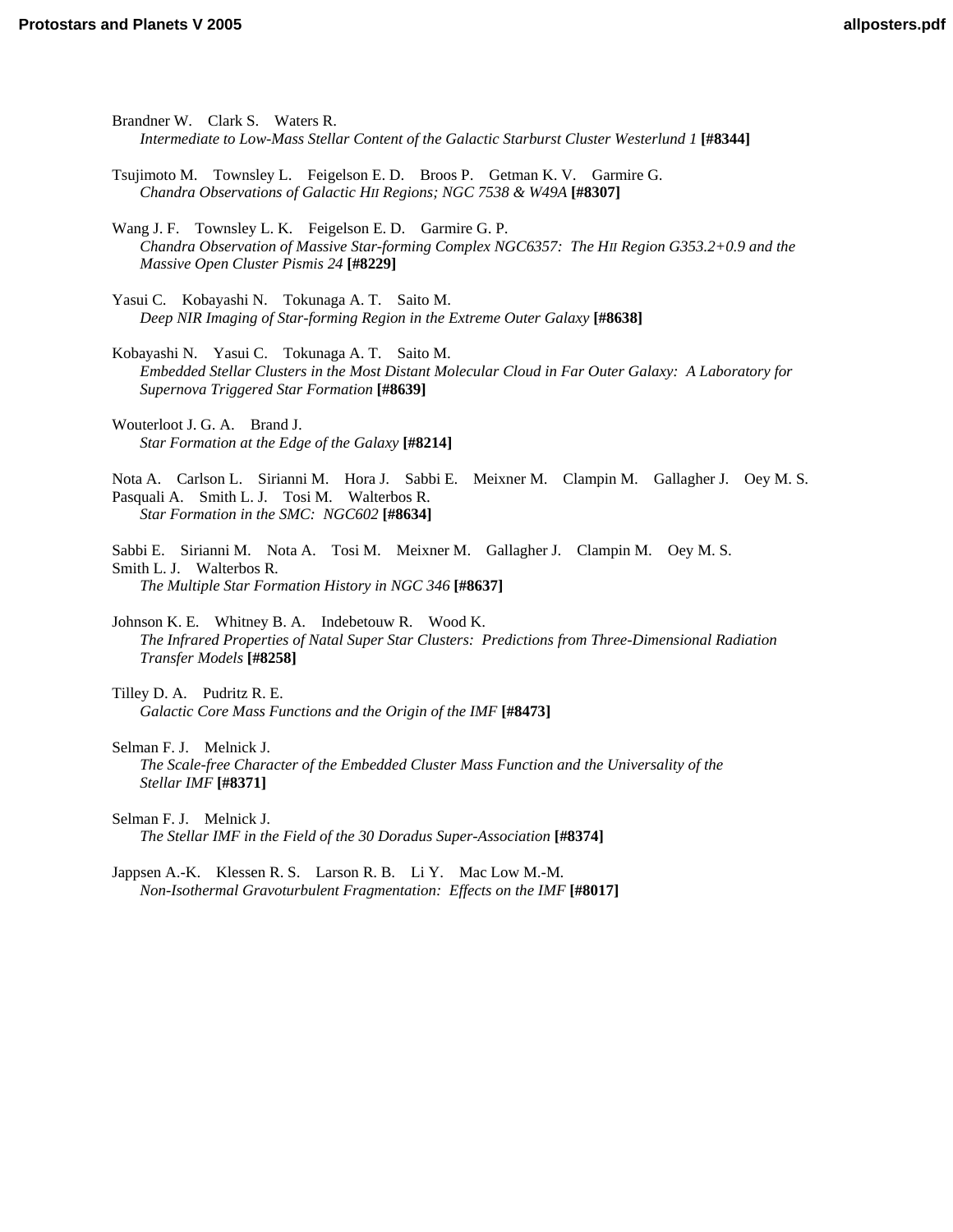# **JETS AND OUTFLOWS**

[Movsessian T. A. Magakian T. Yu. Moiseev A. V. Smith M. D.](http://www.lpi.usra.edu/meetings/ppv2005/pdf/8132.pdf)  *Herbig-Haro Jets in 3D: The HL/XZ Tau Region* **[#8132]**

Gålfalk M. *[A Case Study of Herbig-Haro Flows in B335](http://www.lpi.usra.edu/meetings/ppv2005/pdf/8505.pdf)* **[#8505]**

Sung H.-I. *[Newly Discovered Knots and Proper Motions of HH378](http://www.lpi.usra.edu/meetings/ppv2005/pdf/8362.pdf)* **[#8362]**

[Hovhannessian E. R. Magakian T. Yu. Movsessian T. A.](http://www.lpi.usra.edu/meetings/ppv2005/pdf/8259.pdf)  *3-D Spectroscopy of Five Bright Herbig-Haro Objects* **[#8259]**

[Smith N. Bally J. Churchwell E. Whitney B. Babler B. Meade M. Stassun K. Brooks K. J.](http://www.lpi.usra.edu/meetings/ppv2005/pdf/8240.pdf)  Morse J. A. Walborn N. R. *HST and Spitzer Surveys of the Carina Nebula: New Irradiated Herbig- Haro Jets* **[#8240]**

Chrysostomou A. Lucas P. W. Hough J. H. Tamura M. *[Imaging Circular Polarimetry of HH135-136: Constraining the Magnetic Field Geometry at](http://www.lpi.usra.edu/meetings/ppv2005/pdf/8147.pdf)  Arcsecond Resolution* **[#8147]**

Coffey D. A. Bacciotti F. Woitas J. Ray T. P. Eislöffel J. *[T Tauri Jet Rotation Revealed by Optical and NUV HST/STIS Spectra](http://www.lpi.usra.edu/meetings/ppv2005/pdf/8032.pdf)* **[#8032]**

Hartigan P. Frank A. Varnier P. Blackman E. *[How Strong are Magnetic Fields Within Stellar Jets?](http://www.lpi.usra.edu/meetings/ppv2005/pdf/8086.pdf)* **[#8086]**

Nisini B. Bacciotti F. Podio L. Giannini T. Massi F. Eislöffel J. Ray T. P. *[A Combined Optical/Infrared Spectral Diagnostic Analysis Applied to Jets from Young Stars](http://www.lpi.usra.edu/meetings/ppv2005/pdf/8041.pdf)* **[#8041]**

[Nishikawa T. Takami M. Hayashi M. Wiseman J. Pyo T.-S.](http://www.lpi.usra.edu/meetings/ppv2005/pdf/8572.pdf)  *Subaru High-Dispersion Spectroscopy of H*α *in the HH 46/47 Jet* **[#8572]**

[Pyo T. -S. Hayashi M. Tokunaga A. T. Kobayashi N. Terada H. Takami H.](http://www.lpi.usra.edu/meetings/ppv2005/pdf/8496.pdf)  *Subaru Adaptive Optics Spectroscopy of the [Fe II] Outflows: HL Tau and RW Aur* **[#8496]**

[Takami M. Chrysostomou A. Ray T. P. Davis C. J. Dent W. R. F. Bailey J. Tamura M.](http://www.lpi.usra.edu/meetings/ppv2005/pdf/8207.pdf)  Terada H. Pyo T.-S. *Subaru IR Echelle Spectroscopy of Herbig-Haro Driving Sources* **[#8207]**

[Davis C. J. Nisini B. Takami M. Pyo T. S. Smith M. D. Whelan E. Ray T. P. Chrysostomou A.](http://www.lpi.usra.edu/meetings/ppv2005/pdf/8065.pdf)  *Adaptive-Optics Assisted Near-IR Spectroscopy of SVS 13 and Its Jet* **[#8065]**

[Giannini T. McCoey C. Cabrit S. Nisini B. Caratti o Garatti A. Calzoletti L. Flower D.](http://www.lpi.usra.edu/meetings/ppv2005/pdf/8049.pdf)  *Molecular Line Emission in HH54: A Coherent View from Near- to Far-Infrared* **[#8049]**

Caratti o Garatti A. Giannini T. Nisini B. Lorenzetti D. *[Relationship Between H2 Jet Properties and Evolution of Embedded YSO's](http://www.lpi.usra.edu/meetings/ppv2005/pdf/8038.pdf)* **[#8038]**

Cruz-González I. Salas L. Hiriart D. *[Molecular Hydrogen Kinematics and Turbulence in the Outflows Cepheus A and DR 21](http://www.lpi.usra.edu/meetings/ppv2005/pdf/8266.pdf)* **[#8266]**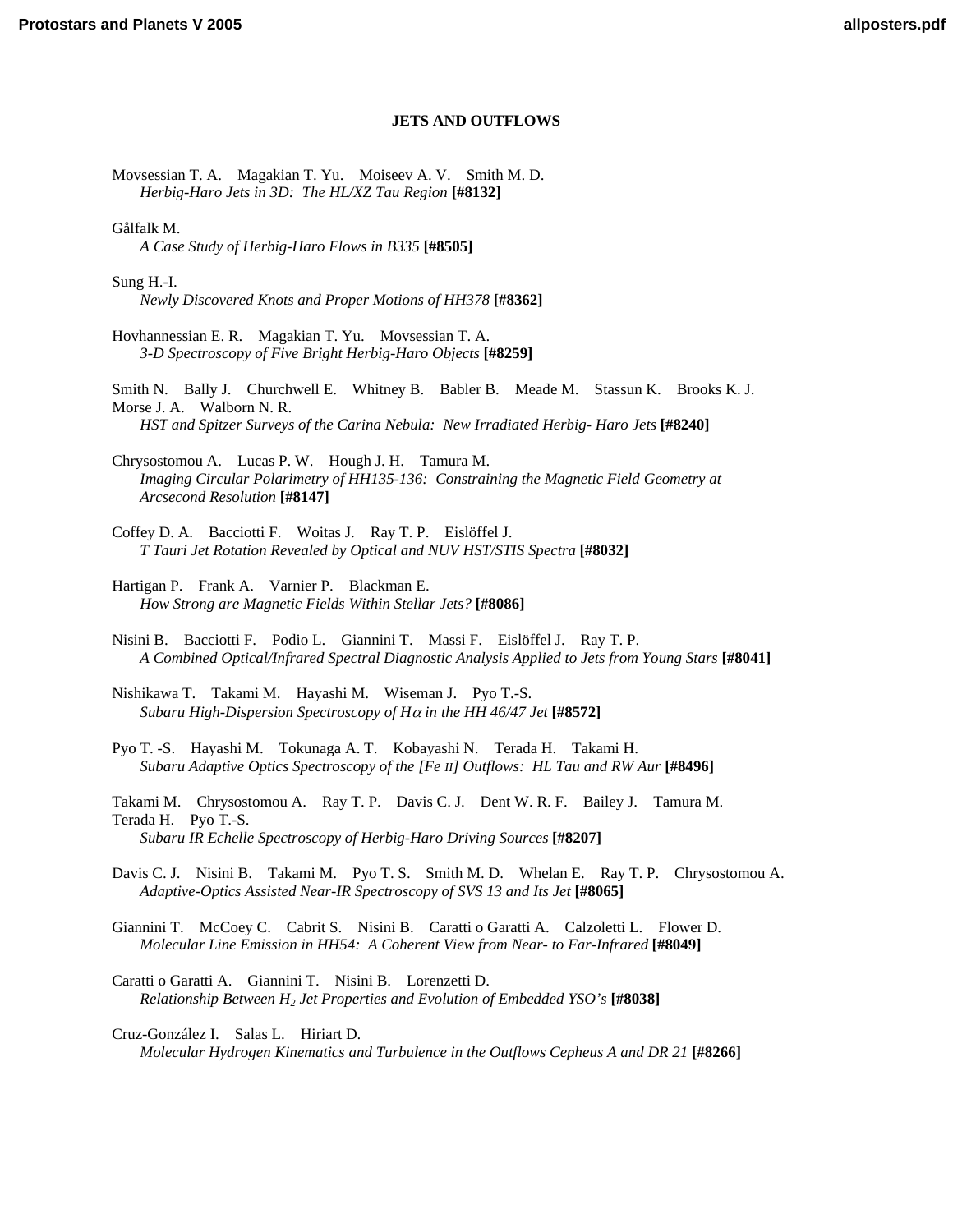[Noriega-Crespo A. Stapelfeldt K. Marleau F. R. Carey S. Morris P. Latter W. B.](http://www.lpi.usra.edu/meetings/ppv2005/pdf/8563.pdf)  Raga A. C. Eislöffel J. *Spitzer Observations of Young Stellar Outflows in the Mid/Far Infrared* **[#8563]**

- [Chrysostomou A. Bacciotti F. Nisini B. Ray T. P. Eislöffel J. Davis C. J. Takami M.](http://www.lpi.usra.edu/meetings/ppv2005/pdf/8156.pdf)  *The Transport of Angular Momentum from YSO Jets* **[#8156]**
- [Wolf-Chase G. A. Smutko M. F. Evans Rh. Harper D. A. O'Linger J.](http://www.lpi.usra.edu/meetings/ppv2005/pdf/8079.pdf)  *Near-Infrared Observations of High Mass Protostellar Candidates* **[#8079]**

Kraus S. Hofmann K.-H. Preibisch Th. Schertl D. Weigelt G. Elitzur M. Pestalozzi M. R. Meyer M. Young E. T. *[Outflow Structures from the Young High-Mass Star NGC 7538 IRS1 Revealed by Near-Infrared Bispectrum](http://www.lpi.usra.edu/meetings/ppv2005/pdf/8335.pdf)  Speckle Interferometry* **[#8335]**

De Buizer J. M.

*[Gemini T-ReCS and Michelle Observations of Massive Young Stellar Sources with Mid-Infrared](http://www.lpi.usra.edu/meetings/ppv2005/pdf/8406.pdf)  Outflows and Jets* **[#8406]**

[Ybarra J. Barsony M. Haisch K. E. Jr. Jarrett T. H. Sahai R. Weinberger A. J.](http://www.lpi.usra.edu/meetings/ppv2005/pdf/8419.pdf)  *A Precessing Jet Excavating a Protostellar Envelope* **[#8419]**

- [Smith R. G. Lawson W. A. Wright C. M.](http://www.lpi.usra.edu/meetings/ppv2005/pdf/8355.pdf)  *The Nature of the GGD30 Nebula* **[#8355]**
- [Hirano N. Liu S.-Y. Shang H. Ho P. T. P. Qizhou Z. Huang H.-C. Kuan Y.-J. McCaughrean M. J.](http://www.lpi.usra.edu/meetings/ppv2005/pdf/8334.pdf)  *Highly Collimated SiO Jet in the HH211 Protostellar Outflow* **[#8334]**

Qiu K. P. Zhang Q. Beuther H. *[Jet-like Molecular Outflows in Massive Young Stars](http://www.lpi.usra.edu/meetings/ppv2005/pdf/8108.pdf)* **[#8108]**

#### Choi M.

*[Interaction Between the NGC 1333 IRAS 4A Outflow and the Ambient Cloud](http://www.lpi.usra.edu/meetings/ppv2005/pdf/8101.pdf)* **[#8101]**

Stojimirović I. Narayanan G. Snell R. L. *[Discovery of the Molecular Outflow in Haro 6-10](http://www.lpi.usra.edu/meetings/ppv2005/pdf/8204.pdf)* **[#8204]**

[Kwon W. Looney L. W. Crutcher R. M. Kirk J. M.](http://www.lpi.usra.edu/meetings/ppv2005/pdf/8215.pdf)  *Outflows and Magnetic Fields in L1448 IRS 3* **[#8215]**

Schuster K. F. Lefloch B. Ceccarelli C. Cabrit S. *[IRAM-B1 — A Case Study of a Molecular Bow Shock in Taurus](http://www.lpi.usra.edu/meetings/ppv2005/pdf/8536.pdf)* **[#8536]**

Hedden A. S. Walker C. K. Groppi C. E. Butner H. M. *[Star Formation in the Northern Cloud Complex of NGC 2264](http://www.lpi.usra.edu/meetings/ppv2005/pdf/8514.pdf)* **[#8514]**

Banhidi Z. Pontoppidan K. M. Blake G. A. van Dishoeck E. F. Hogerheijde M. R. Evans N. J. II c2d Team *[Spectral Mapping of Rotational Lines of H2 in the Serpens Star-forming Core with Spitzer-IRS](http://www.lpi.usra.edu/meetings/ppv2005/pdf/8253.pdf)* **[#8253]**

Walawender J. Bally J. Reipurth B. *[Quantifying the Role of Protostellar Outflows in Star Formation Feedback](http://www.lpi.usra.edu/meetings/ppv2005/pdf/8016.pdf)* **[#8016]**

Lefloch B. Cabrit S. Cernicharo J. *[Shock-induced Photon-dominated Region in HH 2](http://www.lpi.usra.edu/meetings/ppv2005/pdf/8246.pdf)* **[#8246]**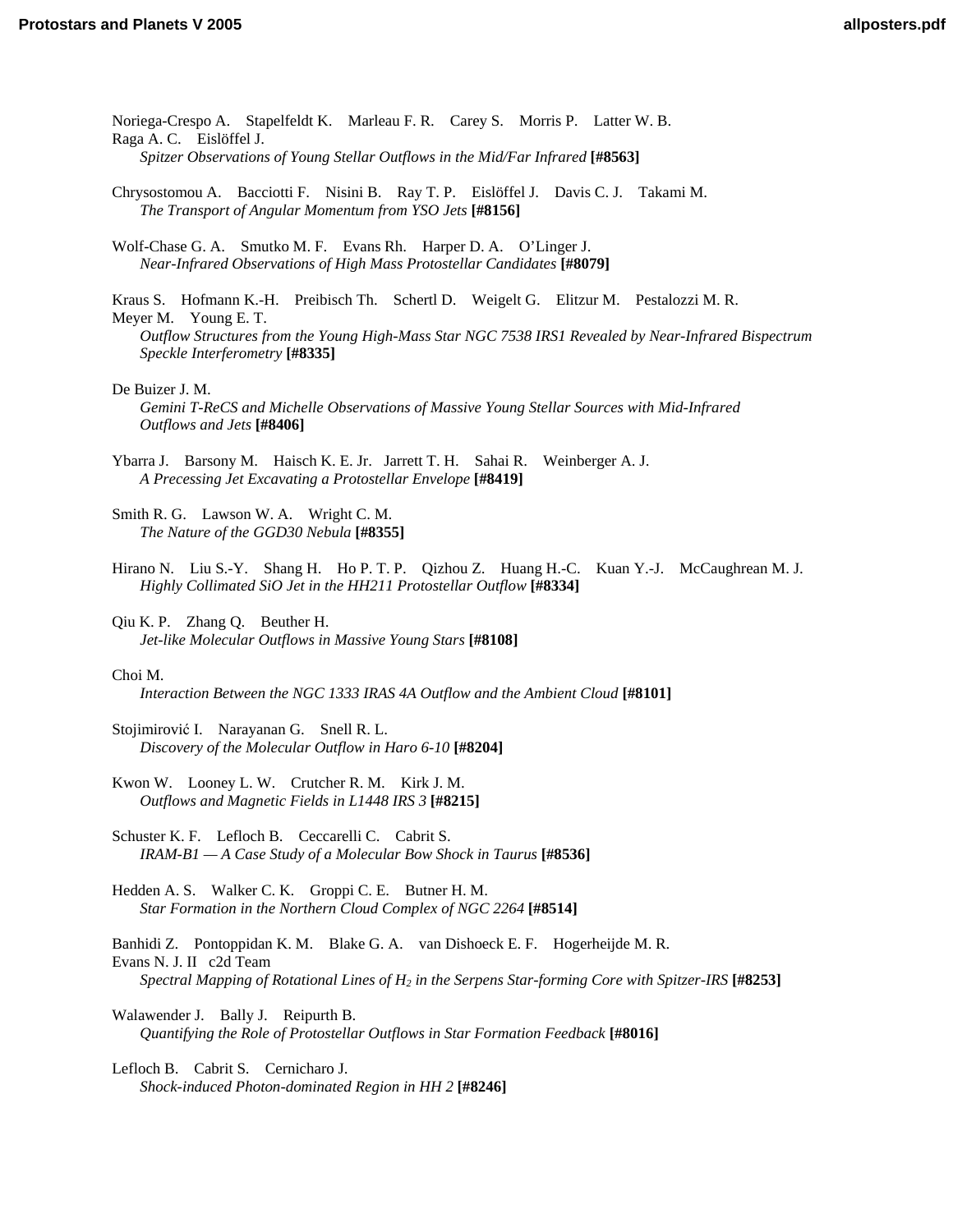| Klaassen P. D. Wilson C. D.<br>A Survey of Possibly Remnant Outflows from High Mass Protostars [#8048]                        |
|-------------------------------------------------------------------------------------------------------------------------------|
| Stanke T. Williams J. P.<br>SMA Observations of Protostellar Jets $-L1641$ -N and IRAS 20126+4104 [#8594]                     |
| Brooks K. J. Garay G. Mardones D.<br>ASTE & ATCA Millimetre Observations of the IRAS 16547-4247 Radio Jet [#8326]             |
| Kwan J. Fischer W. Edwards S. Hillenbrand L.<br>Modeling T Tauri He I 210830 Profiles [#8076]                                 |
| Fischer W. Edwards S. Hillenbrand L. Kwan J.<br>Two Genres of Accretion-driven Inner Winds? [#8075]                           |
| Kajdič P. Raga A. C. Velázquez P.<br>Emission Line Ratios from Variable Velocity Jet Models [#8181]                           |
| Gonzalez-Gomez D. I. Raga A. C.<br>A Morphological Study of the HH34 and HH111 Jets Based on Wavelet Analysis [#8033]         |
| Banerjee R. Pudritz R. E.<br>Outflows and Jets from Collapsing Magnetized Cloud Cores [#8117]                                 |
| Downes T. P. Cabrit S.<br>Inferred Versus Actual Characteristics of Molecular Outflows - Some Pitfalls [#8446]                |
| Corkery S. Downes T. P.<br>The Stability of Rotating Jets: Numerical Simulations [#8548]                                      |
| Anderson J. M. Li Z.-Y. Krasnopolsky R. Blandford R. D.<br>Magnetocentrifugally Launched Winds are Stable in 3D [#8499]       |
| Cunningham A. J. Thorndike S. L. Frank A. Quillen A. C. Blackman E. G.<br>A Numerical Study of Outflow-blown Cavities [#8426] |
| Salmeron R. Königl A. Wardle M.<br>Angular Momentum Transport in Protoplanetary Disks [#8382]                                 |
| Cunningham A. J. Frank A. Blackman E. G.<br>A Numerical Study of the Hydrodynamic Interaction of YSO Jets [#8183]             |
| Leygnac S. O'Sullivan S. Lery T.<br>Radiation in YSO Jets and Shocks [#8394]                                                  |
| Combet C. Lery T.<br>Transit Flow Models for Low and High Mass Young Stellar Objects [#8175]                                  |
| Murphy G. C. Lery T. O'Sullivan S. Spicer D. S.<br>Interacting Multiple Jets from Binary Sources [#8174]                      |
| Lery T.<br>First Results of JETSET, a New European Research and Training Network Dedicated to Jets [#8070]                    |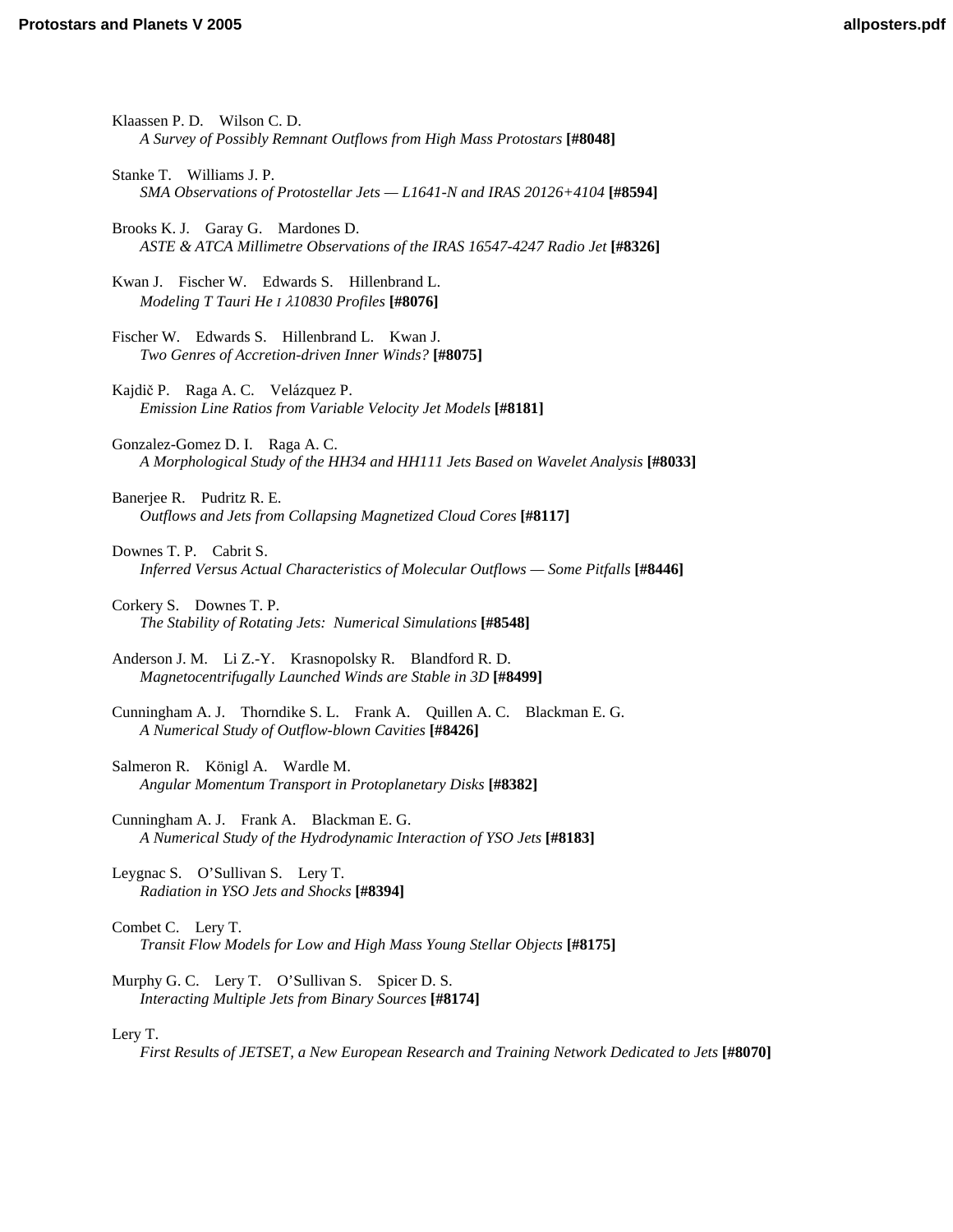## **T TAURI STARS AND OTHER YOUNG STARS**

[Beck T. L. Schaefer G. H. Duchene G. Ghez A. M.](http://www.lpi.usra.edu/meetings/ppv2005/pdf/8643.pdf)  *T Tau: An Enigmatic Eponym* **[#8643]**

[Mayama S. Tamura M. Hayashi M. Itoh Y. Fukagawa M. Suto H. Ishii M. Murakawa K. Oasa Y.](http://www.lpi.usra.edu/meetings/ppv2005/pdf/8278.pdf)  Hayashi S. Yamashita T. Morino J. Oya S. Naoi T. Pyo T.-S. Nishikawa T. Kudo T. Usuda T. Ando H. Miyama S. M. Kaifu N. *SUBARU Near Infrared Images of T Tauri* **[#8278]**

[Padget D. L. Stapelfeldt K. R. Krist J. Menard F. Schneider G.](http://www.lpi.usra.edu/meetings/ppv2005/pdf/8588.pdf)  *Hubble Space Telescope Imaging of the Schwartz 82 Disk* **[#8588]**

Wootten A. Claussen M. Marvel K. Wilking B. *[Multiple Outflows in the Haro 6-10/GV Tau/IRAS04263+2426 T Tau/Infrared Companion Binary](http://www.lpi.usra.edu/meetings/ppv2005/pdf/8595.pdf)* **[#8595]**

Skinner S. L. Briggs K. R. Güdel M. *[The Unusual X-Ray Spectrum of FU Orionis](http://www.lpi.usra.edu/meetings/ppv2005/pdf/8234.pdf)* **[#8234]**

[Grosso N. Kastner J. H. Richmond M. Ozawa H. Simon T. Weintraub D. A. Hamaguchi K. Frank A.](http://www.lpi.usra.edu/meetings/ppv2005/pdf/8233.pdf)  *X-Ray View of V1647 Ori, the Young Star in Accretion Outburst Illuminating McNeil's Nebula* **[#8233]**

van den Ancker M. E. *[Spatially Resolved Mid-Infrared Observations of a Disk Surrounding a FU Orionis Star](http://www.lpi.usra.edu/meetings/ppv2005/pdf/8166.pdf)* **[#8166]**

[Movsessian T. A. Magakian T. Yu. Nikogossian E. H. Khanzadyan T. Aspin C. Beck T.](http://www.lpi.usra.edu/meetings/ppv2005/pdf/8135.pdf)  Moiseev A. Smith M. D. *An FU Orionis Outburst Object in the Cygnus OB7 Molecular Cloud* **[#8135]**

[Quanz S. P. Henning Th. Leinert C. Ratzka T. Wolf S.](http://www.lpi.usra.edu/meetings/ppv2005/pdf/8046.pdf)  *FU Orionis — The MIDI Perspective* **[#8046]**

[Tsukagoshi T. Kitamura Y. Kawabe R. Saito M. Yokogawa S. Kurono Y.](http://www.lpi.usra.edu/meetings/ppv2005/pdf/8046.pdf)  *The Circumstellar Environments Around FU Orionis Star, PP 13S* **[#8475]**

#### Basu S. Vorobyov E. I.

*[The Origin of Episodic Accretion Bursts in the Early Stages of Star Formation](http://www.lpi.usra.edu/meetings/ppv2005/pdf/8116.pdf)* **[#8116]**

- [Lodato G. Clarke C. J. Melnikov S. Y. Ibrahimov M. A.](http://www.lpi.usra.edu/meetings/ppv2005/pdf/8178.pdf)  *Evolution of FU Orionis Objects* **[#8178]**
- Drake J. J. Testa P. Hartmann L. *[X-Ray Diagnostics of Grain Depletion in Matter Accreting onto T Tauri Stars](http://www.lpi.usra.edu/meetings/ppv2005/pdf/8167.pdf)* **[#8167]**
- Shukla S. J. Weintraub D. A. Kastner J. H. *[Exploring Evidence for X-Ray Generation Mechanisms in T Tauri Stars](http://www.lpi.usra.edu/meetings/ppv2005/pdf/8198.pdf)* **[#8198]**
- [Jardine M. Gregory S. G. Collier Cameron A. Donati J.-F.](http://www.lpi.usra.edu/meetings/ppv2005/pdf/8228.pdf)  *X-Ray Emission from T Tauri Stars* **[#8228]**
- [Sanchawala K. Chen W.-P. Lee H.-T. Nakajima Y. Tamura M. Sato S. Chu Y.-H.](http://www.lpi.usra.edu/meetings/ppv2005/pdf/8242.pdf)  *X-Ray Young Stars in the Carina Nebula* **[#8242]**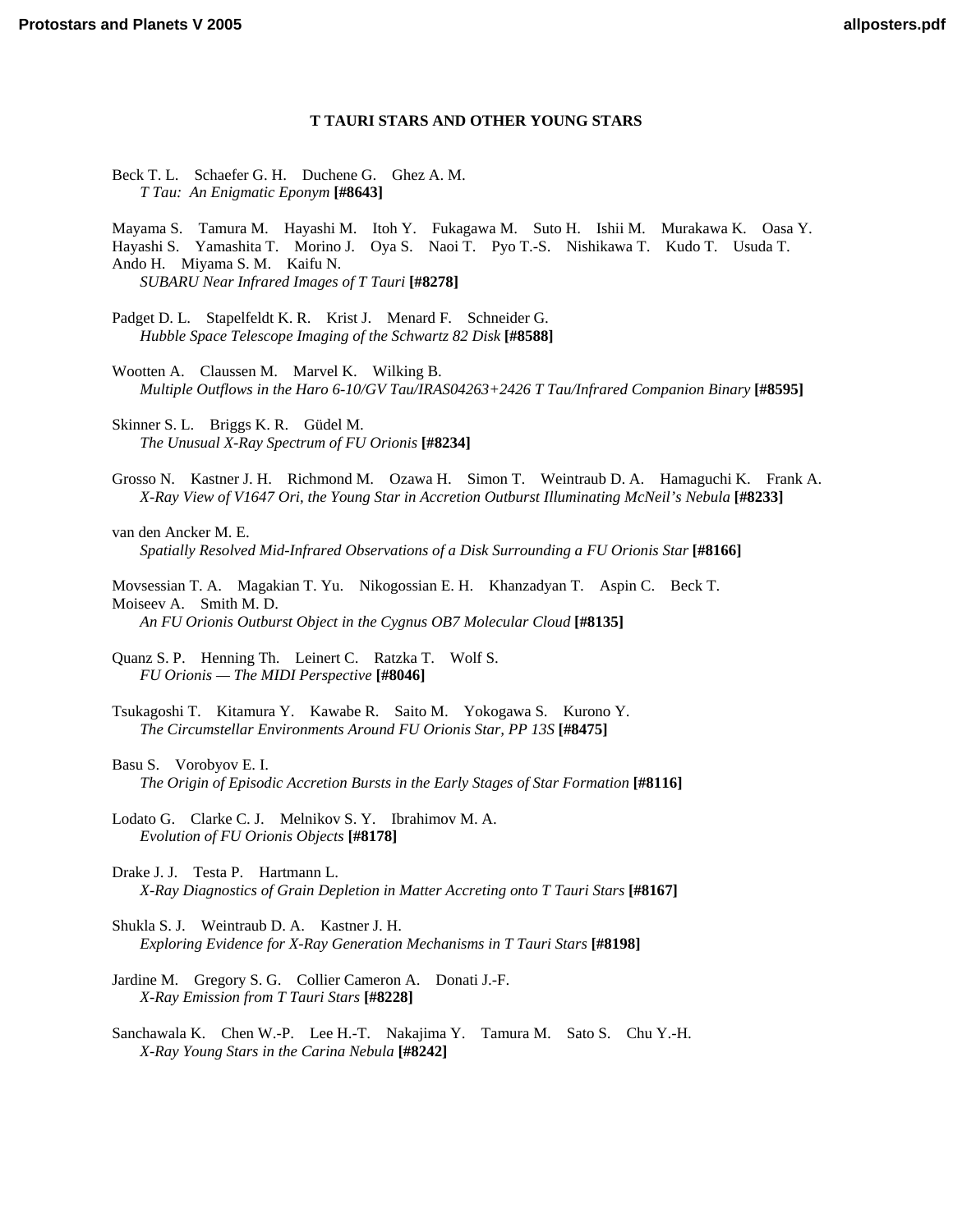- [Telleschi A. Güdel M. Briggs K. Arzner K. Skinner S. Audard M.](http://www.lpi.usra.edu/meetings/ppv2005/pdf/8338.pdf)  *X-Ray Emission from Accreting, Jet-driving T Tau Stars* **[#8338]**
- [Adams-Wolk N. R. Wolk S. J. Walter F. M. Sherry W. H.](http://www.lpi.usra.edu/meetings/ppv2005/pdf/8425.pdf)  *Cataloging the Sigma Orionis Region's Young Stellar Members* **[#8425]**

Fernández M.

- *[Near-Infrared Variability of Classical T Tauri Stars as the Result of Changes in Their](http://www.lpi.usra.edu/meetings/ppv2005/pdf/8089.pdf)  Mass Accretion Rates* **[#8089]**
- Bizunok N. S. Wolk S. J. Spitzbart B. D. *[A Study of Stellar Flares in ANCHORS Star Cluster Database](http://www.lpi.usra.edu/meetings/ppv2005/pdf/8430.pdf)* **[#8430]**
- Bary J. S. Skrutskie M. F. Peterson D. E. Wilson J. C. *[An Accretion Variability Study of Actively, Accreting T Tauri Stars in Taurus-Auriga](http://www.lpi.usra.edu/meetings/ppv2005/pdf/8440.pdf)* **[#8440]**
- Forbrich J. Preibisch T. Menten K. M. Neuhäuser R. Posselt B. *[Multi-wavelength Variability of Young Stellar Objects in the Coronet Cluster](http://www.lpi.usra.edu/meetings/ppv2005/pdf/8311.pdf)* **[#8311]**
- [Cotera A. S. Schneider G. Hines D. C. Whitney B. A. Stapelfeldt K. R. Padgett D. L.](http://www.lpi.usra.edu/meetings/ppv2005/pdf/8489.pdf)  *Exploring the Mechanisms of Variability in Class I and II YSOs with Two Epoch HST/NICMOS Observations* **[#8489]**
- [Yang H. Johns-Krull C. M. Valenti J. A.](http://www.lpi.usra.edu/meetings/ppv2005/pdf/8529.pdf)  *The Magnetic Field of TW Hydrae* **[#8529]**
- Johns-Krull C. M. Valenti J. A. *[Magnetic Field Measurements on T Tauri Stars: Testing Magnetospheric Accretion Theory](http://www.lpi.usra.edu/meetings/ppv2005/pdf/8596.pdf)* **[#8596]**
- [Romanova M. M. Lovelace R. V. E. Ustyugova G. V. Koldoba A. V.](http://www.lpi.usra.edu/meetings/ppv2005/pdf/8533.pdf)  *3D Simulations of Magnetospheric Flow in Classical T Tauri Stars* **[#8533]**
- [Lovelace R. V. E. Romanova M. M. Ustyugova G. V. Koldoba A. V.](http://www.lpi.usra.edu/meetings/ppv2005/pdf/8506.pdf)  *Propeller-driven Outflows from Young T Tauri Stars and Fast Spin-Down* **[#8506]**
- [Gregory S. G. Jardine M. Simpson I. Collier Cameron A. Donati J.-F.](http://www.lpi.usra.edu/meetings/ppv2005/pdf/8149.pdf)  *Mass Accretion onto T Tauri Stars* **[#8149]**
- Matt S. Pudritz R. E. *[Spin of Accreting Stars: Accretion Powered Stellar Winds vs. Disk Locking](http://www.lpi.usra.edu/meetings/ppv2005/pdf/8019.pdf)* **[#8019]**
- Littlefair S. P. Naylor T. Burningham B. Jeffries R. D. *[Do Accretion Discs Regulate the Rotation Rates of Young Stars?](http://www.lpi.usra.edu/meetings/ppv2005/pdf/8359.pdf)* **[#8359]**

#### Grankin K. N.

*[Some Results from Long-Term Photometric Monitoring of Young Spotted Stars](http://www.lpi.usra.edu/meetings/ppv2005/pdf/8045.pdf)* **[#8045]**

- [Nordhagen S. C. J. Rhode K. L. Herbst W. Williams E. C.](http://www.lpi.usra.edu/meetings/ppv2005/pdf/8483.pdf)  *Stellar Rotation and Variability in IC 348* **[#8483]**
- [Morita A. Sugitani K. Itoh Y. Uehara M. Watanabe M. WFGS2 Team](http://www.lpi.usra.edu/meetings/ppv2005/pdf/8128.pdf)  *H*α *Emission Line Stars Probably Associated with the L1014 Dense Core* **[#8128]**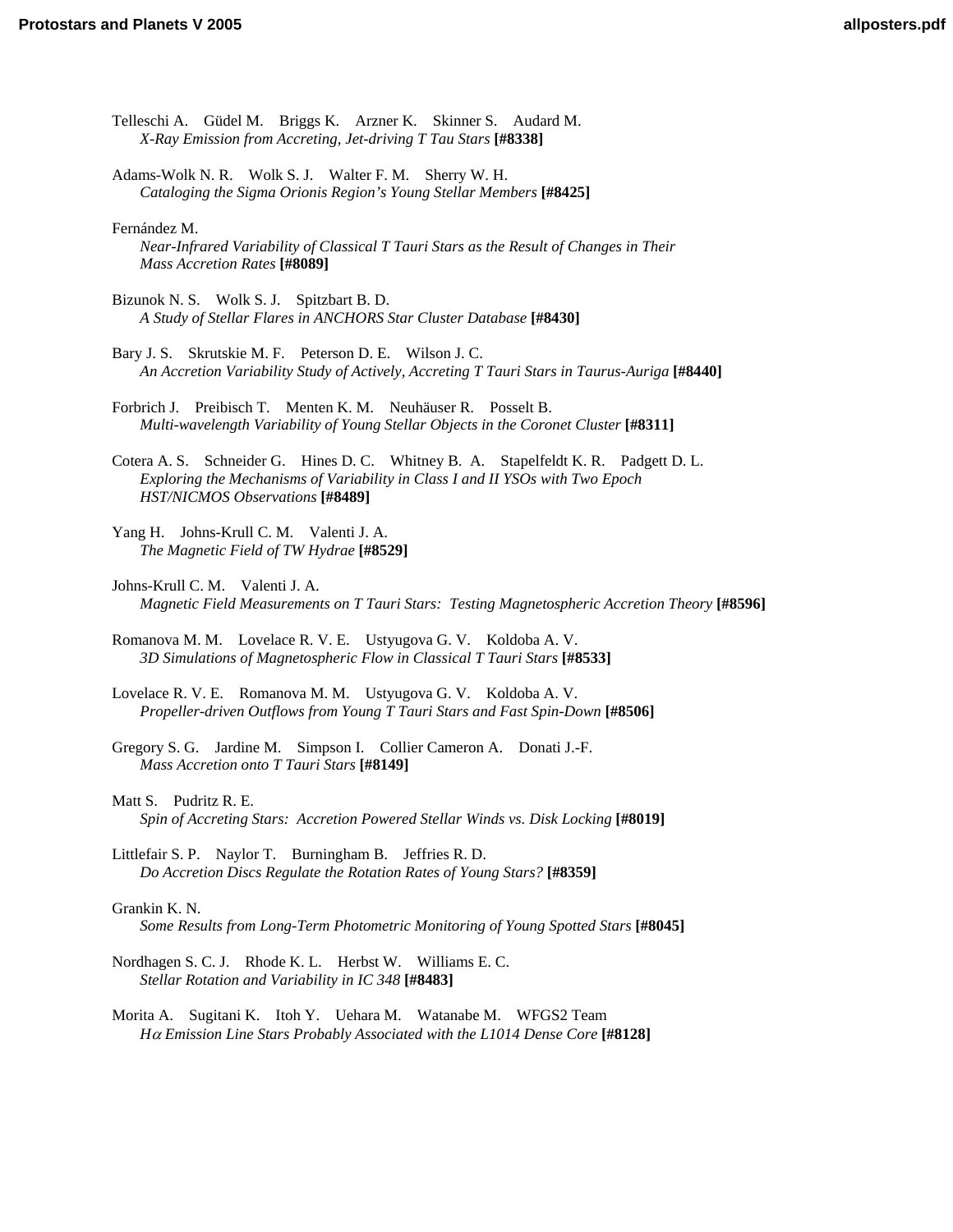Nikogossian E. A. Magakian T. Yu. Movsessian T. A. *New Herbig-Haro Objects and H*α *[Emission Stars in the Star Forming Regions GM 1-64/GM 2-4 and](http://www.lpi.usra.edu/meetings/ppv2005/pdf/8136.pdf)  GM 2-41* **[#8136]** Kun M. Nikolić S. Johansson L. E. B. *[Low-Mass Star Formation in L1333](http://www.lpi.usra.edu/meetings/ppv2005/pdf/8343.pdf)* **[#8343]** Rice E. L. Prato L. McLean I. S. *[Unusual Young Stars Toward the Galactic Plane: High Resolution Infrared Spectroscopy of T Tauri Systems in](http://www.lpi.usra.edu/meetings/ppv2005/pdf/8447.pdf)  Aquila* **[#8447]** Lee H.-T. Chen W. P. *[Star Formation in the Orion-Monoceros Complex](http://www.lpi.usra.edu/meetings/ppv2005/pdf/8243.pdf)* **[#8243]** [McCollum B, Castelaz M. W. Bruhweiler F. C. Schultz A. B. Niedner M. B.](http://www.lpi.usra.edu/meetings/ppv2005/pdf/8281.pdf)  Miskey C. MacConnell D. J. *HST STIS Spectra of the Central Stars of Three Orion Proplyds* **[#8281]** Antoniucci S. Nisini B. Giannini T. Lorenzetti D. Podio L. *[Near IR Spectra of Class I Objects: Accretion and Ejection Probed Through Emission and](http://www.lpi.usra.edu/meetings/ppv2005/pdf/8025.pdf)  Absorption Features* **[#8025]** Bouvier J. Boutelier T. Alencar S. Dougados C. *[Magnetospheric Accretion-Ejection Processes in the CTTS AA Tau](http://www.lpi.usra.edu/meetings/ppv2005/pdf/8150.pdf)* **[#8150]** Kurosawa R. Harries T. J. Symington N. H. *Formation of H*α *[from Classical T Tauri Stars: The Disc, Wind, and Accretion Hybrid Model](http://www.lpi.usra.edu/meetings/ppv2005/pdf/8412.pdf)* **[#8412]** Dupree A. K. Brickhouse N. S. *[Fast, Hot Winds from Classical T Tauri Stars](http://www.lpi.usra.edu/meetings/ppv2005/pdf/8458.pdf)* **[#8458]** López-Chico T. A. Salas L. *[JHK Photometry as a Tool for Pre-Main Sequence T Tauri Stars Mass Determination](http://www.lpi.usra.edu/meetings/ppv2005/pdf/8008.pdf)* **[#8008]** Brannigan E. Chrysostomou A. Takami M. *[A Spectroscopic and Spectroastrometric Study of T Tauri Stars](http://www.lpi.usra.edu/meetings/ppv2005/pdf/8363.pdf)* **[#8363]** Dent W. R. F. Clarke C. *[A Survey for Molecular Gas Around Evolved Classical T Tauri Stars](http://www.lpi.usra.edu/meetings/ppv2005/pdf/8435.pdf)* **[#8435]** Movsessian T. A. Magakian T. Yu. *[New Examples of the Stellar Winds Anisotropy: Studies of Reflection Nebulae Associated with PV Cep,](http://www.lpi.usra.edu/meetings/ppv2005/pdf/8261.pdf)  Parsamian 21 and RNO 129* **[#8261]** [Connelley M. S. Reipurth B. Tokunaga A. T.](http://www.lpi.usra.edu/meetings/ppv2005/pdf/8526.pdf)  *An Infrared Survey of Embedded Young Stars* **[#8526]** McCabe C. Ghez A. M. Prato L. Duchêne G. *[Investigating Disk Evolution: A High Spatial Resolution Mid-Infrared Survey of T Tauri Stars](http://www.lpi.usra.edu/meetings/ppv2005/pdf/8549.pdf)* **[#8549]** Pérez M. R. McGehee P. M. *[Blueing Effect in Young Low Mass Stars?](http://www.lpi.usra.edu/meetings/ppv2005/pdf/8567.pdf)* **[#8567]** [Hamilton C. M. Johns-Krull C. M. Herbst W. Mundt R. Bailer-Jones C. A. L.](http://www.lpi.usra.edu/meetings/ppv2005/pdf/8516.pdf)  *H-Alpha Line Profiles of KH 15D: What Do They Reveal?* **[#8516]**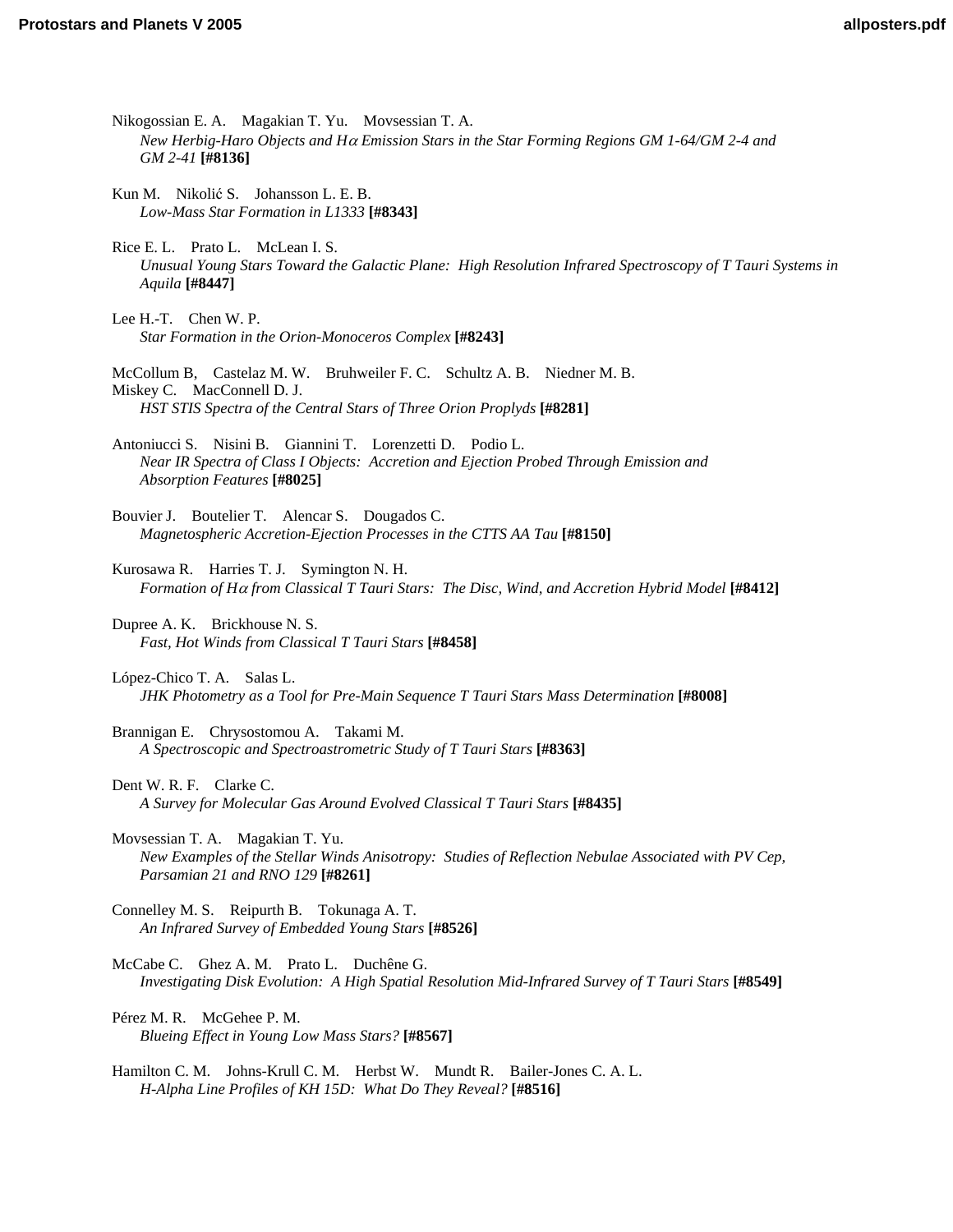[Kusakabe N. Tamura M. Nakajima Y. Kandori R. Ishihara A. Abe L. Nagata T. Nagayama T.](http://www.lpi.usra.edu/meetings/ppv2005/pdf/8375.pdf)  Nishiyama S. Baba D. Sato S. Sugitani K. Turner E. E. *Near-Infrared Photometric Monitoring of a Pre-Main-Sequence Object KH 15D* **[#8375]**

Hoffman J. L.

*[Shining Through the Fog: Polarization and the Origin of the Mid-Eclipse Light of KH 15D](http://www.lpi.usra.edu/meetings/ppv2005/pdf/8545.pdf)* **[#8545]**

Fujita K. Itoh Y. Mukai T.

*[Development of the Simultaneous Imaging Polarimeter](http://www.lpi.usra.edu/meetings/ppv2005/pdf/8372.pdf)* **[#8372]**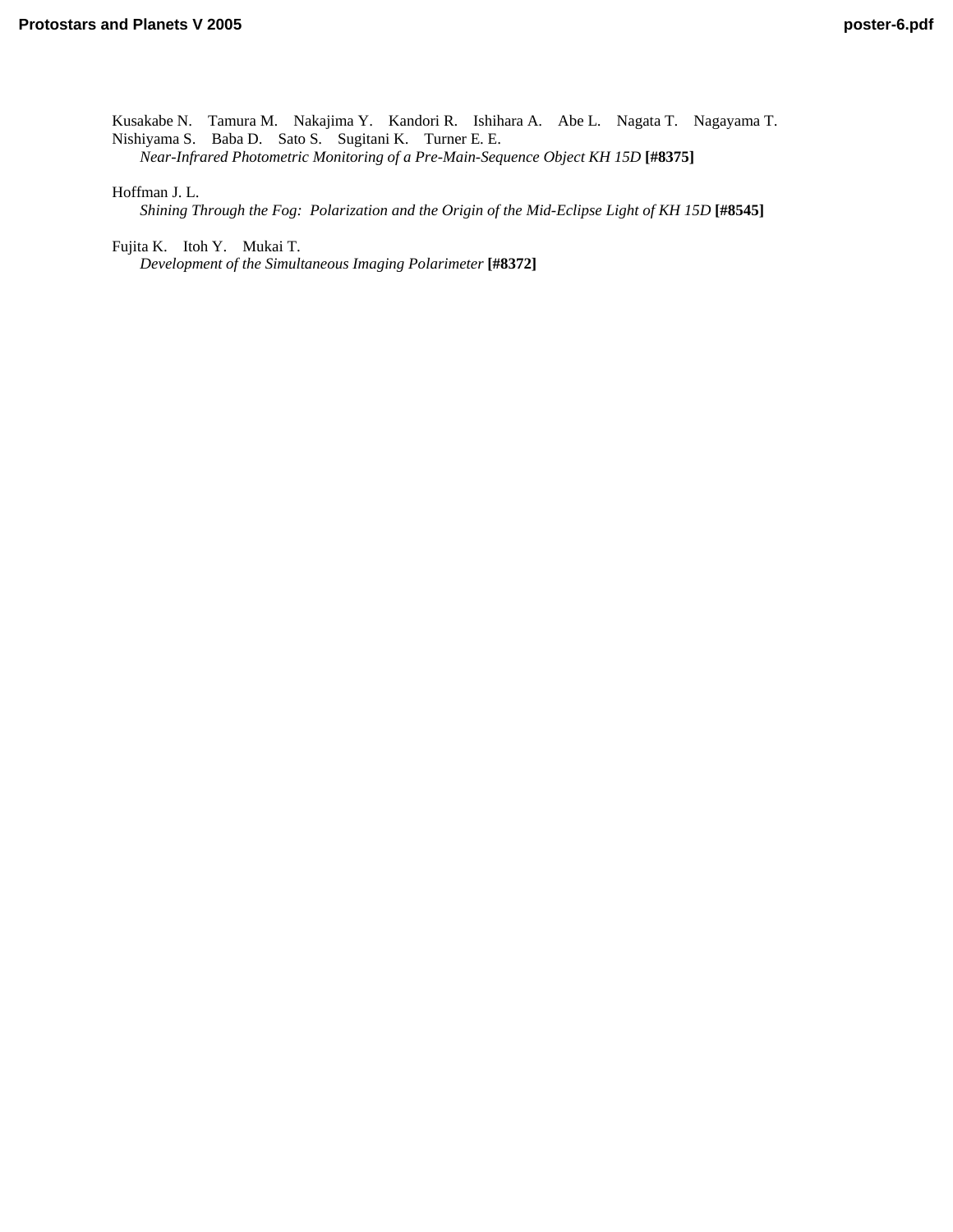# **DISKS AND DISK ACCRETION**

Hollenbach D. Gorti U. *[The Photoevaporation of Protoplanetary Disks by Their Central Stars](http://www.lpi.usra.edu/meetings/ppv2005/pdf/8433.pdf)* **[#8433]**

- Alexander R. Clarke C. Pringle J. *[Photoevaporation of Protoplanetary Discs](http://www.lpi.usra.edu/meetings/ppv2005/pdf/8168.pdf)* **[#8168]**
- Balsara D. S. Fisker J. L. *[Simulating the Boundary Layer Between a Protostar and Its Accretion Disk](http://www.lpi.usra.edu/meetings/ppv2005/pdf/8631.pdf)* **[#8631]**
- Long M. Romanova M. M. Lovelace R. V. E. *[Locking of the Rotation of Disk Accreting Magnetized Stars](http://www.lpi.usra.edu/meetings/ppv2005/pdf/8606.pdf)* **[#8606]**
- Klahr H. Johansen A. Balbus S. *[On the Isotropy of Turbulence and Viscosity in Accretion Disks](http://www.lpi.usra.edu/meetings/ppv2005/pdf/8454.pdf)* **[#8454]**

Wardle M. *[Magnetic Field Diffusion in Protoplanetary Disks](http://www.lpi.usra.edu/meetings/ppv2005/pdf/8333.pdf)* **[#8333]**

Barranco J. A. Marcus P. S. *[Planet Embryos in Vortex Wombs](http://www.lpi.usra.edu/meetings/ppv2005/pdf/8615.pdf)* **[#8615]**

- Dziourkevitch N. Klahr H. *[Global MRI in Stratified Proto-Planetary Disks, 3D Simulations](http://www.lpi.usra.edu/meetings/ppv2005/pdf/8507.pdf)* **[#8507]**
- Klahr H. Kley W. *[3D-Radiation Hydro Simulations of Disk-Planet Interaction](http://www.lpi.usra.edu/meetings/ppv2005/pdf/8345.pdf)* **[#8345]**
- Cha S.-H. Bastien P. Viau S. *[Radiation Hydrodynamic Simulations of the Formation and Evolution of a Protostellar Disk](http://www.lpi.usra.edu/meetings/ppv2005/pdf/8274.pdf)* **[#8274]**
- [Wünsch R. Rözyczka M. Gawryszczak A. Klahr H.](http://www.lpi.usra.edu/meetings/ppv2005/pdf/8260.pdf)  *2-D Models of Layered Protoplanetary Discs* **[#8260]**
- Sano T. Inutsuka S. *[Characteristics of MRI Driven Turbulence in Protoplanetary Disks](http://www.lpi.usra.edu/meetings/ppv2005/pdf/8222.pdf)* **[#8222]**
- Michael S. Boley A. C. Durisen R. H. *[The Evolution of Protoplanetary Disks with Varied Initial Conditions](http://www.lpi.usra.edu/meetings/ppv2005/pdf/8193.pdf)* **[#8193]**

# Nagel E.

*[Formation of a Two Dense Ring Pattern Disk During the Collapse of a Cloud](http://www.lpi.usra.edu/meetings/ppv2005/pdf/8068.pdf)* **[#8068]**

# Walter F. M. Miner J. *[The Highly Variable Mass Accretion in S CrA](http://www.lpi.usra.edu/meetings/ppv2005/pdf/8067.pdf)* **[#8067]**

Cabrit S. Pety J. Pesenti N. Dougados C. *[Disk Kinematics and Tidal Stripping in the RW Aur System](http://www.lpi.usra.edu/meetings/ppv2005/pdf/8103.pdf)* **[#8103]**

Winston E. Megeath S. T. Allen L. E. Wolk S. Muzerolle J. Gutermuth R. Meyers P. . Hernandez J. Adams J. *Spitzer and Chandra Observations of the Serpens Young Stellar Cluster* **[#8182]**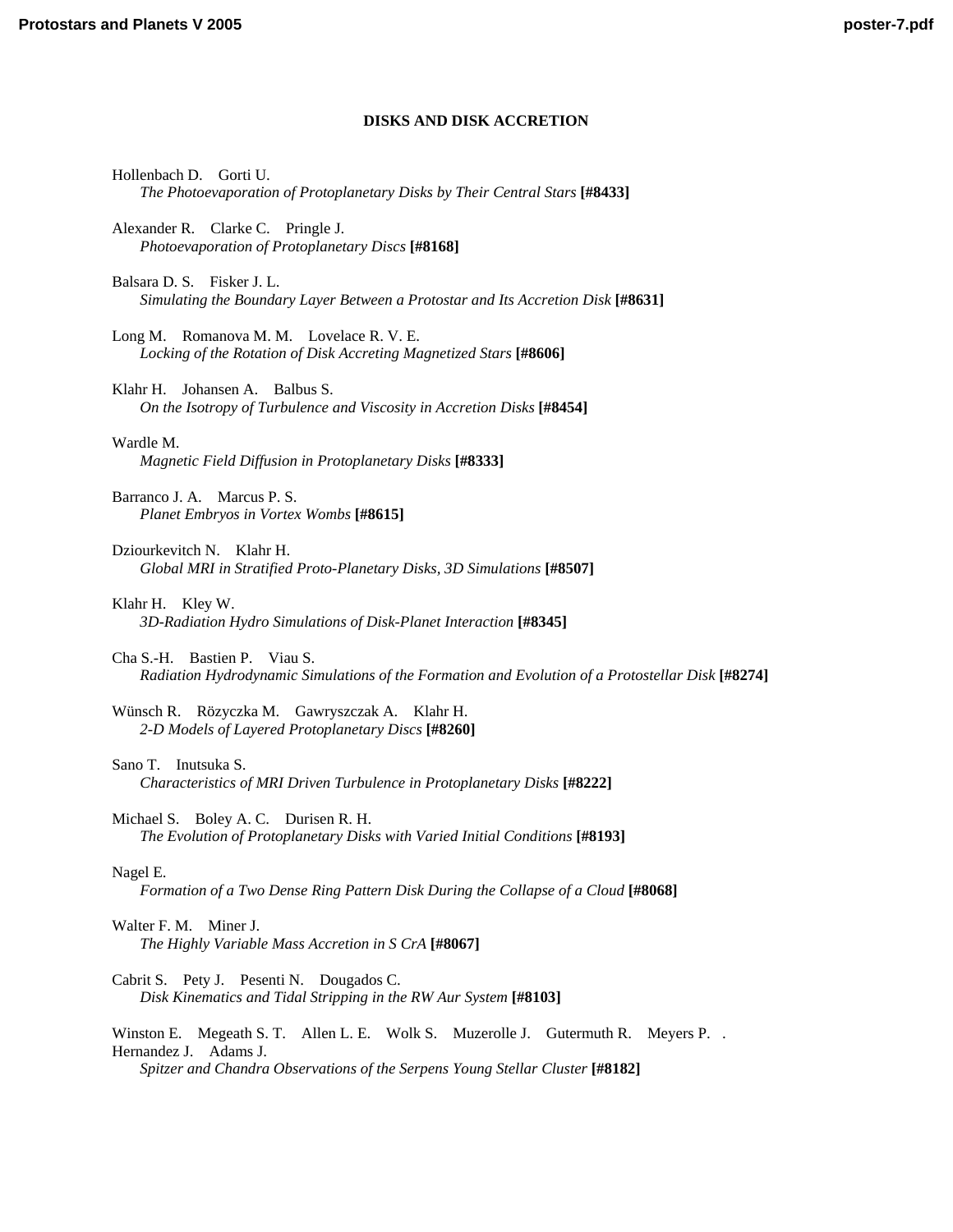Hogerheijde M. R. *[A SINFONI Search for Fluorescent H2 Emission Around the Weak-Line T Tauri Star DoAr21](http://www.lpi.usra.edu/meetings/ppv2005/pdf/8223.pdf)* **[#8223]** [Weintraub D. A. Bary J. S. Kastner J. H. Shukla S. J. Chynoweth K.](http://www.lpi.usra.edu/meetings/ppv2005/pdf/8197.pdf)  *Near-Infrared Molecular Hydrogen Emission from Disks of T Tauri Stars* **[#8197]** [Geers V. C. Augereau J.-C. Pontoppidan K. M. Dullemond C. P. Visser R. Boogert A. C. A. Kessler-](http://www.lpi.usra.edu/meetings/ppv2005/pdf/8409.pdf)Silacci J. Lahuis F. van Dishoeck E. F. c2d IRS Team *PAHs in Circumstellar Disks Around T Tauri Stars* **[#8409]** Huélamo N. Brandner W. Wolf S. Khanzadyan T. *[Polarimetric Differential Imaging of the Class I Protostar Elias 2-29 with NACO/VLT](http://www.lpi.usra.edu/meetings/ppv2005/pdf/8209.pdf)* **[#8209]** Barsony M. Ressler M. E. Marsh K. A. *[Results on Envelope and Disk Dispersal from a New Mid-Infrared Survey of the](http://www.lpi.usra.edu/meetings/ppv2005/pdf/8622.pdf)* ρ *Oph Cloud Core* **[#8622]** McCabe C. Duchene G. Pinte C. Menard F. Stapelfeldt K. R. Ghez A. M. *[Thermal Infrared Adaptive Optics Imaging of Circumstellar Disks: Investigating Grain Growth and](http://www.lpi.usra.edu/meetings/ppv2005/pdf/8627.pdf)  Disk Structure* **[#8627]** [Rebull L. M. Stauffer J. R. Megeath T. Hora J. Hartmann L.](http://www.lpi.usra.edu/meetings/ppv2005/pdf/8264.pdf)  *Rotation and Spitzer/IRAC Fluxes in Orion* **[#8264]** Glauser A. M. Ménard F. Pinte C. Güdel M. Duchêne G. *[Properties of the Circumstellar Gas and Dust Disk of IRAS 04158+2805](http://www.lpi.usra.edu/meetings/ppv2005/pdf/8310.pdf)* **[#8310]** Andrews S. M. *[Gas and Dust Evolution in the Outer Regions of Circumstellar Disks](http://www.lpi.usra.edu/meetings/ppv2005/pdf/8203.pdf)* **[#8203]** Muench A. A. Lada C. J. Luhman K. L. Muzerolle J. Young E. *[Spitzer Observations of IC 348: The Disk Population at 2—3 Million Years](http://www.lpi.usra.edu/meetings/ppv2005/pdf/8445.pdf)* **[#8445]** [Silverstone M. D. Meyer M. R. Mamajek E. E. Hines D. C. Hillenbrand L. A. Najita J. Pascucci I.](http://www.lpi.usra.edu/meetings/ppv2005/pdf/8547.pdf)  Bouwman J. Kim J. S. Carpenter J. M. Stauffer J. R. Moro-Martin A. Henning T. Wolf S. Backman D. E. Brooke T. Y. Padgett D. L. *Formation and Evolution of Planetary Systems (FEPS): Primordial Warm Dust Evolution from 3–30 Myr Around Sun-like Stars* **[#8547]** Kim J. S. FEPS Collaboration *[Formation and Evolution of Planetary Systems: Cold Outer Disks Associated with Sun-like Stars](http://www.lpi.usra.edu/meetings/ppv2005/pdf/8590.pdf)* **[#8590]** Bouwman J. Lawson W. Feigelson E. D. Henning Th. Tielens A. G. G. M. Waters L. B. F. M. Dominik C. *[The Evolution of Protoplanetary Disks: Spitzer Observations of the Unique Coeval Cluster](http://www.lpi.usra.edu/meetings/ppv2005/pdf/8565.pdf)  eta-Chamaeleontis* **[#8565]** [Pascucci I. Meyer M. Gorti U. Hollenbach D. Hillenbrand L. Carpenter J. Najita J. Kim S.](http://www.lpi.usra.edu/meetings/ppv2005/pdf/8468.pdf)  Silverstone M. Hines D. Padgett D. Bouwman J. Rodmann J. Wolf S. Lunine J. *Constraining the Time for Giant Planet Formation: Results from the Spitzer Legacy Program FEPS* **[#8468]** Audard M. Glauser A. Güdel M. Padgett D. Fajardo-Acosta S. Wolf S. Briggs K. Morris P. Rebull L. Skinner S. Stapelfeldt K. *[Spitzer IRS Data of the Taurus Molecular Cloud Combined with IRAC/MIPS Photometry and XMM-Newton](http://www.lpi.usra.edu/meetings/ppv2005/pdf/8479.pdf)  X-Ray Data* **[#8479]**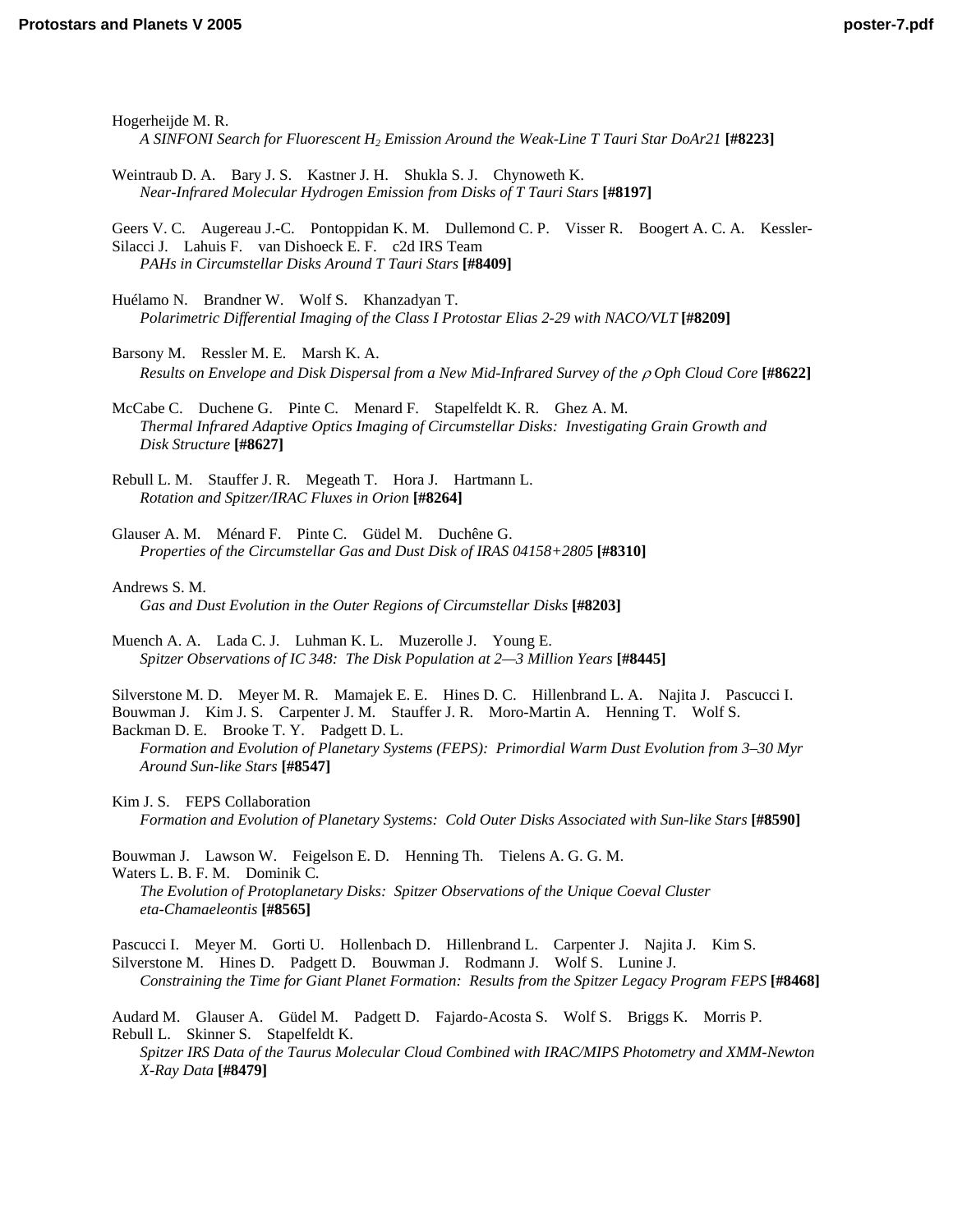- Adame L. Cantó J. D'Alessio P. Muzerolle J. *[Accretion Disks Around Young Brown Dwarfs: The IC 348-291 Disk](http://www.lpi.usra.edu/meetings/ppv2005/pdf/8500.pdf)* **[#8500]**
- Gallardo J. Baraffe I. Chabrier G. *[Effect of Accretion on the Evolution of Very Young Low Mass Pre-Main Sequence Stars and](http://www.lpi.usra.edu/meetings/ppv2005/pdf/8321.pdf)  Brown Dwarfs* **[#8321]**
- [Franco-Hernández R. Moran J. M. Rodríguez L. F. Garay G.](http://www.lpi.usra.edu/meetings/ppv2005/pdf/8598.pdf)  *Rotating Molecular Structure Associated with an O-type Protostar* **[#8598]**
- Greenhill L. J. Chandler C. J. Reid M. J. Humphreys E. M. L. *[High-Mass Star Formation in Close-Up: Rotating Outflow & Accretion 10–1000 AU from Embedded Source I](http://www.lpi.usra.edu/meetings/ppv2005/pdf/8614.pdf)  in Orion BN/KL* **[#8614]**
- Hoffmeister V. H. Chini R. Townsley L. *[A New Population of CO Band-Head Emission and Absorption Sources in M17](http://www.lpi.usra.edu/meetings/ppv2005/pdf/8134.pdf)* **[#8134]**
- Chini R. Nielbock M. Scheyda C. M. Hoffmeister V. H. *[Glowing Circumstellar Dust in the M17 Cluster: Evidence for Externally Heated 20.000 AU-sized Disks](http://www.lpi.usra.edu/meetings/ppv2005/pdf/8262.pdf)  Around Massive Stars* **[#8262]**
- [Pestalozzi M. R. Elitzur M. Minier V. Conway J. Booth R. De Buizer J. Weigelt G.](http://www.lpi.usra.edu/meetings/ppv2005/pdf/8129.pdf)  *Modelling a Circumstellar Disc Traced by Methanol Masers* **[#8129]**
- Siegler N. Muzerolle J. Young E. T. *[Across the Transition Age: Protostellar Disk Evolution at ~6 and 55 Myr](http://www.lpi.usra.edu/meetings/ppv2005/pdf/8098.pdf)* **[#8098]**
- Potter D. E. *[A Debris Disk Survey of Young, Nearby Solar Analog Stars](http://www.lpi.usra.edu/meetings/ppv2005/pdf/8604.pdf)* **[#8604]**
- [Moerchen M. M. Telesco C. M. Packham C.](http://www.lpi.usra.edu/meetings/ppv2005/pdf/8459.pdf)  *Resolving the Debris Disk of* ζ *Leporis* **[#8459]**
- [Pantin E. Lagage P. O. Doucet C. Pel J. W. Peletier R. F. Claret A.](http://www.lpi.usra.edu/meetings/ppv2005/pdf/8162.pdf)  *View of* β *Pictoris by the VLT* **[#8162]**
- Hinkle K. H. Brittain S. D. *[Detection of Vibration-Rotation CO Lines in](http://www.lpi.usra.edu/meetings/ppv2005/pdf/8525.pdf)* β *Pic* **[#8525]**
- [Roberge A. Weinberger A. J. Feldman P. D. Deleuil M. Bouret J.-C.](http://www.lpi.usra.edu/meetings/ppv2005/pdf/8036.pdf)  *Volatile Gasses in the* β *Pictoris Circumstellar Disk* **[#8036]**
- [Golimowski D. A. Ardila D. R. Clampin M. Krist J. E. Ford H. C. Illingworth G. D. ACS GTO Team](http://www.lpi.usra.edu/meetings/ppv2005/pdf/8488.pdf)  *HST/ACS Multiband Coronagraphic Imaging of the Debris Disk Around Beta Pictoris* **[#8488]**

# Wright C. M.

- *[Spatially Resolved Mid-Infrared Spectroscopy of the Disks Around HR 4796A and](http://www.lpi.usra.edu/meetings/ppv2005/pdf/8322.pdf)* β *Pictoris* **[#8322]**
- Fisher R. S. Telesco C. M. Knights S. A.
	- *[On the Circumstellar Environment of HR 4796: Mid-Infrared Imaging with Gemini North and South](http://www.lpi.usra.edu/meetings/ppv2005/pdf/8523.pdf)* **[#8523]**

Klahr H. Lin D. N. C.

*[Dust Distribution Around HR4796A and HD141569: A Self Induced Ring Formation Through a](http://www.lpi.usra.edu/meetings/ppv2005/pdf/8361.pdf)  Clumping Instability* **[#8361]**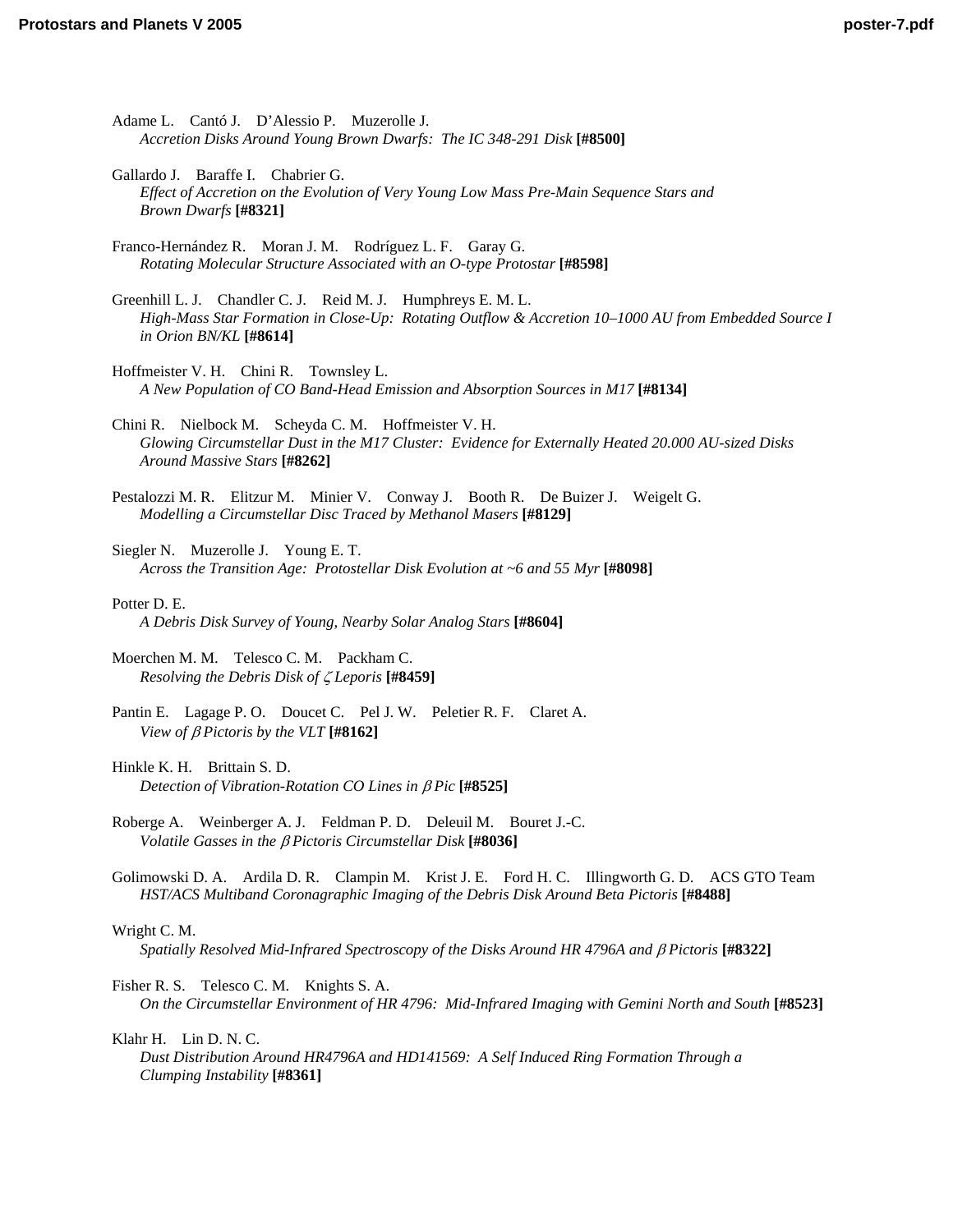- Beust H. Reche R. Augereau J.-C. *[The Origin of the Spiral Structure in the HD 141569 Debris Disk: Flyby or Differential Precession?](http://www.lpi.usra.edu/meetings/ppv2005/pdf/8092.pdf)* **[#8092]**
- Corder S. A. Carpenter J. M. *[High Resolution 24 µm Imaging of Fomalhaut](http://www.lpi.usra.edu/meetings/ppv2005/pdf/8453.pdf)* **[#8453]**

[Stapelfeldt K. R. Werner M. W. Beichman C. A. Su K. Y. Rieke G. Stansberry J. Cadien J. Hines D.](http://www.lpi.usra.edu/meetings/ppv2005/pdf/8620.pdf)  Kim K. H. Watson D. Marengo M. Megeath T. *Spitzer Space Telescope Studies of the Fomalhaut Debris Disk. II. Resolving the Ring at 70 µm* **[#8620]**

- Reche R. Beust H. Augereau J.-C. *[Dust Dynamics and Asymmetries in the Vega Disk: The Sensitivity to Radiation Pressure and](http://www.lpi.usra.edu/meetings/ppv2005/pdf/8093.pdf)  Planet Eccentricity* **[#8093]**
- Doering R. L. Meixner M. Ardila D. Clampin M. *[The Dust Disk of AU Mic: N-Band Imaging and Radiative Transfer Modeling](http://www.lpi.usra.edu/meetings/ppv2005/pdf/8432.pdf)* **[#8432]**
- Strubbe L. E. Chiang E. I. *[Dust Dynamics in the AU Microscopii Disk](http://www.lpi.usra.edu/meetings/ppv2005/pdf/8293.pdf)* **[#8293]**
- Matthews B. C. Kalas P. Bertoldi F. Menten K. *[Debris Disks Around M Dwarfs: TWA 7, AU Mic and GJ 182](http://www.lpi.usra.edu/meetings/ppv2005/pdf/8381.pdf)* **[#8381]**
- Chakraborty A. Thompson L. A. *[H-band Coronagraphy of IR-Excess Pre-Main-Sequence A-type Star HIP114189](http://www.lpi.usra.edu/meetings/ppv2005/pdf/8399.pdf)* **[#8399]**

[Krist J. Golimowski D. Stapelfeldt K. Ardila D. Clampin M. Chen C. Werner M. Ford H.](http://www.lpi.usra.edu/meetings/ppv2005/pdf/8411.pdf)  Illingworth G. Schneider G. Silverstone M. Hines D. *HST/ACS Coronagraphic Images of a Debris Disk Around HD 92945* **[#8411]**

- [Ardila D. R. Golimowski D. A. Krist J. Clampin M. Ford H. C. Illingworth G. D.](http://www.lpi.usra.edu/meetings/ppv2005/pdf/8511.pdf)  *HST/ACS Coronagraphic Observations of HD 100546* **[#8511]**
- Graham M. C. Potter D. E. *[Degeneracies in Multi-Parameter Studies of Debris Disks](http://www.lpi.usra.edu/meetings/ppv2005/pdf/8482.pdf)* **[#8482]**
- Deller A. T. Maddison S. T. *[Searching for Planets in Dusty Debris Disks](http://www.lpi.usra.edu/meetings/ppv2005/pdf/8124.pdf)* **[#8124]**
- Smith R. Wyatt M. C. *[Warm Disks in the Planet Formation Zones of Nearby Stars](http://www.lpi.usra.edu/meetings/ppv2005/pdf/8452.pdf)* **[#8452]**
- Su K. Y. L. Rieke G. H. Stansberry J. A. Trilling D. E. *[Spitzer Observations of Debris Disk Evolution Around a Stars](http://www.lpi.usra.edu/meetings/ppv2005/pdf/8118.pdf)* **[#8118]**

[Trilling D. E. Rieke G. H. Stansberry J. A. Su K. Y. L. Bryden G. Beichman C.](http://www.lpi.usra.edu/meetings/ppv2005/pdf/8082.pdf)  Stapelfeldt K. R. Werner M. W. *Spitzer Survey(s) of Debris Disks Around Main Sequence (B8 Through M8) Stars* **[#8082]**

[Chen C. H. Uchida K. I. Bohac C. Leisenring J. Jura M. Watson D. M. Forrest W. J. Sargent B. A.](http://www.lpi.usra.edu/meetings/ppv2005/pdf/8583.pdf)  Sloan G. C. Keller L. D. Najita J.

*IRS Spectroscopy of Dust Around Nearby, Main Sequence Stars* **[#8583]**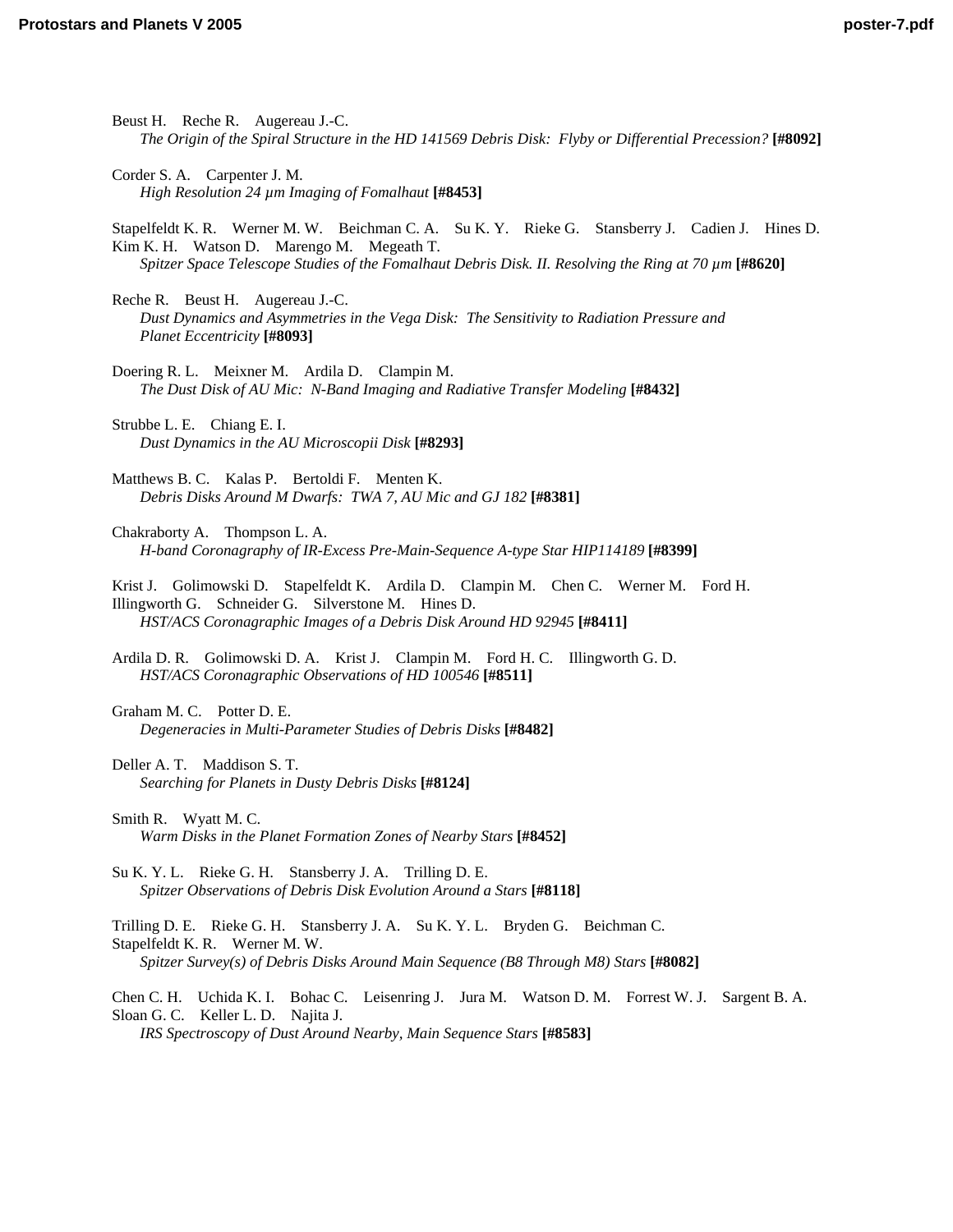[Beichman C. A. Bryden G. Stapelfeldt K. R. Werner M. W. Tanner A. M. Grogan K. Rieke G. H.](http://www.lpi.usra.edu/meetings/ppv2005/pdf/8574.pdf)  Trilling D. E. Blaylock M. Gordon K. D. *Debris Disks Around Nearby Main Sequence Stars: The First Step in the Comparative Planetology of Neighboring Systems* **[#8574]**

Farihi J. Becklin E. E. Jura M. Song I. Weinberger A. Zuckerman B. *[Indirect Evidence of Extrasolar Planetary System Remnants: Mid Infrared Detection of Debris Orbiting the](http://www.lpi.usra.edu/meetings/ppv2005/pdf/8288.pdf)  Extremely Metal Rich White Dwarf GD 362* **[#8288]**

Holland W. S. Matthews B. Greaves J. S. Schieven G. Bastien P. Beichman C. Butner H.

Dent W. R. F. Di Francesco J. Friberg P. Halpern M. Ivison R. J. Jayawardhana R. Jenness T.

Johnstone D. Kavelaars J. J. Snellen I. Weferling B. White G. J. Wyatt M. C. Yates J. Zhu M. *Legacy Surveys with the JCMT: The SCUBA-2 Debris Disk Survey* **[#8339]**

Wyatt M. C. Holland W. S. *[Size and Wavelength Dependence of Debris Disk Structure](http://www.lpi.usra.edu/meetings/ppv2005/pdf/8392.pdf)* **[#8392]**

[Holland W. S. Greaves J. S. Wyatt M. C. Dent W. R. F.](http://www.lpi.usra.edu/meetings/ppv2005/pdf/8337.pdf)  *Submillimetre Observations of Debris Disks* **[#8337]**

Velusamy T. Dowell C. D. Marsh K. A. *[350 micron Images of the Famous Four Debris Disks](http://www.lpi.usra.edu/meetings/ppv2005/pdf/8449.pdf)* **[#8449]**

[Stansberry J. A. Stapelfeldt K. R. Trilling D. T. Su K. Y. Rieke G. H. Chen C.](http://www.lpi.usra.edu/meetings/ppv2005/pdf/8613.pdf)  *A Spitzer Survey for Debris Disks in Binary Star Systems* **[#8613]**

Cieza L. A. Cochran W. D. Paulson D. B. *[Spitzer Observations of the Hyades: Circumstellar Debris Disks at 625 Myrs Age](http://www.lpi.usra.edu/meetings/ppv2005/pdf/8421.pdf)* **[#8421]**

[Rhee J. H. Song I. Cha K.](http://www.lpi.usra.edu/meetings/ppv2005/pdf/8236.pdf)  *Gemini Debris Disk Database* **[#8236]**

Clampin M. Rieke G. *[Prospects for the Study of Debris with the James Webb Space Telescope](http://www.lpi.usra.edu/meetings/ppv2005/pdf/8642.pdf)* **[#8642]**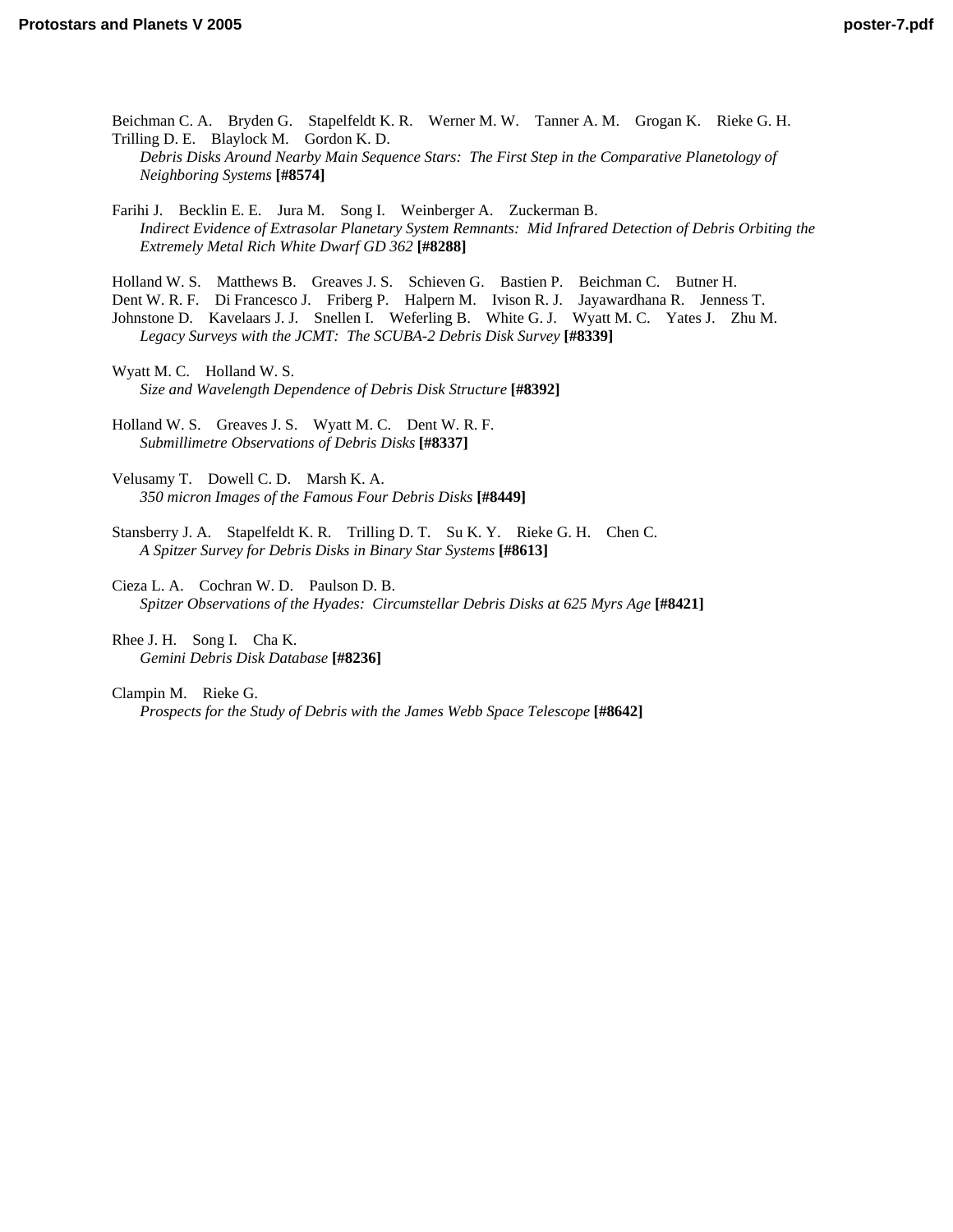#### **BROWN DWARFS**

- [Stassun K. G. Mathieu R. D. Vaz L. P. R. Valenti J. A. Gomez Y.](http://www.lpi.usra.edu/meetings/ppv2005/pdf/8628.pdf)  *Discovery of a Young, Brown-Dwarf Eclipsing Binary in Orion* **[#8628]**
- [Close L. M. Guirado J. Nielsen E. Biller B. Brandner W. Lenzen R. Hartung M. Lidman C.](http://www.lpi.usra.edu/meetings/ppv2005/pdf/8081.pdf)  *AB Dor C: The First Dynamical Calibration of the Mass-Luminosity-Age Relation at Very Low Masses and Young Ages* **[#8081]**
- Jeffries R. D. Maxted P. F. L. *[Determining the Frequency of Close Binary Systems Among Very Low-Mass Stars and Brown Dwarfs](http://www.lpi.usra.edu/meetings/ppv2005/pdf/8154.pdf)* **[#8154]**

Stumpf M. B. Brandner W. Henning Th. *[First Results of a Search for Planetary-Mass Companions to Young Brown Dwarfs in the](http://www.lpi.usra.edu/meetings/ppv2005/pdf/8571.pdf)  Solar Neighborhood* **[#8571]**

Kraus A. L. White R. J. Hillenbrand L. A. *[Multiplicity Across the Substellar Boundary in Two Star-forming Regions](http://www.lpi.usra.edu/meetings/ppv2005/pdf/8408.pdf)* **[#8408]**

#### Joergens V.

*[Radial Velocity Survey for Planets and Brown Dwarf Companions to Very Young Brown Dwarfs and](http://www.lpi.usra.edu/meetings/ppv2005/pdf/8034.pdf)  Very Low-Mass Stars in ChaI with UVES at the VLT* **[#8034]**

Lineweaver C. H. Grether D.

- *[How Dry is the Brown Dwarf Desert? Quantifying the Relative Number of Planets, Brown Dwarfs and](http://www.lpi.usra.edu/meetings/ppv2005/pdf/8252.pdf)  Stellar Companions Around Nearby Sun-like Stars* **[#8252]**
- [Itoh Y. Hayashi M. Tamura M. Oasa Y. Fukagawa M. Hayashi S. S. Kudoh T. Mayama S.](http://www.lpi.usra.edu/meetings/ppv2005/pdf/8284.pdf)  *Coronagraphic Search for Young Brown Dwarfs and Proto-Planets Around T Tauri Stars* **[#8284]**
- [Pinfield D. J. Jones H. R. A. Lucas P. W. Kendall T. R. Folkes S. L. Day-Jones A. C. Steele I. A.](http://www.lpi.usra.edu/meetings/ppv2005/pdf/8169.pdf)  *The Frequency of Brown Dwarf Companions at Wide Separation* **[#8169]**

Allen P. R. Reid I. N. *[A Search for Extremely Cool Brown Dwarf Companions to Young M Dwarfs in the](http://www.lpi.usra.edu/meetings/ppv2005/pdf/8413.pdf)  Solar Neighborhood* **[#8413]**

- [Patten B. M. Luhman K. L. Hora J. L. Marengo M. Schuster M. T. Sonnett S. M. Ellis R. G.](http://www.lpi.usra.edu/meetings/ppv2005/pdf/8042.pdf)  Stauffer J. R. Fazio G. G. *A Search for Widely Separated Sub-Stellar Mass Companions to Nearby Stars with Spitzer/IRAC* **[#8042]**
- Metchev S. A. Hillenbrand L. A. *[Brown Dwarf Companions to Young Solar Analogs with AO](http://www.lpi.usra.edu/meetings/ppv2005/pdf/8635.pdf)* **[#8635]**
- [Billères M. Delfosse X. Beuzit J.-L. Marchal L. Forveille T. Martin E. M.](http://www.lpi.usra.edu/meetings/ppv2005/pdf/8035.pdf)  *Wide Ultracool Binary Dwarfs in the Field* **[#8035]**
- [Mainzer A. K. Young E. T. Persson S. E. Murphy D. McLean I. S.](http://www.lpi.usra.edu/meetings/ppv2005/pdf/8451.pdf)  *Results of a Survey of Rho Ophiuchus Using Narrow Band Photometry* **[#8451]**

[Guieu S. Dougados C. Monin J. L. Magnier E. Martin E. L.](http://www.lpi.usra.edu/meetings/ppv2005/pdf/8096.pdf)  *17 New Very Low-Mass Members in Taurus* **[#8096]**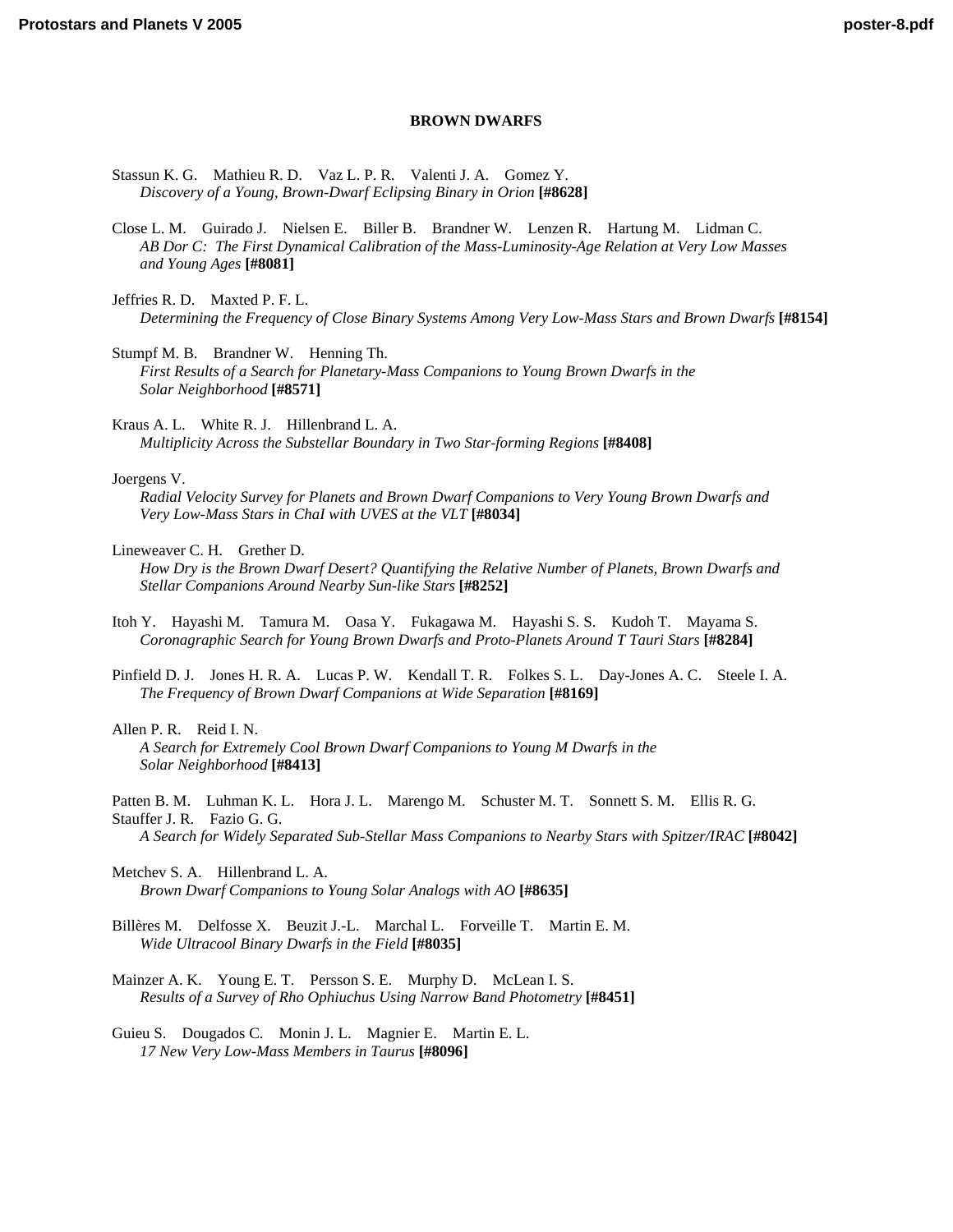- Huard T. L. Myers P. C. Bourke T. L. Evans N. J. II *[Searching for Proto-Brown-Dwarf Candidates in Dense Molecular Cloud Cores](http://www.lpi.usra.edu/meetings/ppv2005/pdf/8609.pdf)* **[#8609]**
- Mainzer A. K. Eisenhardt P. Wright E. L. *[The Widefield Infrared Survey Explorer: New Frontiers in Galactic Science](http://www.lpi.usra.edu/meetings/ppv2005/pdf/8472.pdf)* **[#8472]**
- Walther D. M. Aspin C. Geballe T. R. *[A Search for Faint L and T Brown Dwarfs Using Gemini Archival Data](http://www.lpi.usra.edu/meetings/ppv2005/pdf/8239.pdf)* **[#8239]**
- Meeus G. McCaughrean M. J. *[Confirming Brown Dwarf Candidates in the Trapezium Cluster Using Near-IR Spectroscopy](http://www.lpi.usra.edu/meetings/ppv2005/pdf/8428.pdf)* **[#8428]**
- [Kirkpatrick J. D. Tinney C. G. Burgasser A. J. McGovern M. R. McLean I. S. Lowrance P. J.](http://www.lpi.usra.edu/meetings/ppv2005/pdf/8443.pdf)  *Discovery of a Very Young Field L Dwarf* **[#8443]**
- Peterson D. E. Megeath S. T. Luhman K. L. Pipher J. L. Stauffer J. R. *[Disks Around Young Brown Dwarfs in the Orion Molecular Clouds 2 and 3 Region](http://www.lpi.usra.edu/meetings/ppv2005/pdf/8593.pdf)* **[#8593]**

[Jaffe D. T. Allers K. N. Kessler-Silacci J. E. Luhman K. L.](http://www.lpi.usra.edu/meetings/ppv2005/pdf/8403.pdf)  *Very Low Mass Brown Dwarfs with Disks* **[#8403]**

McGehee P. M. West A. A. Smith J. A. Anderson K. S. J. *[Photometric Accretion Signatures near the Substellar Boundary](http://www.lpi.usra.edu/meetings/ppv2005/pdf/8501.pdf)* **[#8501]**

- [Whelan E. T. Ray T. P. Bacciotti F. Natta A. Testi L. Randich S.](http://www.lpi.usra.edu/meetings/ppv2005/pdf/8073.pdf)  *Spectro-Astrometry as a Probe of Outflow Activity in Brown Dwarfs* **[#8073]**
- Osten R. A. Jayawardhana R. *[Radio Constraints on Activity in Young Brown Dwarfs](http://www.lpi.usra.edu/meetings/ppv2005/pdf/8450.pdf)* **[#8450]**
- Lodieu N. Scholz R.-D. McCaughrean M. J. *[Medium-Resolution Optical Spectroscopy of Ultracool Dwarfs](http://www.lpi.usra.edu/meetings/ppv2005/pdf/8015.pdf)* **[#8015]**
- Helling Ch. Thi W. F. Fridlund M. Woitke P. *[Dust in Young Brown Dwarf Atmospheres: Composition, Metal Depletion and Spectral Features](http://www.lpi.usra.edu/meetings/ppv2005/pdf/8146.pdf)* **[#8146]**
- Dehn M. Helling C. Woitke P. Hauschildt P. *[First Steps Towards Modelling a Brown Dwarf Atmosphere Including the Formation of Dust](http://www.lpi.usra.edu/meetings/ppv2005/pdf/8158.pdf)* **[#8158]**

#### Mohanty S.

*[Evolution of Brown Dwarf Disks](http://www.lpi.usra.edu/meetings/ppv2005/pdf/8532.pdf)* **[#8532]**

- Goldman B. CLOUDS Collaboration *[CLOUDS Infrared Spectroscopic Time-Series of L/T Transition Brown Dwarfs](http://www.lpi.usra.edu/meetings/ppv2005/pdf/8589.pdf)* **[#8589]**
- Weights D. J. Lucas P. W. Roche P. F. *[Near Infrared Spectra of Brown Dwarf Candidates in Orion](http://www.lpi.usra.edu/meetings/ppv2005/pdf/8385.pdf)* **[#8385]**
- Grosso N. Briggs K. R. Güdel M. Guieu S. XEST Team *[X-Ray Emission from the Young Brown Dwarfs of the Taurus Molecular Cloud](http://www.lpi.usra.edu/meetings/ppv2005/pdf/8020.pdf)* **[#8020]**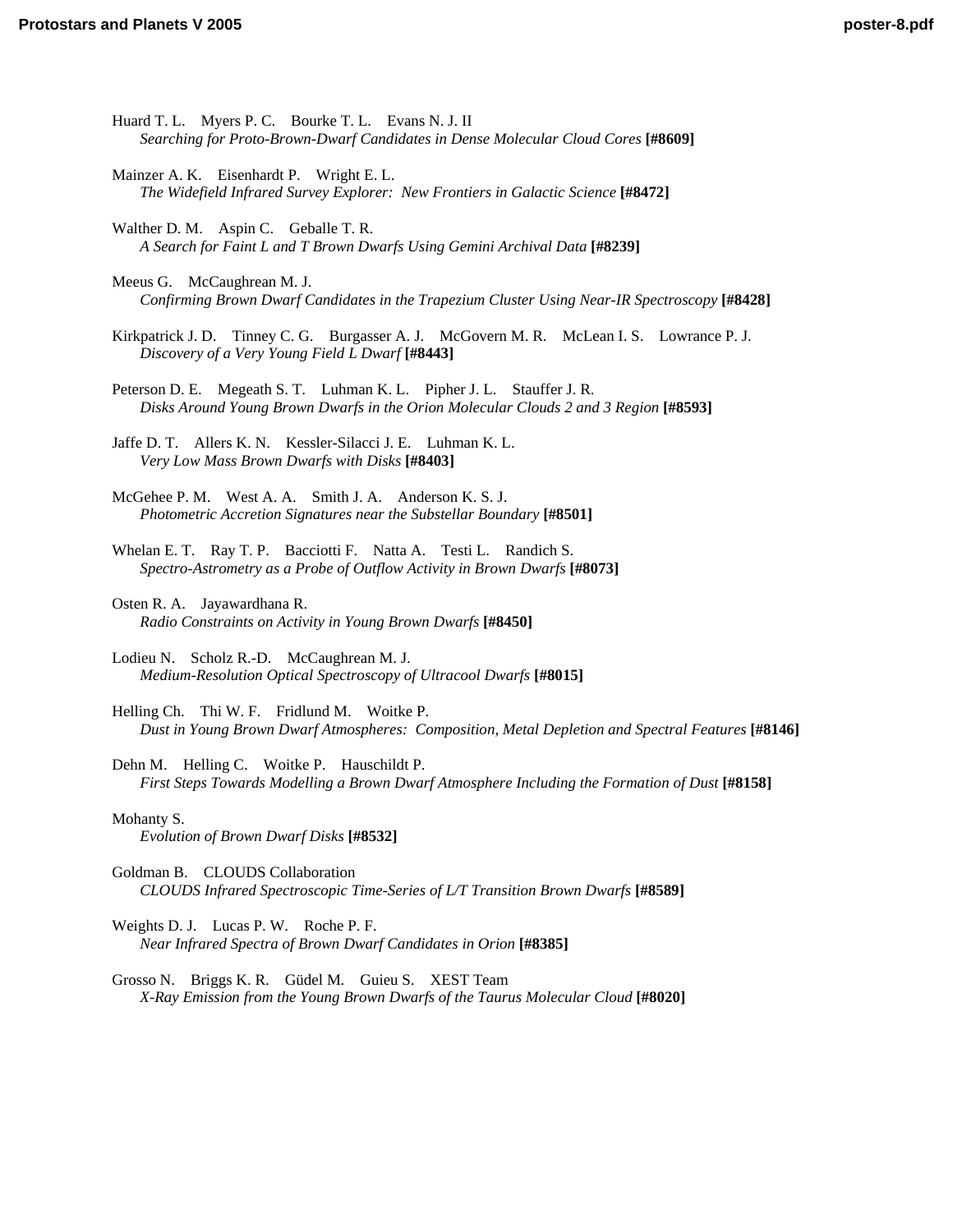# **HERBIG Ae/Be STARS AND MASSIVE STARS**

- [Fukagawa M. Tamura M. Itoh Y. Oasa Y. Kudo T. Hayashi S. Hayashi M. Ohashi N. Qi C.](http://www.lpi.usra.edu/meetings/ppv2005/pdf/8291.pdf)  *Detailed Structures of Circumstellar Disks Around Herbig Ae Stars I: Results from the Subaru Telescope* **[#8291]**
- Ohashi N. Qi C. Fukagawa M. *[Detailed Structures of Circumstellar Disks Around Herbig Ae Stars II: Results from the](http://www.lpi.usra.edu/meetings/ppv2005/pdf/8292.pdf)  Submillimeter Array* **[#8292]**
- [Doucet C. Pantin E. Lagage P. O. Habart E. Pinte C. Duchene G.](http://www.lpi.usra.edu/meetings/ppv2005/pdf/8127.pdf)  *Imaging Dust Disks Structures Around Herbig Ae Stars with VISIR* **[#8127]**

Hamidouche M. Looney L. W. Mundy L. G. *[Resolving the Circumstellar Disk Around the Herbig Ae Star MWC 480: Grain Growth?](http://www.lpi.usra.edu/meetings/ppv2005/pdf/8285.pdf)* **[#8285]**

[Monnier J. D. Pedretti E. Millan-Gabet R. Berger J.-P. Traub W. ten Brummelaar T. McAlister H.](http://www.lpi.usra.edu/meetings/ppv2005/pdf/8238.pdf)  Schloerb P. Keck Interferometer Team IOTA Interferometer Team CHARA Interferometer Team *Zooming in on Herbig Ae/Be Stars: Sizes and Shapes of the "Hot Inner Wall" Through Near-Infrared Interferometry* **[#8238]**

[Benisty M. Malbet F. de Wit W. J. Kraus S. Meilland A. Millour F. Tatulli E. Berger J.-P.](http://www.lpi.usra.edu/meetings/ppv2005/pdf/8395.pdf)  Chesneau O. Hofmann K.-H. Isella A. Petrov R. Preisbich T. Stee P. Testi L. Weigelt G. AMBER Consortium *MWC297: Disk and Wind Spatially Resolved with VLTI/AMBER* **[#8395]**

Berthoud M. G. Keller L. D. Herter T. L. Richter M. J. *[Detection of Circumstellar Disks of Herbig Ae/Be Stars Using CO Overtone Emission](http://www.lpi.usra.edu/meetings/ppv2005/pdf/8495.pdf)* **[#8495]**

Brittain S. B. Najita J. R. Strom S. Rettig T. Simon T. *[Observation of Ro-Vibrational CO Emission from Herbig Ae/Be Stars](http://www.lpi.usra.edu/meetings/ppv2005/pdf/8578.pdf)* **[#8578]**

[Honda M. Kataza H. Okamoto Y. K. Yamashita T. Fujiyoshi T. Miyata T. Sako S. Okada Y.](http://www.lpi.usra.edu/meetings/ppv2005/pdf/8090.pdf)  Sakon I. Fujiwara H. Onaka T. *SUBARU/COMICS 24.5 Micron Imaging of Nearby Herbig Ae/Be Disks* **[#8090]**

[Zinnecker H. Correia S. Meeus G. Lachaume R. Köhler R.](http://www.lpi.usra.edu/meetings/ppv2005/pdf/8273.pdf)  *The Mid-Infrared Spatially Resolved Environment Around R CrA* **[#8273]**

[Boersma C. Tielens A. G. G. M. Waters L. B. F. M. Bouwman J. van den Ancker M. E.](http://www.lpi.usra.edu/meetings/ppv2005/pdf/8195.pdf)  *Extended Mid-IR Emission in Herbig Ae/Be Stars Detected with Spitzer's IRS* **[#8195]**

[Okamoto Y. K. Kataza H. Honda M. Yamashita T. Sakon I. Fujiwara H. Miyata T. Sako S.](http://www.lpi.usra.edu/meetings/ppv2005/pdf/8417.pdf)  Onaka T. Fujiyoshi T. *Extended Mid-Infrared Dust Emission Survey Toward Herbig Ae/Be Stars* **[#8417]**

Matthews B. C. Graham J. R. Kalas P. G. Perrin M. D. *[Extended CO Emission in the Environs of the HAeBe Stars LkH](http://www.lpi.usra.edu/meetings/ppv2005/pdf/8562.pdf)*α *198 and LkH*α *225S* **[#8562]**

[Liu W. M. Hinz P. M. Hoffmann W. F. Meyer M. R. Mamajek E. E. MMT Adaptive Optics Group](http://www.lpi.usra.edu/meetings/ppv2005/pdf/8564.pdf)  *Four Years of Nulling Interferometry: A Summary of Results Since PPIV* **[#8564]**

Perrin M. D.

*[An Adaptive Optics Imaging Polarimetry Survey of Herbig Ae/Be Stars](http://www.lpi.usra.edu/meetings/ppv2005/pdf/8616.pdf)* **[#8616]**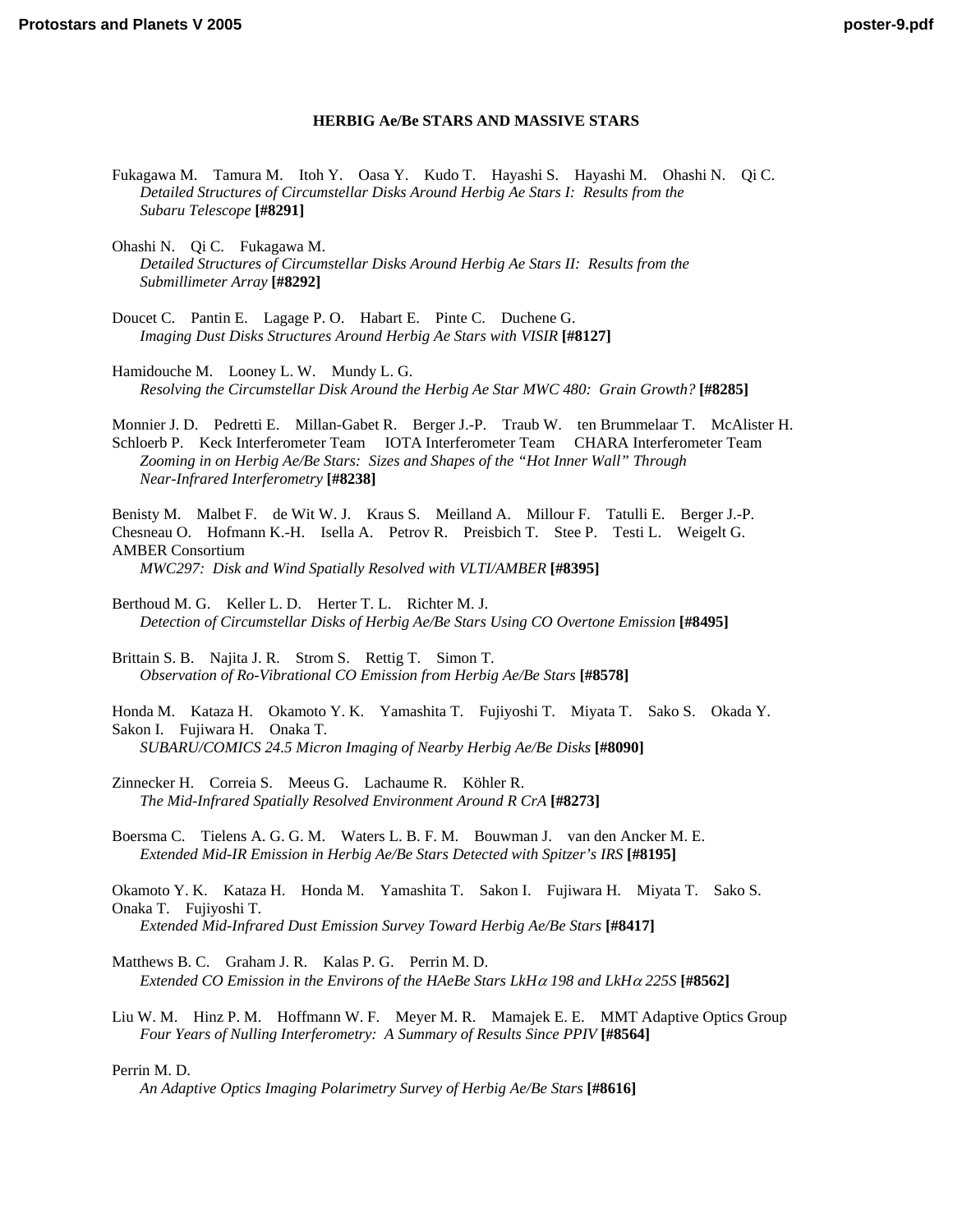[Ishii M. Tamura M. Nagata T. Sato S. Yao Y. Jiang Z. Yanagisawa K.](http://www.lpi.usra.edu/meetings/ppv2005/pdf/8509.pdf)  *K Band Spectroscopy of Herbig Ae/Be Stars* **[#8509]**

Martin-Zaïdi C. Deleuil M. Bouret J.-C. Dullemond C. P. Testi L. Feldman P. D. Lecavelier des Etangs A. Vidal-Madjar A. Roberge A. *[Molecular Hydrogen in the Circumstellar Environment of Herbig Ae/Be Stars as Revealed by FUSE](http://www.lpi.usra.edu/meetings/ppv2005/pdf/8058.pdf)* **[#8058]**

[Grady C. A. Williger G. M. Hamaguchi K. Hubrig S. Bouret J.-C. Kimble R. Roberge A.](http://www.lpi.usra.edu/meetings/ppv2005/pdf/8325.pdf)  Sahu M. Woodgate B. *The Evolution of Accretion and Activity Signatures in Young A Stars* **[#8325]**

[Deleuil M. Bouret J. C. Simon T. Feldman P. D. Roberge A.](http://www.lpi.usra.edu/meetings/ppv2005/pdf/8053.pdf)  *Stellar Activity and the Close Environment of Herbig Ae/Be Stars* **[#8053]**

Carmona A. van den Ancker M. E. Henning Th. *[Spatially Resolved Optical Spectroscopy of Close Companions to Pre-Main-Sequence Stars:](http://www.lpi.usra.edu/meetings/ppv2005/pdf/8180.pdf)  Unveiling New Herbig Ae/Be and T Tauri Multiple Systems* **[#8180]**

Bjorkman K. S. Wisniewski J. P. Bjorkman J. E. Hesselbach E. N. *[New Observations of Candidate Herbig Ae/Be Stars in the LMC and SMC](http://www.lpi.usra.edu/meetings/ppv2005/pdf/8416.pdf)* **[#8416]**

Yanagida T. Ezoe Y. Kawaharada M. Kokubun M. Makishima K. *[X-Ray Flares from Young Intermediate Mass Stars in NGC2264 Observed with Chandra](http://www.lpi.usra.edu/meetings/ppv2005/pdf/8276.pdf)* **[#8276]**

Petr-Gotzens M. G. Massi M. *[The Massive Young Stellar Triple](http://www.lpi.usra.edu/meetings/ppv2005/pdf/8173.pdf)* θ*<sup>1</sup> Orionis A* **[#8173]**

[Montmerle T. Wade G. Landstreet J. Mènard F. Grosso N. Feigelson E. D.](http://www.lpi.usra.edu/meetings/ppv2005/pdf/8112.pdf)  *Existence, Origin and Role of Magnetic Fields in Young Early-type Stars* **[#8112]**

Schulz N. S.

*[Magnetic Activity in Young Massive Stars](http://www.lpi.usra.edu/meetings/ppv2005/pdf/8438.pdf)* **[#8438]**

[Steinacker J. Chini R. Nielbock M. Hoffmeister V. Nürnberger D. Huré J.-M. Semenov D.](http://www.lpi.usra.edu/meetings/ppv2005/pdf/8254.pdf)  *Modeling the NIR-Silhouette Massive Disk Candidate in M17* **[#8254]**

Fujiyoshi T. Hoare M. Moore T. COMICS Team *[Mid-Infrared Observations of Massive Young Stellar Objects](http://www.lpi.usra.edu/meetings/ppv2005/pdf/8251.pdf)* **[#8251]**

Uzpen B. Kobulnicky H. A. *[Identification of Mid-IR Excesses in the Tycho Catalog](http://www.lpi.usra.edu/meetings/ppv2005/pdf/8196.pdf)* **[#8196]**

[Peeters E. Markwick-Kemper F. Allamandola L. J.](http://www.lpi.usra.edu/meetings/ppv2005/pdf/8230.pdf)  *An Infrared View of Orion* **[#8230]**

Wolff S. C. Strom S. E. Lanz L. Dror D. Venn K. *[Stellar Rotation: A Possible Probe of Star-forming Conditions](http://www.lpi.usra.edu/meetings/ppv2005/pdf/8113.pdf)* **[#8113]**

[Hernandez J. Briceno C. Calvet N. Hartmann L. Muzerolle J.](http://www.lpi.usra.edu/meetings/ppv2005/pdf/8391.pdf)  *Disk Census in the Brighter Stars of the Orion OB1 Association* **[#8391]**

Su Y.-N. Liu S.-Y. Lim J. Chen H.-R. *[Submillimeter Observations of the High-Mass Star Forming Complex G9.62+0.19](http://www.lpi.usra.edu/meetings/ppv2005/pdf/8336.pdf)* **[#8336]**

Hosokawa T. Inutsuka S. *[Formation of the Molecular Gas Around Giant HII Regions](http://www.lpi.usra.edu/meetings/ppv2005/pdf/8263.pdf)* **[#8263]**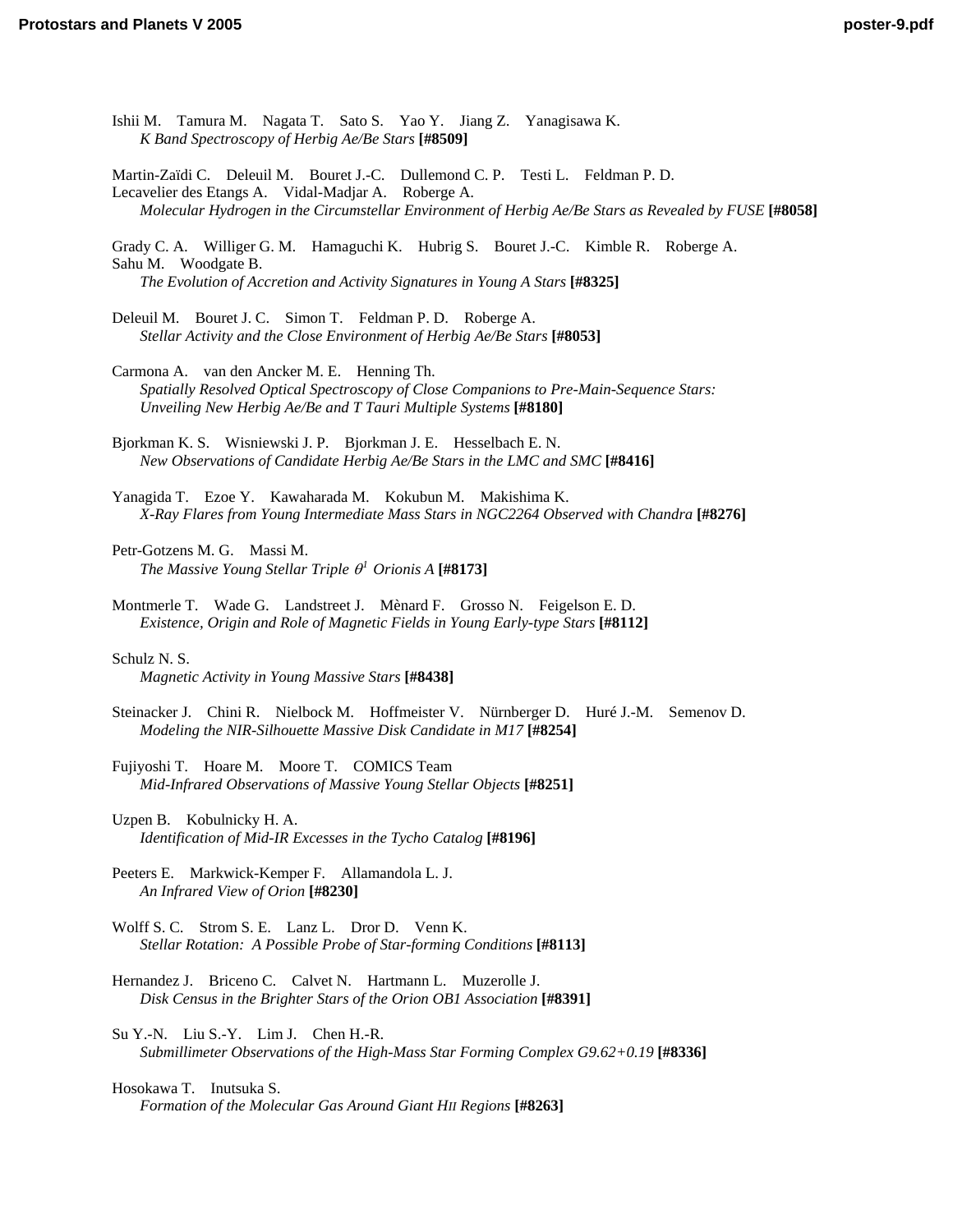# **SOLAR SYSTEM OBJECTS**

Coustenis A.

*[Titan's Origin and Evolution After the Cassini-Huygens Mission](http://www.lpi.usra.edu/meetings/ppv2005/pdf/8002.pdf)* **[#8002]**

Takato N. Terada H. Bus S.. Pyo T.-S. Kobayashi N. *[Detection of a Deep 3-µm Absorption Feature in the Spectrum of Jovian Satellites Amalthea and Thebe](http://www.lpi.usra.edu/meetings/ppv2005/pdf/8270.pdf)* **[#8270]**

Pittichová J. Fernández Y. Meech K. J. *[Dust Evolution of Comet 9P/Tempel 1 After the Deep Impact Encounter](http://www.lpi.usra.edu/meetings/ppv2005/pdf/8012.pdf)* **[#8012]**

[Coulson I. M. Butner H. M. Moriarty-Schieven G. Woodney L. M. Charnley S. B. Rodgers S. D.](http://www.lpi.usra.edu/meetings/ppv2005/pdf/8524.pdf)  Stuwe J. Schultz R. Meech K. Fernandez Y. Vora P.

*Deep Impact: Submillimetre Spectroscopic HCN Observations of 9P/Tempel-1 from JCMT* **[#8524]**

Tozzi G. P.

*[Search for Solid Organics in Comets](http://www.lpi.usra.edu/meetings/ppv2005/pdf/8346.pdf)* **[#8346]**

Ipatov S. I.

*[Formation of Trans-Neptunian Objects](http://www.lpi.usra.edu/meetings/ppv2005/pdf/8054.pdf)* **[#8054]**

Doressoundiram A. Peixinho N. *[The Strongly Shaped Color Distribution of the Trans-Neptunian Objects](http://www.lpi.usra.edu/meetings/ppv2005/pdf/8024.pdf)* **[#8024]**

[Fraser W. C. Kavelaars J. MacWilliams J. Petit J.-M. Gladman B. Allen L. Holman M. Grav T.](http://www.lpi.usra.edu/meetings/ppv2005/pdf/8422.pdf)  *The Luminosity Function of the Trans-Neptunian Region* **[#8422]**

[Chen W. P. Alcock C. Bianco F. Byun Y. I. Cook K. H. Dave R. Giammarco J. King S. K. Lee T.](http://www.lpi.usra.edu/meetings/ppv2005/pdf/8044.pdf)  Lehner M. Lissauer J. Marshall S. Mondal S. de Pater I. Porrata R. Rice J. Schwamb M. Wang A. Wang S. Y. Wen C. Y. Zhang Z. W.

*Census of Kuiper-Belt Objects by Stellar Occultation — The Taiwan-America Occultation Survey (TAOS)* **[#8044]**

Zhang Z. W. Alcock C. Bianco F. Byun Y. I. Chen W. P. Cook K. H. Dave R. Giammarco J.

[King S. K. Lee T. Lehner M. Lissauer J. Marshall S. de Pater I. Porrata R. Rice J. Schwamb M.](http://www.lpi.usra.edu/meetings/ppv2005/pdf/8272.pdf)  Wang A. Wang S. Y. Wen C. Y.

*Automated Photometry and KBO Occultation Event Detection in the TAOS Project* **[#8272]**

Keller L. P. Messenger S. *[Thermal Processing of Crystalline and Amorphous Silicates in the Early Solar Nebula](http://www.lpi.usra.edu/meetings/ppv2005/pdf/8570.pdf)* **[#8570]**

Takeda T. Ohtsuki K. *[Angular Momentum Transfer Efficiency in the Collision Between Rubble Pile Objects](http://www.lpi.usra.edu/meetings/ppv2005/pdf/8216.pdf)* **[#8216]**

Kobayashi H. Ida S. Tanaka H. Watanabe S. *[Effect of an Early Stellar Encounter on Outer Planetary Symtem](http://www.lpi.usra.edu/meetings/ppv2005/pdf/8294.pdf)* **[#8294]**

Higuchi A. Kokubo E. Mukai T. *[Evolution of the Oort Cloud Under the Galactic Tide](http://www.lpi.usra.edu/meetings/ppv2005/pdf/8245.pdf)* **[#8245]**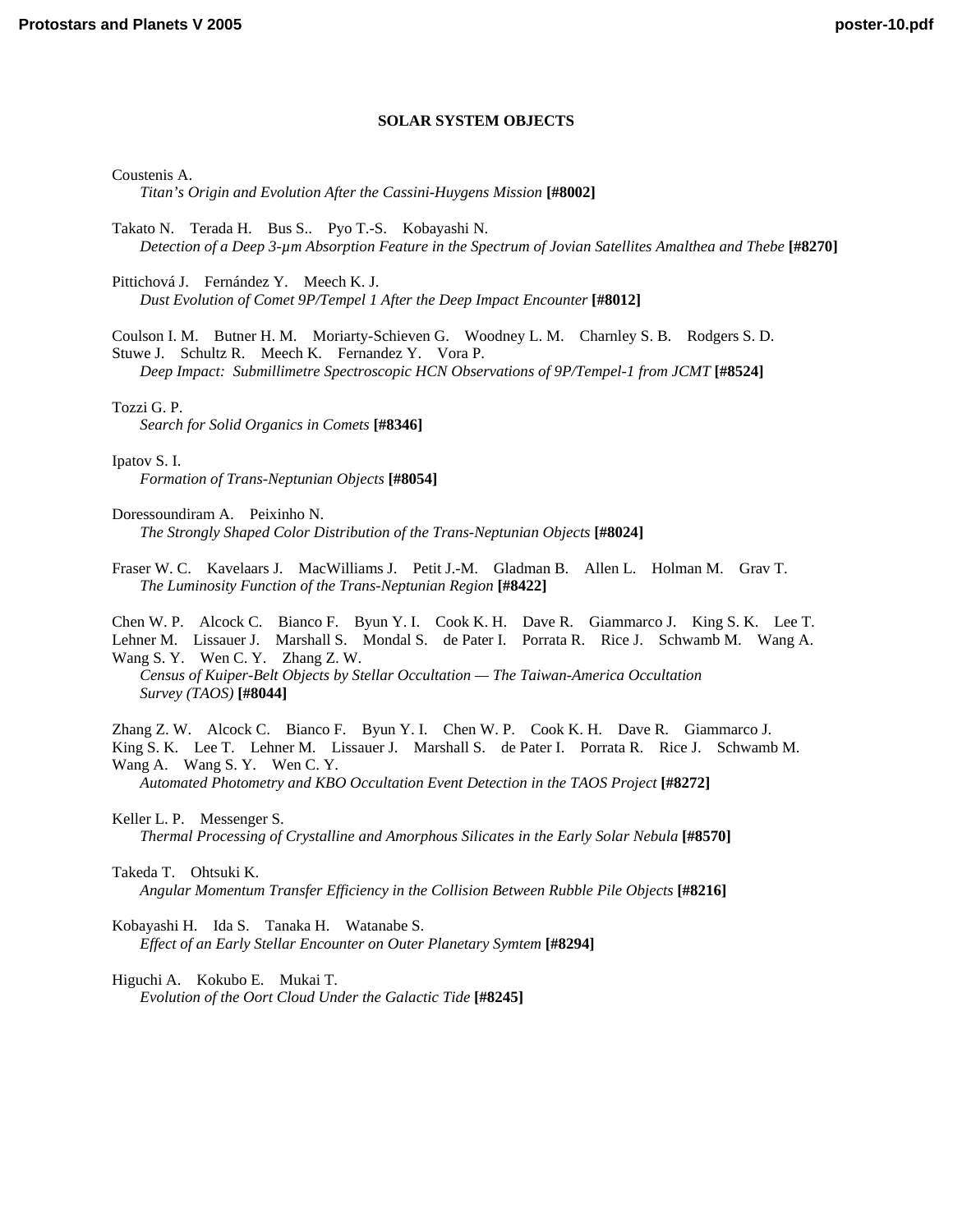# **PLANET FORMATION**

### Kokubo E. Kominami J. Ida S. *[Terrestrial Planet Formation from Protoplanets](http://www.lpi.usra.edu/meetings/ppv2005/pdf/8256.pdf)* **[#8256]**

Nagasawa M. Thommes E. Lin D. N. C. *[The Final Formation of Terrestrial Planets in a Dissipating Protoplanetary Disk:](http://www.lpi.usra.edu/meetings/ppv2005/pdf/8100.pdf)  The Role of Secular Resonances* **[#8100]**

Zhou J. L. Aarseth S. J. Lin D. N. C. Nagasawa M. *[Origin and Ubiquity of Short-Period Earth-like Planets: Evidence for the Sequential-Accretion](http://www.lpi.usra.edu/meetings/ppv2005/pdf/8104.pdf)  Theory of Planet Formation* **[#8104]**

Robles J. A. Lineweaver C. H.

*[Elemental Abundances of Sun-like Stars and Estimates of Terrestrial Planets Fractionation](http://www.lpi.usra.edu/meetings/ppv2005/pdf/8389.pdf)* **[#8389]**

#### Nordlund Å.

*[Old and New Paradigms for Planet Formation](http://www.lpi.usra.edu/meetings/ppv2005/pdf/8618.pdf)* **[#8618]**

#### Griv E.

*[Rapid Formation of the Solar System by Disk Instability](http://www.lpi.usra.edu/meetings/ppv2005/pdf/8061.pdf)* **[#8061]**

Zhou J. L. Lin D. N. C.

*[Accretion of Heavy Elements to a Growing Giant Planet](http://www.lpi.usra.edu/meetings/ppv2005/pdf/8227.pdf)* **[#8227]**

#### Scott E. R. D.

*[Constraints from Meteorites and Asteroids on the Formation of Jupiter and Possible Implications](http://www.lpi.usra.edu/meetings/ppv2005/pdf/8619.pdf)  for the Formation of Extrasolar Planetary Systems* **[#8619]**

## Guillot T. Hueso R.

*[Jupiter's Composition: Sign of a Formation in a Chemically Evolved Protosolar Disk](http://www.lpi.usra.edu/meetings/ppv2005/pdf/8324.pdf)* **[#8324]**

Johansen A. Klahr H. Henning Th. *[Gravoturbulent Formation of Planetesimals](http://www.lpi.usra.edu/meetings/ppv2005/pdf/8004.pdf)* **[#8004]**

#### Youdin A. N.

*[Planetesimal Formation by Dissipative Gravitational Instability](http://www.lpi.usra.edu/meetings/ppv2005/pdf/8401.pdf)* **[#8401]**

Paraskov G. B. Wurm G. Krauss O. *[Planetesimal Growth in High Velocity Impacts](http://www.lpi.usra.edu/meetings/ppv2005/pdf/8318.pdf)* **[#8318]**

Barnes R. Quinn T. Lissauer J. J. Richardson D. C. *[Direct Simulations of 1 Km Planetesimal Growth at 0.4 AU](http://www.lpi.usra.edu/meetings/ppv2005/pdf/8444.pdf)* **[#8444]**

Bizzarro M. Baker J. A. Haack H. *[Rapid Timescales for Accretion and Melting of Differentiated Planetesimals Inferred from 26Al-26Mg Chronometry](http://www.lpi.usra.edu/meetings/ppv2005/pdf/8125.pdf)* **[#8125]**

Paraskov G. B. Wurm G. Krauss O. *[Wind Induced Erosion of Planetesimals in Inner Protoplanetary Disks](http://www.lpi.usra.edu/meetings/ppv2005/pdf/8319.pdf)* **[#8319]**

Nomura H. Nakagawa Y. *[Dust Size Growth and Settling in a Protoplanetary Disk](http://www.lpi.usra.edu/meetings/ppv2005/pdf/8159.pdf)* **[#8159]**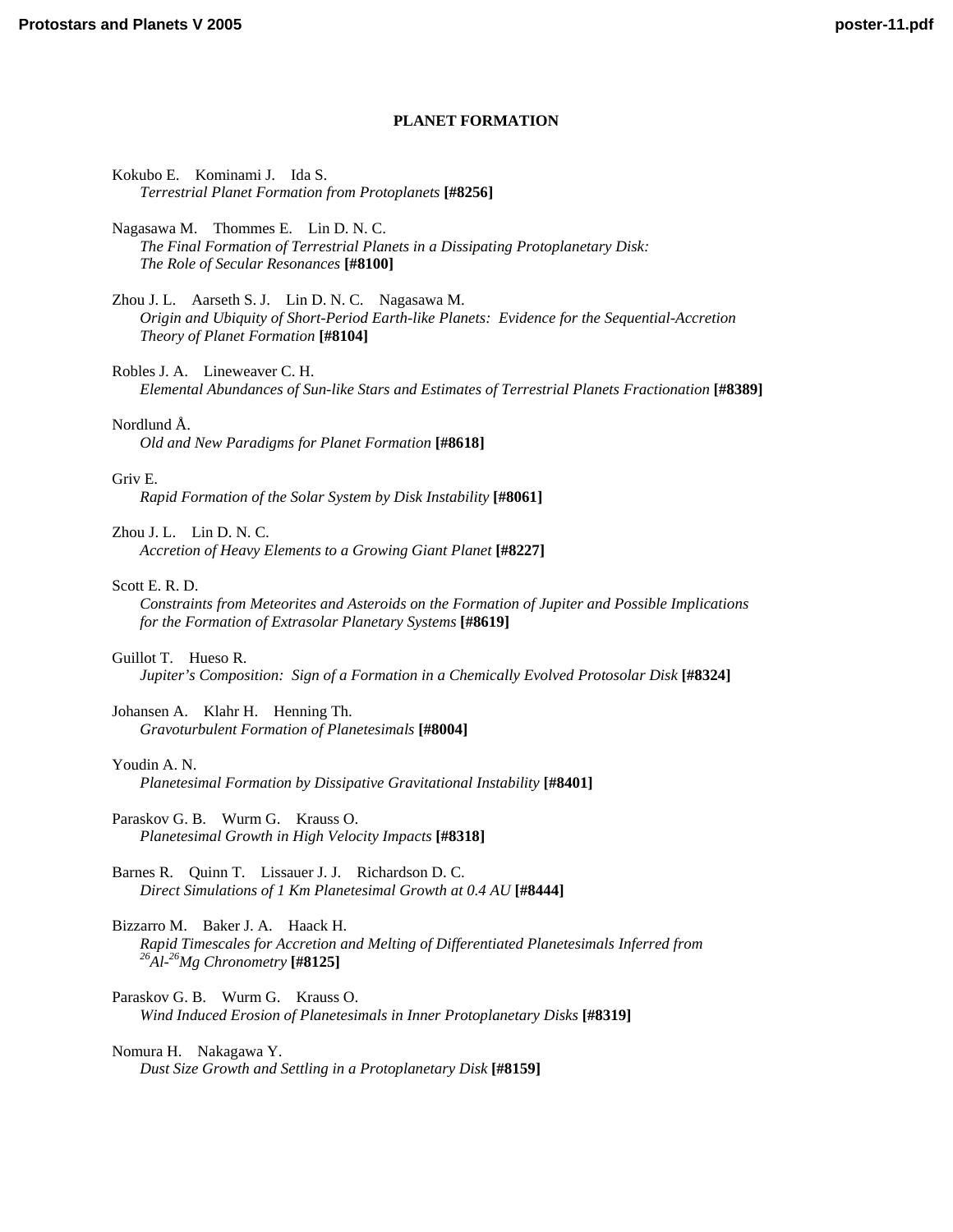| Mokler F. Morfill G. E.<br>The Influence of Charge-induced Dust Coagulation on Planet Formation [#8172]                                                                                        |
|------------------------------------------------------------------------------------------------------------------------------------------------------------------------------------------------|
| Sekiya M. Takeda H.<br>Preventation of Dust Growth Due to Gas Flow Around a Body Larger than the Mean Free Path [#8217]                                                                        |
| Stone J. M.<br>Carballido A.<br>Kinematics of Dust in a Turbulent Protoplanetary Disc [#8232]                                                                                                  |
| Fujiwara D. Watanabe S.<br>Numerical Simulations of Dust Circulation in Protoplanetary Disks [#8237]                                                                                           |
| Suyama T. Tanaka H.<br>Collisional Velocity of Dust Grains in Protoplanetary Disks [#8312]                                                                                                     |
| Ormel C. W. Spaans M. Tielens A. G. G. M.<br>Dust Coagulation in Protoplanetary Disks: The Inclusion of Porosity into the Models [#8313]                                                       |
| Yamoto F. Sekiya M.<br>Local Axisymmetric Two-Fluid Simulations of the Gravitational Instability in the Dust Layer<br>of a Protoplanetary Disk [#8320]                                         |
| Rice W. K. M. Lodato G. Pringle J. E. Armitage P. J. Bonnell I. A.<br>Rapid Grain Growth in Self-gravitating Accretion Disks [#8560]                                                           |
| Johansen A. Klahr H.<br>Dust Diffusion in Protoplanetary Discs by Magnetorotational Turbulence [#8001]                                                                                         |
| Ishitsu N.<br>Sekiya M.<br>Numerical Simulation of Shear Flow in the Dust Layer of a Protoplanetary Disk [#8219]                                                                               |
| Jang-Condell H.<br>Observational Signatures of Planets in Protoplanetary Disks [#8576]                                                                                                         |
| Zhou J. L. Lin D. N. C. Sun Y. S.<br>The Stability of Multi-Planet Systems: I. Conservative Cases [#8226]                                                                                      |
| Cai K. Durisen R. H. Michael S. Boley A. C. Mejía A. C. Pickett M. K. D'Alessio P.<br>The Effects of Metallicity and Grain Size on Gravitational Instabilities in Protoplanetary Disks [#8155] |
| Ikoma M.<br>Genda H.<br>Constraints on the Mass of Planets with Water of Nebular Origin [#8323]                                                                                                |
| Fendt Ch.<br>Circum-Planetary Disks and Outflows [#8342]                                                                                                                                       |
| Okamoto M. Nagata J.<br>Consideration of Formation Process for the Primary Nuclei of Precursor Asteroid in the<br>Early Universe [#8423]                                                       |
| Matsuyama I. Mitrovica J. X. Perron J. T. Manga M. Richards M. R.<br>Rotational Stability of Dynamic Planets with Lithospheres [#8644]                                                         |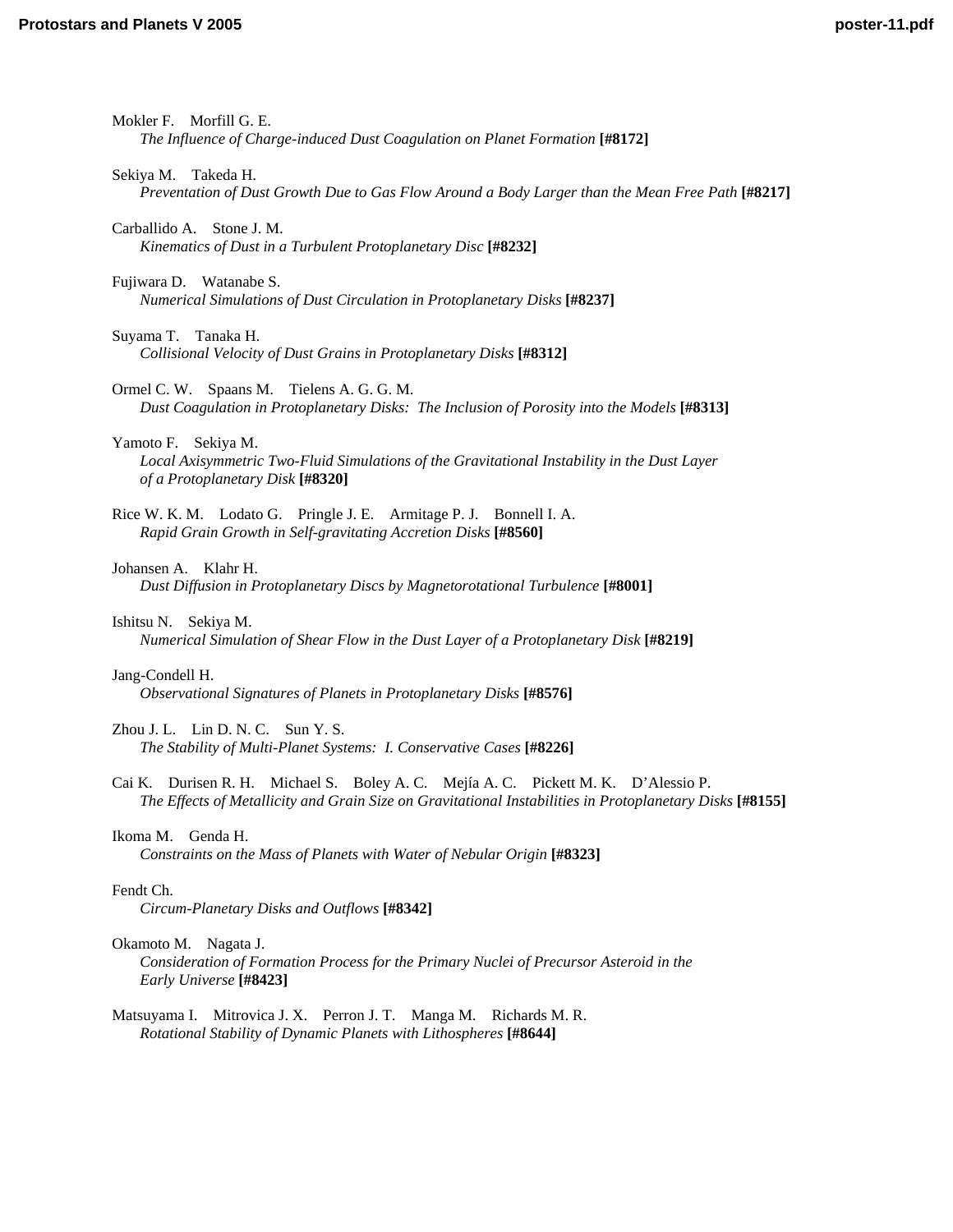[Varnière P. Tagger M.](http://www.lpi.usra.edu/meetings/ppv2005/pdf/8063.pdf)  *Living Dead-Zone* **[#8063]**

Sasaki T. Abe Y. *[Imperfect Equilibration of Hf-W System by Giant Impacts](http://www.lpi.usra.edu/meetings/ppv2005/pdf/8221.pdf)* **[#8221]**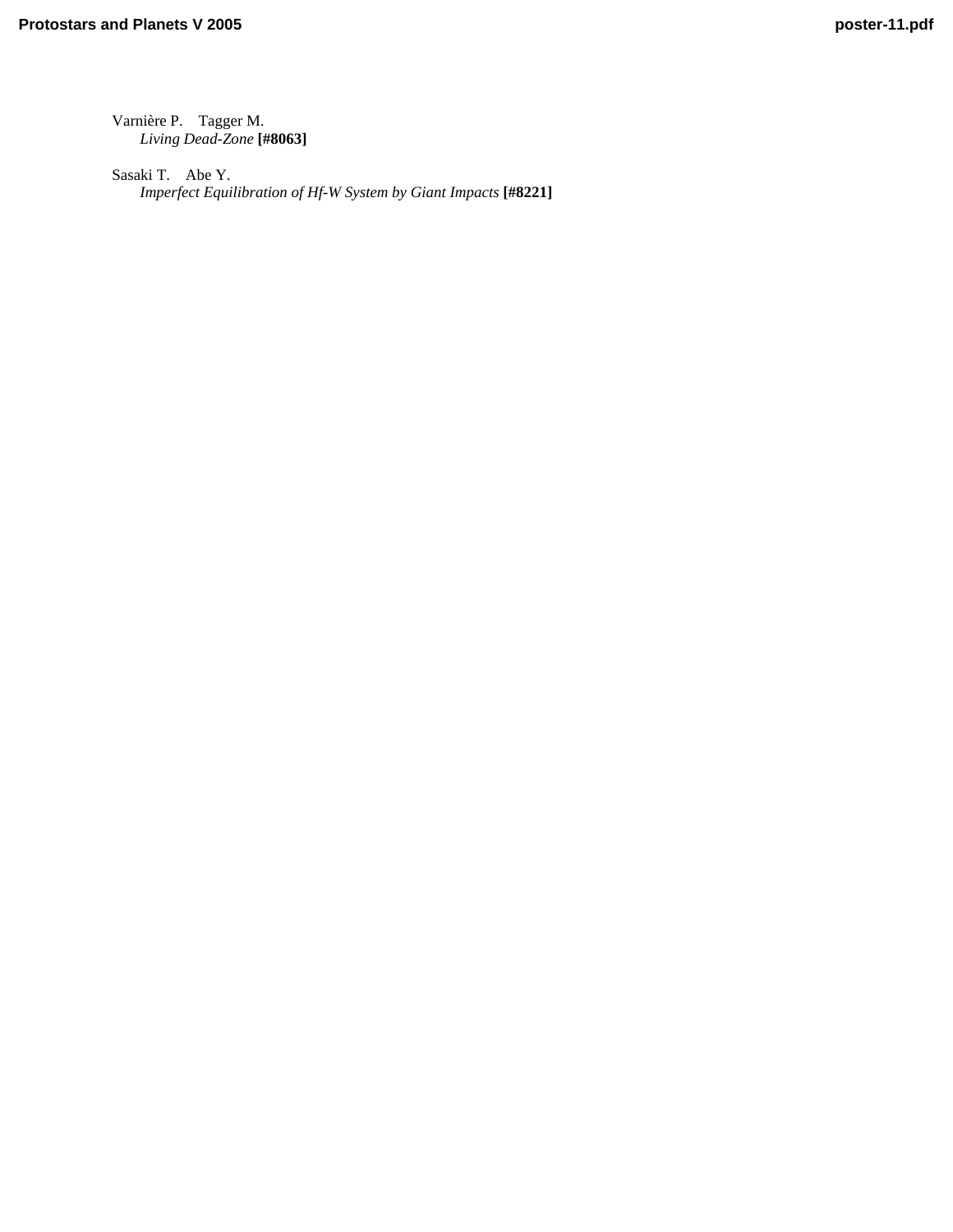# **EXTRASOLAR PLANETS AND PLANET DETECTION**

- [Neuhäuser R. Mugrauer M. Wuchterl G. Guenther E. W. Bedalov A. Hauschildt P.](http://www.lpi.usra.edu/meetings/ppv2005/pdf/8327.pdf)  *Direct Imaging of Extra-Solar Planets— The Case of GQ Lupi A and B* **[#8327]**
- Chauvin G. Lagrange A. M. Dumas C. Zuckerman B. Beuzit J. L. Song I. Lowrance P. Mouillet D. Messel M. *[Young, Nearby Southern Associations. Progress in the Search for Planetary Mass and Brown Dwarf](http://www.lpi.usra.edu/meetings/ppv2005/pdf/8329.pdf)  Companions with NACO at VLT* **[#8329]**
- Masciadri E. Brandner W. Kellner S. Geiβler K. Mundt R. Henning Th. Close L. Biller B. Raga A. *[Extra-Solar Planets Searches with Direct Imaging from the Ground](http://www.lpi.usra.edu/meetings/ppv2005/pdf/8028.pdf)* **[#8028]**
- [Farihi J. Song I. Schneider G. Zuckerman B. Becklin E. E. Lowrance P. Macintosh B. A. Bessell M. S.](http://www.lpi.usra.edu/meetings/ppv2005/pdf/8328.pdf)  *A Coronagraphic Imaging Search for Planetary Mass Companions to Nearby Young Stars Using the Near Infrared Camera on the Hubble Space Telescope* **[#8328]**
- Tanner A. M. Gelino C. R. Shao M. Beichman C. *[Palomar AO+Coronagraph Companion Survey Around the Planet Search SIM PlanetQuest Targets](http://www.lpi.usra.edu/meetings/ppv2005/pdf/8492.pdf)* **[#8492]**

Biller B. Close L. Lenzen R. Brandner W. McCarthy D. Masciadri E. Henning T. Nielsen E. Hartung M.

*[A Survey of the Closest, Youngest Stars with the Simultaneous Differential Extrasolar Planet Imager \(SDI\) at](http://www.lpi.usra.edu/meetings/ppv2005/pdf/8429.pdf)  the VLT and MMT* **[#8429]**

- Burleigh M. R. Hogan E. Levan A. Clarke F. Hodgkin S. *[White Dwarfs and Extra-Solar Planets: Observing the Final State of a Solar System](http://www.lpi.usra.edu/meetings/ppv2005/pdf/8490.pdf)* **[#8490]**
- [Marengo M. Backman D. Megeath T. Fazio G. Wilner D. Stapelfeld K. Werner M. Su K.](http://www.lpi.usra.edu/meetings/ppv2005/pdf/8566.pdf)  Rieke G. Jura M.

*A Spitzer View of the* ε *Eridani Planetary System* **[#8566]**

- Vannier M. Petrov R.G. Millour F. Lopez B. *[Prospects for Direct Observation of "Pegasi" Planets with Color-Differential Interferometry](http://www.lpi.usra.edu/meetings/ppv2005/pdf/8626.pdf)* **[#8626]**
- Wolf S. D'Angelo G. *[Can We Observe Gas Giants in Protoplanetary Disks with \(Sub\)mm Interferometers?](http://www.lpi.usra.edu/meetings/ppv2005/pdf/8088.pdf)* **[#8088]**
- Mahadevan S. Ge J. van Eyken J. Cohen R. DeWitt C. Wan X. *[Multi Object Radial Velocity Surveys with Fixed Delay Interferometers: Towards a Simultaneous](http://www.lpi.usra.edu/meetings/ppv2005/pdf/8224.pdf)  Spectroscopic and Radial Velocity Survey of the KEPLER Field* **[#8224]**
- Wittenmyer R. A. Endl M. Cochran W. D. Hatzes A. Paulson D. *[Detection Limits from the McDonald Observatory Planet Search Program](http://www.lpi.usra.edu/meetings/ppv2005/pdf/8552.pdf)* **[#8552]**

[Ge J. van Eyken J. Mahadevan S. DeWitt C. Cohen R. Fleming S. Guo P. Vanden Heuval A.](http://www.lpi.usra.edu/meetings/ppv2005/pdf/8410.pdf)  Kane S. Dermott S. Kron R. Strauss M. Gunn J. Seager S. Schneider D. *An All Sky Extrasolar Planet Survey (ASEPS) at the SDSS 2.5m Telescope* **[#8410]**

#### Ford E. B.

*[Developing a Bayesian Toolbox for Detection and Orbit Determination of Extrasolar Planets](http://www.lpi.usra.edu/meetings/ppv2005/pdf/8358.pdf)* **[#8358]**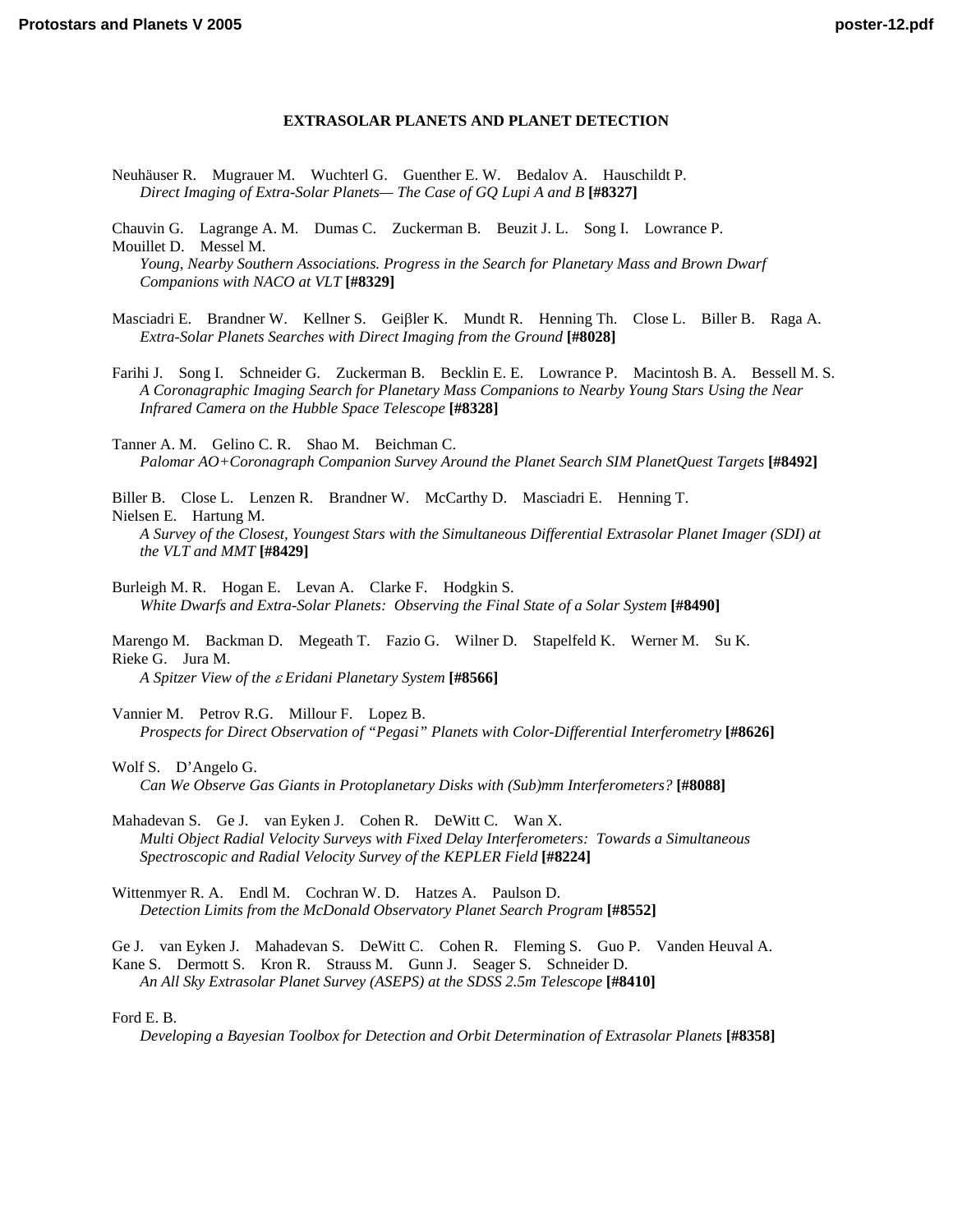[Sato B. Toyota E. Itoh Y. Izumiura H. Masuda S. Yoshida M. Takeda Y. Ando H. Kokubo E.](http://www.lpi.usra.edu/meetings/ppv2005/pdf/8250.pdf)  Kambe E. Ida S. *Okayama Planet Search Program: Search for Planets Around G-type Giants* **[#8250]**

[van Eyken J. C. Ge J. Mahadevan S. DeWitt C. Cohen R. Vanden Heuval A. Fleming S.](http://www.lpi.usra.edu/meetings/ppv2005/pdf/8579.pdf) 

Henry G. Martin E. *Possible First Exoplanet Candidate with ET — A New Radial Velocity Technique* **[#8579]**

[Wright J. T. Butler R. P. Marcy G. W. Vogt S. S. Fischer D. A. Rinney C. G. Jones H. R. A.](http://www.lpi.usra.edu/meetings/ppv2005/pdf/8605.pdf)  *Updated Orbital Solutions for Exoplanets* **[#8605]**

Rivera E. J.

*[A ~7.5 Earth-Mass Planet Orbiting the Nearby Star, GJ 876](http://www.lpi.usra.edu/meetings/ppv2005/pdf/8623.pdf)* **[#8623]**

- [Toyota E. Itoh Y. Matsuyama H. Urakawa S. Kimura S. Oasa Y. Mukai T. Sato B.](http://www.lpi.usra.edu/meetings/ppv2005/pdf/8247.pdf)  *Search for Extrasolar Planets in Binary Systems* **[#8247]**
- [Moraux E. Hodgkin S. Aigrain S. Irwin J. Alapini A. Hebb L. Monitor Collaboration](http://www.lpi.usra.edu/meetings/ppv2005/pdf/8056.pdf)  *Transiting Planets and Brown Dwarfs in Star Forming Regions and Young Open Clusters* **[#8056]**

Plavchan P. Jura M. *[M Dwarf Transit Survey with the 2MASS Calibration Database](http://www.lpi.usra.edu/meetings/ppv2005/pdf/8641.pdf)* **[#8641]**

- Gaudi B. S. Pepper J. *[Toward the Detection of Transiting Hot Earths and Hot Neptunes in Open Clusters](http://www.lpi.usra.edu/meetings/ppv2005/pdf/8512.pdf)* **[#8512]**
- [Fressin F. Guillot T. Bouchy F. Erikson A. Gay J. Gillon M. Léger A. Moutou C. Pont F.](http://www.lpi.usra.edu/meetings/ppv2005/pdf/8369.pdf)  Rauer H. Rivet J.-P. *A STEP: An Antarctica Search for Transiting Extrasolar Planets* **[#8369]**

[Christiansen J. L. Ashley M. C. B. Webb J. K. Hidas M. G.](http://www.lpi.usra.edu/meetings/ppv2005/pdf/8191.pdf)  *Searching for Extrasolar Planets from UNSW* **[#8191]**

- Gillon M. Magain P. Guillot T. Fressin F. *[The Influence of Blends on the Potential of Extrasolar Planets Transit Surveys](http://www.lpi.usra.edu/meetings/ppv2005/pdf/8151.pdf)* **[#8151]**
- [Afonso C. Henning Th. Weldrake D. Mazeh T. Dreizler S.](http://www.lpi.usra.edu/meetings/ppv2005/pdf/8047.pdf)  *Giant Transiting Planets Observations — GITPO* **[#8047]**
- Coustenis A. Iro N. Moutou C. Mayor M. Queloz D. *[Search for Signatures from the Atmosphere of HD209458 with VLT/UVES](http://www.lpi.usra.edu/meetings/ppv2005/pdf/8003.pdf)* **[#8003]**
- Fortney J. J. Marley M. S. Freedman R. S. Saumon D. Lodders K. *[Atmosphere, Interior, and Evolution of the Metal-rich Transiting Planet HD 149026B](http://www.lpi.usra.edu/meetings/ppv2005/pdf/8080.pdf)* **[#8080]**

Gu P.-G. Li S.-L. Shkolnik E. Liu X.-W. *[Has OGLE-TR-132b Been Undergoing a Significant Orbital Decay due to Stellar Tides?](http://www.lpi.usra.edu/meetings/ppv2005/pdf/8131.pdf)* **[#8131]**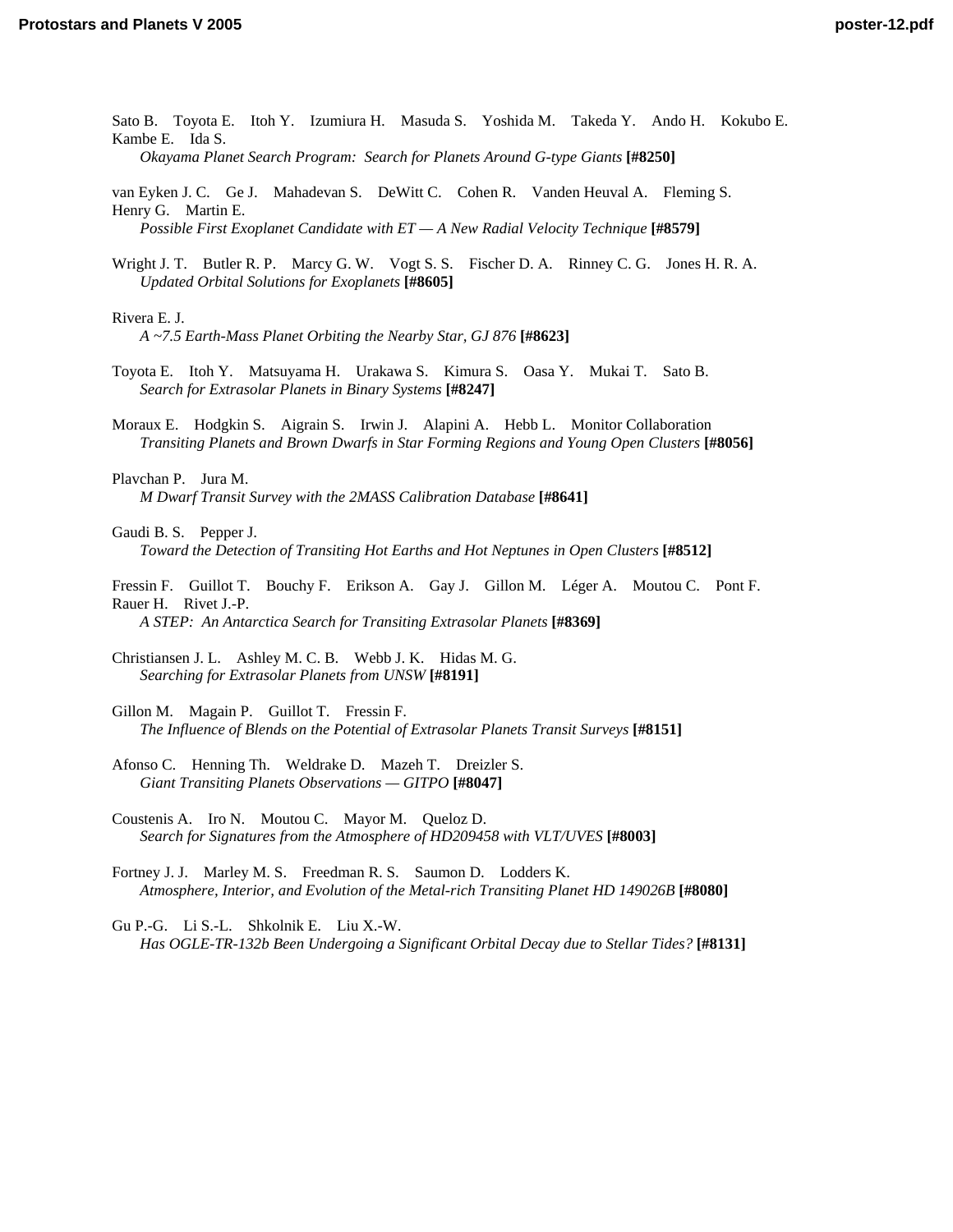| Launhardt R. Baumeister H. Bizenberger P. Henning Th. Setiawan J. Wagner K. Jaffe W.<br>de Jong J. A. Köhler R. Mathar R. J. Le Poole R. S. Quirrenbach A. Reffert S. Fleury M. Maire C.<br>Mégevand D. Pepe F. Queloz D. Ségransan D. Sosnowska D. Weber L. Bleuler H. Gillet D.<br>Michellod Y. Müllhaupt P. Sache L. Wüthrich R. Dändliker R. Salvadé Y. Scherler O. Hanenburg H.<br>Murakawa K. Pragt J. Venema L. Ballester P. Delplancke F. Derie F. Glindemann A. Tubbs R. N.<br>The PRIMA Astrometric Planet Search Project [#8023] |
|---------------------------------------------------------------------------------------------------------------------------------------------------------------------------------------------------------------------------------------------------------------------------------------------------------------------------------------------------------------------------------------------------------------------------------------------------------------------------------------------------------------------------------------------|
| Gelino C. R. Shao M. Tanner A. M. Niedzielski A.<br>Reference Star Preparations for an Astrometric Search for Terrestrial Planets with SIM PlanetQuest [#8602]                                                                                                                                                                                                                                                                                                                                                                              |
| Tanner A. M. Catanzarite J. Shao M.<br>Detection and Mass Characterization of Terrestrial Planets in the Habitable Zone with<br>SIM PlanetQuest [#8304]                                                                                                                                                                                                                                                                                                                                                                                     |
| Benedict G. F. McArthur B. E.<br>Masses of Exoplanets from Astrometry [#8111]                                                                                                                                                                                                                                                                                                                                                                                                                                                               |
| Lecavelier des Etangs A. Vidal-Madjar A.<br>Evaporation of Hot-Jupiters. Observations and Models [#8050]                                                                                                                                                                                                                                                                                                                                                                                                                                    |
| Shkolnik E. Gaidos E. Moskovitz N.<br>In Search of $H_3^+$ Emission from the Atmospheres of Hot Jupiters [#8120]                                                                                                                                                                                                                                                                                                                                                                                                                            |
| Lucas P. W. Hough J. H. Bailey J. A.<br>Polarimetry of Hot Jupiter Planetary Systems and a Sample of Local Field Stars with PLANETPOL [#8480]                                                                                                                                                                                                                                                                                                                                                                                               |
| Winn J. N. Holman M. J.<br>Obliquity Tides on Hot Jupiters [#8476]                                                                                                                                                                                                                                                                                                                                                                                                                                                                          |
| Kaltenegger L. Eiroa C. Friedlund M.<br>Target Star Catalogue for DARWIN: Nearby Habitable Star Systems [#8206]                                                                                                                                                                                                                                                                                                                                                                                                                             |
| Moskovitz N. A. Gaidos E. J. Williams D. M.<br>Investigating the Effects of Large Satellites on the Light Curves of Terrestrial Planets [#8286]                                                                                                                                                                                                                                                                                                                                                                                             |
| Paillet J. Selsis F. Allard F.<br>Synthetic Spectra of Terrestrial Exoplanets: Prospect for Future Space and<br>Ground-based Observatories [#8341]                                                                                                                                                                                                                                                                                                                                                                                          |

Selway K. L. Hendry M. A. Lucas P. W. *[Modelling the Polarimetric Signatures of Terrestrial Extra-Solar Planets During Caustic-crossing](http://www.lpi.usra.edu/meetings/ppv2005/pdf/8352.pdf) Microlensing Events* **[#8352]**

Ida S. Lin D. N. C. *[Distributions of Extrasolar Planets Around Stars with Various Metallicity and Mass](http://www.lpi.usra.edu/meetings/ppv2005/pdf/8141.pdf)* **[#8141]**

Valenti J. A. Fischer D. A. *[Relationship Between Stellar Metallicity and Detected Extrasolar Planets](http://www.lpi.usra.edu/meetings/ppv2005/pdf/8592.pdf)* **[#8592]**

Robinson S. E. Laughlin G. Fischer D. *[Searching for Abundance Trends in Planet-Host Stars: A Controlled Comparison with the](http://www.lpi.usra.edu/meetings/ppv2005/pdf/8617.pdf)  Field-Star Population* **[#8617]**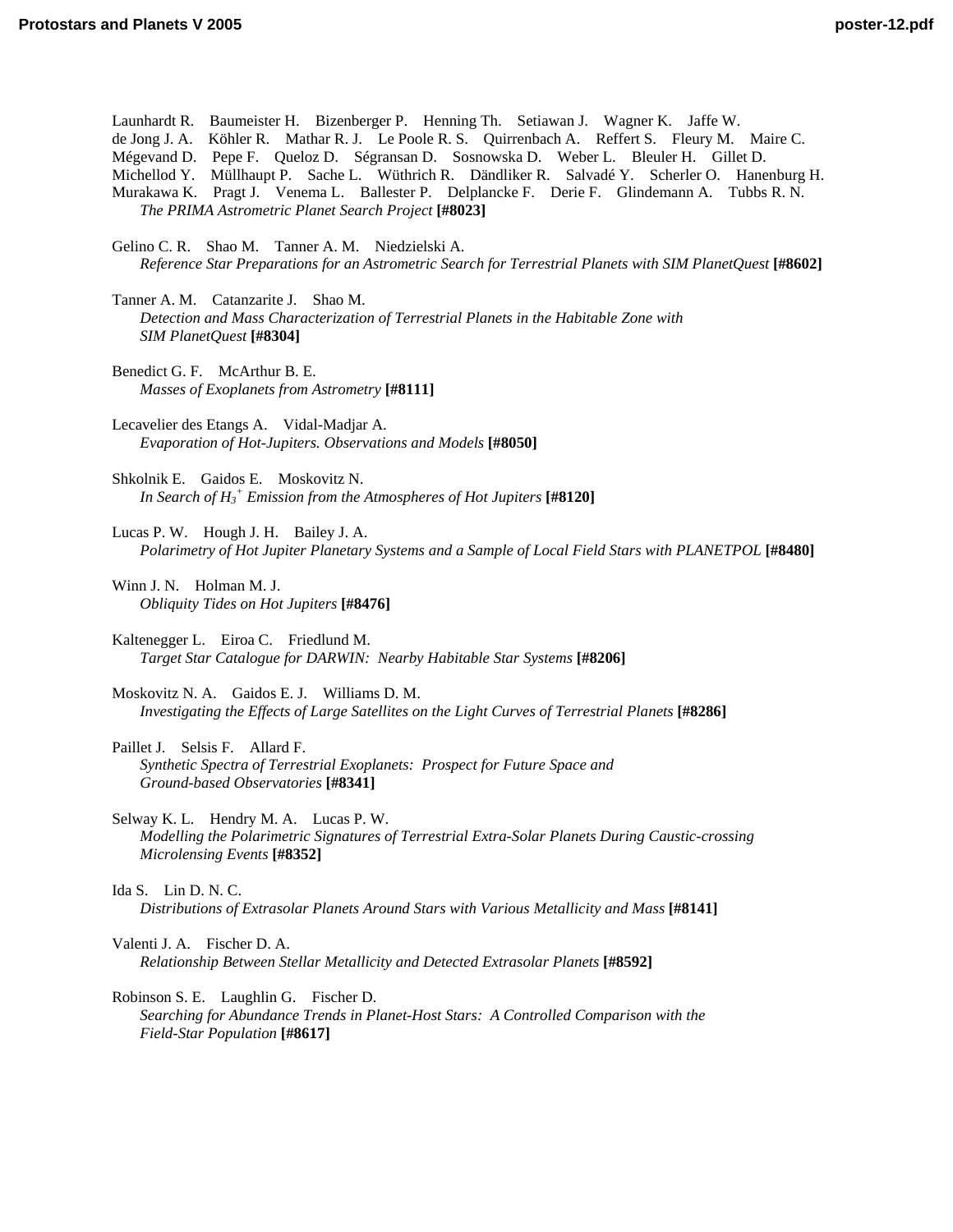[Moro-Martín A. Malhotra R. Wolf S.](http://www.lpi.usra.edu/meetings/ppv2005/pdf/8052.pdf)  *Signatures of Planets in Debris Disks* **[#8052]**

- Greaves J. S. Poulton C. J. Holland W. S. Wyatt M. C. Dent W. R. F. *[Detecting a Planet by Rotation of Structure in the Epsilon Eridani Debris Disk](http://www.lpi.usra.edu/meetings/ppv2005/pdf/8152.pdf)* **[#8152]**
- [Galland F. Lagrange A.-M. Chelli A. Beuzit J.-L. Udry S. Pepe F. Mayor M.](http://www.lpi.usra.edu/meetings/ppv2005/pdf/8094.pdf)  *Planets and Brown Dwarfs Around A-F Type Stars* **[#8094]**
- Kaltenegger L. Traub W. Jucks K. *[Spectroscopic Biomarkers and Their Evolution over Time](http://www.lpi.usra.edu/meetings/ppv2005/pdf/8201.pdf)* **[#8201]**

Ford E. B. Rasio F. A. *[A Statistical Comparison of the Minimum Orbital Separation and the Roche Limit for](http://www.lpi.usra.edu/meetings/ppv2005/pdf/8360.pdf)  Extrasolar Giant Planets* **[#8360]**

[Nielsen E. L. Close L. M. Biller B. A.](http://www.lpi.usra.edu/meetings/ppv2005/pdf/8517.pdf)  *Simulating Extrasolar Planet Populations* **[#8517]**

Mamajek E. E.

*[The Distance to the Young Exoplanet 2M1207 B in the TW Hya Association](http://www.lpi.usra.edu/meetings/ppv2005/pdf/8522.pdf)* **[#8522]**

Kalas P. Graham J. R. Clampin M. C. *[First Optical Images of a Kuiper Belt Analog Around the Nearby Star Fomalhaut](http://www.lpi.usra.edu/meetings/ppv2005/pdf/8520.pdf)* **[#8520]**

Narayanan D. Kulesa C. Boss A. Walker C. K. *[Theoretical Submillimeter Line Emission from Clumpy Circumstellar Disks: A New Probe for](http://www.lpi.usra.edu/meetings/ppv2005/pdf/8521.pdf)  Gas Giant Planet Formation* **[#8521]**

#### Villaver E.

*[Can Planets Survive Stellar Evolution?](http://www.lpi.usra.edu/meetings/ppv2005/pdf/8581.pdf)* **[#8581]**

Mullally F. Winget D. E. *[Searching for Planets Around Pulsating White Dwarf Stars](http://www.lpi.usra.edu/meetings/ppv2005/pdf/8510.pdf)* **[#8510]**

#### Haghighipour N.

*[Habitable Extrasolar Planets in Binary Star Systems: The Case of Gamma Cephel](http://www.lpi.usra.edu/meetings/ppv2005/pdf/8646.pdf)* **[#8646]**

[Quintana E. V. Lissauer J. J. Adams F. C. Chambers J. E. Duncan M. J.](http://www.lpi.usra.edu/meetings/ppv2005/pdf/8621.pdf)  *Terrestrial Planet Formation in Binary Star Systems* **[#8621]**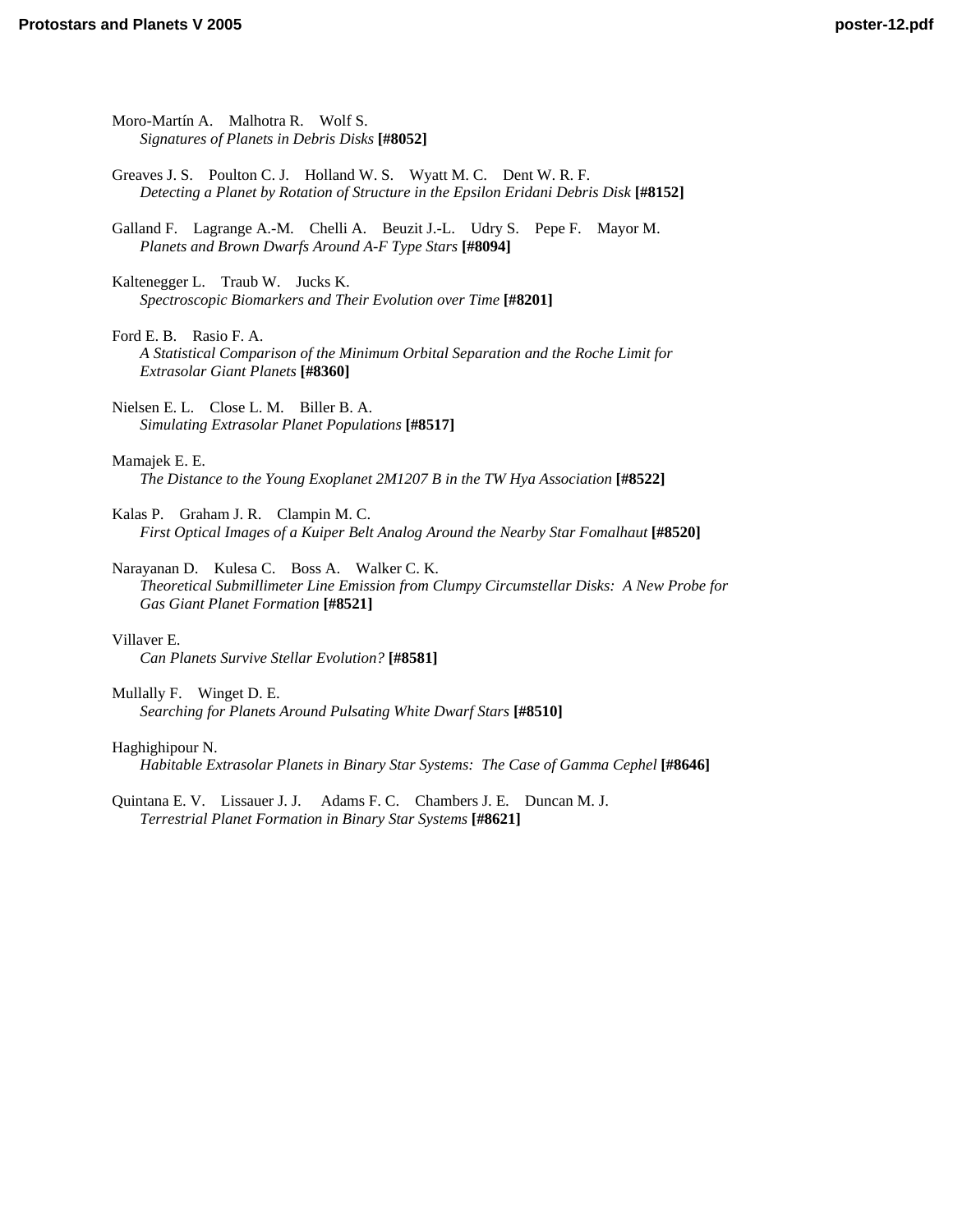## **PROPERTIES OF PROTOPLANETARY DISKS**

Watanabe S.

```
Dust Circulation in the Protoplanetary Disks and Formation of Planetesimals [#8122]
```
- [Pinte C. Barrière-Fouchet L. Gonzalez J. F. Ménard F. Maddison S. T.](http://www.lpi.usra.edu/meetings/ppv2005/pdf/8303.pdf)  *Towards Measuring Dust Settling in Protoplanetary Disks* **[#8303]**
- Aikawa Y. Nomura H. *Physical and Chemical Structure of Protoplanetary Disks with Grain Growth* **[#8121]**

#### Tanaka H.

*[Dust Growth and H2O Evaporation in Protoplanetary Disks and Evolution of Disk SEDs](http://www.lpi.usra.edu/meetings/ppv2005/pdf/8031.pdf)* **[#8031]**

Nomura H. Aikawa Y. Nakagawa Y. Millar T. J. *[Molecular Hydrogen Emission from Protoplanetary Disks: Effects of Dust Size Growth and Settling](http://www.lpi.usra.edu/meetings/ppv2005/pdf/8157.pdf)* **[#8157]**

O'Sullivan M. Walker C. Rice K. Wood K. Greaves L. *[Hydrodynamic and Radiation Transfer Models of Dust Settling in Protoplanetary Disks](http://www.lpi.usra.edu/meetings/ppv2005/pdf/8225.pdf)* **[#8225]**

Pandey B. P. Wardle M. *[Magnetorotational Instability in a Dusty Disk](http://www.lpi.usra.edu/meetings/ppv2005/pdf/8330.pdf)* **[#8330]**

[Henning Th. Semenov D. Dullemond C. Wiebe D.](http://www.lpi.usra.edu/meetings/ppv2005/pdf/8029.pdf)  *Chemistry of Ionization in Evolving Disks* **[#8029]**

Woods P. M. Willacy K. *[Isotopic Species in Protoplanetary Disks](http://www.lpi.usra.edu/meetings/ppv2005/pdf/8043.pdf)* **[#8043]**

- Messenger K. Flynn G. J. Messenger S. Keller L. P. *[Infrared Spectroscopy of an Mixed Hydrated/Anhydrous Interplanetary Dust Particle:](http://www.lpi.usra.edu/meetings/ppv2005/pdf/8551.pdf)  Cometary or Asteroidal Origin?* **[#8551]**
- [Min M. Waters L. B. F. M. Hovenier J. W. de Koter A. Keller L. P. Markwick-Kemper F.](http://www.lpi.usra.edu/meetings/ppv2005/pdf/8478.pdf)  *The Magnesium Content of Interstellar Silicates* **[#8478]**

[Turner N. J. Willacy K. Bryden G. Yorke H. W.](http://www.lpi.usra.edu/meetings/ppv2005/pdf/8208.pdf)  *Turbulent Mixing in the Outer Solar Nebula* **[#8208]**

Mejía A. C. Quinn T. R. Mayer L. *[Solid/Gas Interactions in Gravitationally Unstable Protoplanetary Disks](http://www.lpi.usra.edu/meetings/ppv2005/pdf/8210.pdf)* **[#8210]**

Willacy K. Langer W. D. Allen M. *[Turbulence Driven Diffusion in Protoplanetary Disks — Chemical Effects in the Outer Regions](http://www.lpi.usra.edu/meetings/ppv2005/pdf/8368.pdf)* **[#8368]**

Fouchet L. Gonzalez J.-F. Murray J. R. Maddison S. T. *[The Effect of a Planet on the Dust Distribution in Protoplanetary Disks](http://www.lpi.usra.edu/meetings/ppv2005/pdf/8126.pdf)* **[#8126]**

Bond J. C. Lauretta D. S. *[Chemical Models of the Protoplanetary Disks for Extrasolar Planetary Systems](http://www.lpi.usra.edu/meetings/ppv2005/pdf/8027.pdf)* **[#8027]**

Inutsuka S. Sano T. *[Self-sustained Ionization and Vanishing Dead Zones in Protoplanetary Disks](http://www.lpi.usra.edu/meetings/ppv2005/pdf/8139.pdf)* **[#8139]**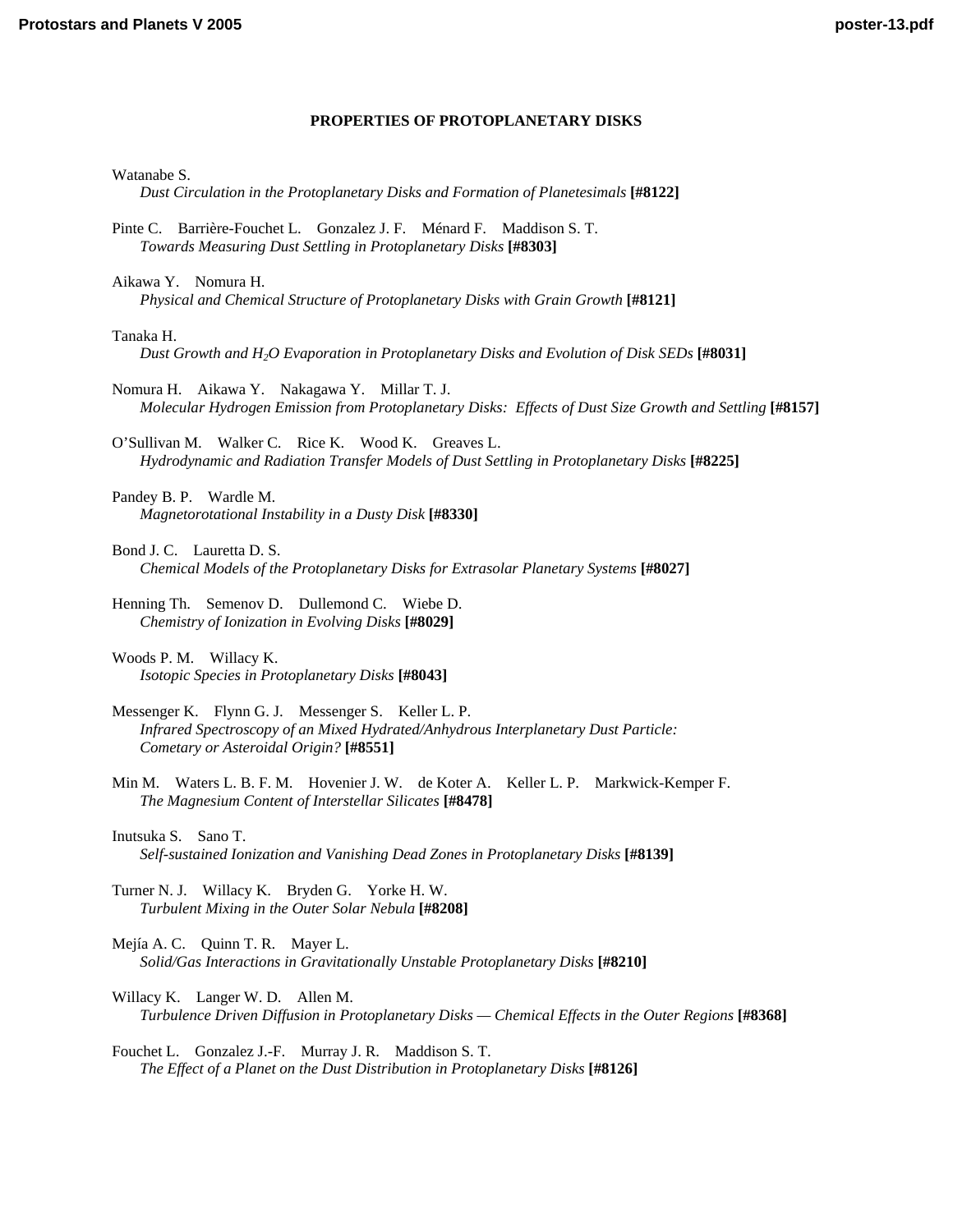Varnière P. Blackman E. Frank A. Quillen A. C. *[Planets Rapidly Create Holes in Young Circumstellar Discs](http://www.lpi.usra.edu/meetings/ppv2005/pdf/8064.pdf)* **[#8064]** Bjorkman J. E. Whitney B. A. Wood K. *[Effects of a Planetary Gap on the Hydrostatic Structure of a Proto-Planetary Disk](http://www.lpi.usra.edu/meetings/ppv2005/pdf/8477.pdf)* **[#8477]** Kessler-Silacci J. E. c2d IRS Team *[c2d Spitzer-IRS Spectra of Disks Around T Tauri Stars: Silicate Emission and Grain Growth](http://www.lpi.usra.edu/meetings/ppv2005/pdf/8186.pdf)* **[#8186]** [Pontoppidan K. M. Dullemond C. P. Blake G. A. van Dishoeck E. F. Evans N. J. II c2d Team](http://www.lpi.usra.edu/meetings/ppv2005/pdf/8248.pdf)  *2D/3D Continuum Modeling of Proto-Planetary Disks Observed in the c2d Spitzer Legacy Program* **[#8248]** [Merin B. Geers V. C. van Dishoeck E. F. Boogert A. C. A Pontoppidan K. M. Harvey P. M.](http://www.lpi.usra.edu/meetings/ppv2005/pdf/8269.pdf)  Kessler-Silacci J. Augereau J.-C. c2d Team *Disk Evolution in Serpens After c2d Spitzer Mapping* **[#8269]** Salyk C. Blake G. A. Boogert A. C. A. Brown J. M. *[CO Fundamental Emission: A Probe of Inner Disk Structure](http://www.lpi.usra.edu/meetings/ppv2005/pdf/8202.pdf)* **[#8202]** Brown J. M. Boogert A. C. A. Salyk C. Blake G. A. *[High Resolution 4.7 µm Keck/NIRSPEC Spectra of Protostars](http://www.lpi.usra.edu/meetings/ppv2005/pdf/8513.pdf)* **[#8513]** Thi W.-F. Bik A. *[Water Vapor in the Circumstellar Disk Around a Massive Young Stellar Object](http://www.lpi.usra.edu/meetings/ppv2005/pdf/8316.pdf)* **[#8316]** [Lahuis F. van Dishoeck E. F. Pontoppidan K. M. Lommen D. Hogerheijde M. R. Boogert A. C. A.](http://www.lpi.usra.edu/meetings/ppv2005/pdf/8340.pdf)  Blake G. A. Dullemond C. P. Jørgensen J. K. Wilner D. Kessler-Silacci J. Knez C. Evans N. J. *Hot Organic Chemistry in the Inner Part of Protoplanetary Disks* **[#8340]** Terada H. *[Near Infrared Spectroscopic Study of Edge-On Protoplanetary Disk Object: HV Tau C](http://www.lpi.usra.edu/meetings/ppv2005/pdf/8494.pdf)* **[#8494]** [Qi C. Wilner D. J. Calvet N. Bourke T. L. Blake G. A. Hogerheijde M. R. Ho P. T. P.](http://www.lpi.usra.edu/meetings/ppv2005/pdf/8431.pdf)  *SMA Observations of Multiple CO Transitions in TW Hya* **[#8431]** Meijer J. Min M. De Koter A. Waters L. B. F. M. Dullemond C. P. van Boekel R. *[Constraints on the Radial and Vertical Mixing of Crystalline Material in Herbig Ae/Be Star Disks](http://www.lpi.usra.edu/meetings/ppv2005/pdf/8176.pdf)* **[#8176]**

Brinch C. Hogerheijde M. R. Jørgensen J. K. *[From Collapsing Cloud Core to Protoplanetary Disk: A Radiation Transfer Model for L1489 IRS](http://www.lpi.usra.edu/meetings/ppv2005/pdf/8153.pdf)* **[#8153]**

[Shakhovskoy D. N. Grinin V. P. Rostopchina A. N.](http://www.lpi.usra.edu/meetings/ppv2005/pdf/8119.pdf)  *Variations of Effective Size of Dust Grains in CQ Tau* **[#8119]**

[Verhoeff A. P. Min M. de Koter A. Dominik C. Waters L. B. F. M. Boersma C. Tielens A. G. G. M.](http://www.lpi.usra.edu/meetings/ppv2005/pdf/8465.pdf)  Pel J. W. Bouwman J. van Boekel R. Dougherty S. M. *Imaging and Spectroscopy of the Circumstellar Matter of HD 142527* **[#8465]**

Weinberger A. J. Becklin E. E. *[Spatially Resolved Spectroscopy and Far-Infrared Photometry of the Transitional Disk](http://www.lpi.usra.edu/meetings/ppv2005/pdf/8561.pdf)  Around HD 141569A* **[#8561]**

Thrane K. Bizzarro M. Baker J. A. *[Extremely Brief Formation Interval for Refractory Inclusions in the Early Solar System](http://www.lpi.usra.edu/meetings/ppv2005/pdf/8314.pdf)* **[#8314]**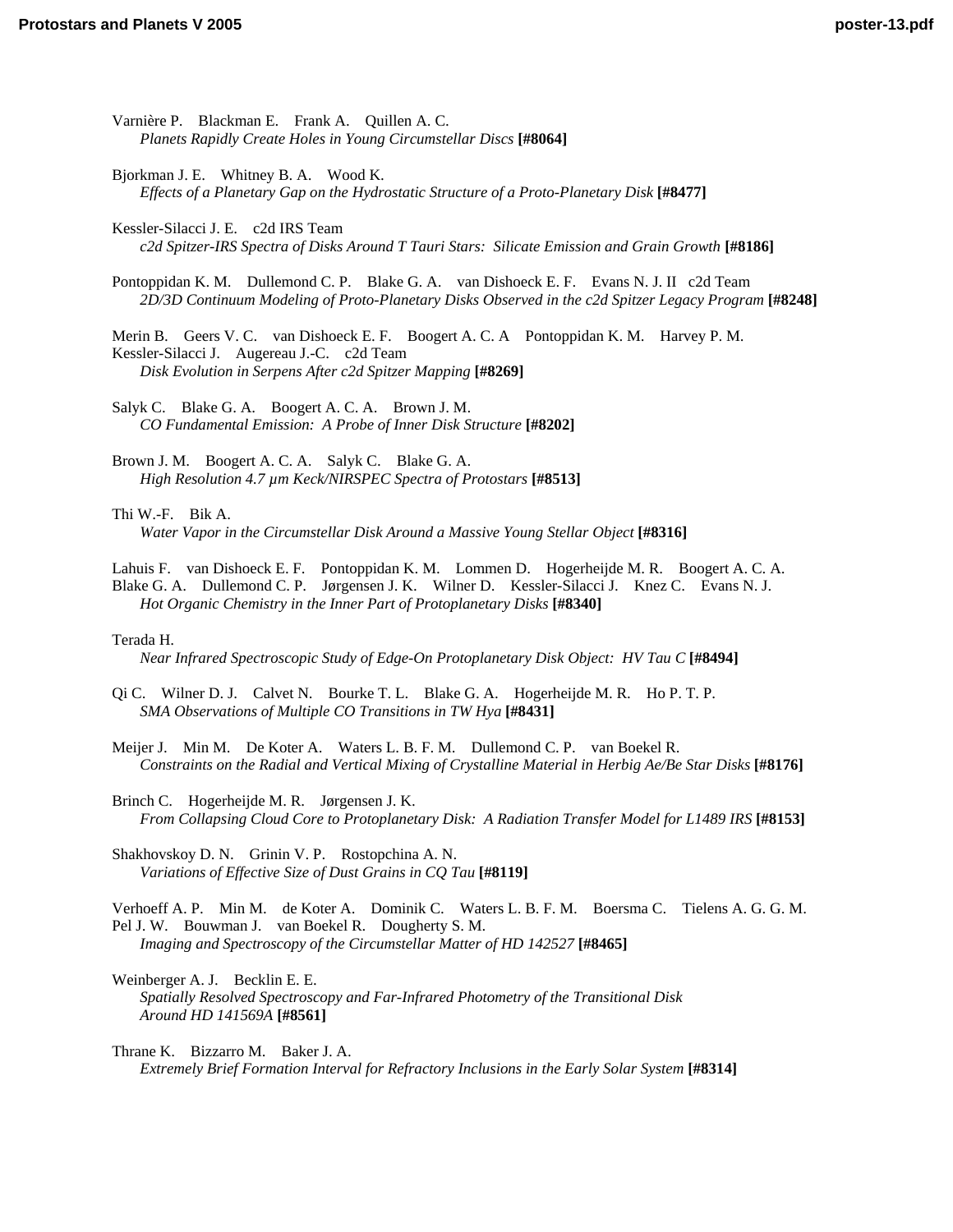Imaeda Y.

*[Structure of Circumbinary Disk Around Eccentric Binary](http://www.lpi.usra.edu/meetings/ppv2005/pdf/8305.pdf)* **[#8305]**

#### Li A.

*[Polycyclic Aromatic Hydrocarbon Molecules in Protoplanetary and Debris Disks](http://www.lpi.usra.edu/meetings/ppv2005/pdf/8235.pdf)* **[#8235]**

Isella A. Testi L. Natta A.

*[The Shape of the Inner Rim in Proto-Planetary Disk: Model Constraint from Near Infrared](http://www.lpi.usra.edu/meetings/ppv2005/pdf/8220.pdf)  Interferometric Observations* **[#8220]**

[Eisner J. A. Hillenbrand L. A. Lane B. F. Akeson R. L. White R. J. Sargent A. I.](http://www.lpi.usra.edu/meetings/ppv2005/pdf/8051.pdf)  *Probing Sub-AU Radii of Protoplanetary Disks with NIR Interferometry* **[#8051]**

Strom S. E. Najita J. *[Exploring the Nature of Transition Objects](http://www.lpi.usra.edu/meetings/ppv2005/pdf/8078.pdf)* **[#8078]**

[Lommen D. J. van Dishoeck E. Wright C. Jørgensen J. Bourke T. Wilner D. Maddison S. Hughes A.](http://www.lpi.usra.edu/meetings/ppv2005/pdf/8331.pdf)  *Investigating Grain Growth in Disks Around Southern T Tauri Stars at Long Wavelengths* **[#8331]**

Krauss O. Wurm G. *[Photophoresis as the Driving Force for the Formation of Circumstellar Dust Rings and](http://www.lpi.usra.edu/meetings/ppv2005/pdf/8332.pdf)  (Exo-)Kuiper Belts* **[#8332]**

- Miura H. Nakamoto T. *[Atomic Line Emission from Shock Waves Generated in Protoplanetary Disk](http://www.lpi.usra.edu/meetings/ppv2005/pdf/8379.pdf)* **[#8379]**
- [Tannirkulam A. Monnier J. Ireland M. Tuthill P. Harries T. Cohen R.](http://www.lpi.usra.edu/meetings/ppv2005/pdf/8383.pdf)  *YSO Imaging in the Mid-IR with the Keck Segment Tilting Experiment* **[#8383]**
- Apai D. Pascucci I. *[Dust Settling and Grain Growth in a Brown Dwarf Disk](http://www.lpi.usra.edu/meetings/ppv2005/pdf/8386.pdf)* **[#8386]**
- [van Boekel R. Ratzka T. Leinert Ch. Henning Th. Min M. Waters R.](http://www.lpi.usra.edu/meetings/ppv2005/pdf/8448.pdf)  *The Spatially Resolved Mineralogy of Proto-Planetary Disks* **[#8448]**

# Desch S. Ouellette N.

*[Injection of Short-lived Radionuclides by a Nearby Supernova into a Protoplanetary Disk](http://www.lpi.usra.edu/meetings/ppv2005/pdf/8467.pdf)* **[#8467]**

Yokogawa S. Kitamura Y. Momose M. Kawabe R. *[Detailed CO Observations of the Protostellar Envelopes in the Taurus Molecular Cloud](http://www.lpi.usra.edu/meetings/ppv2005/pdf/8498.pdf)* **[#8498]**

[Schneider G. Silverstone M. D. Hines D. C. Cotera A. S. Grady C. A. Stapelfeldt K. R. Padgett D. L.](http://www.lpi.usra.edu/meetings/ppv2005/pdf/8540.pdf)  Menard F. Wolf S. Stecklum B.

*HST High-Contrast Imaging of Circumstellar Disks with Optical/Near-IR Coronagraphy* **[#8540]**

[Rettig T. Brittain S. Gibb E. Balsara D. Simon T. Kulesa C.](http://www.lpi.usra.edu/meetings/ppv2005/pdf/8553.pdf)  *Dust Stratification in Young Disks* **[#8553]**

Wurm G. Krauss O.

*[Inner Protoplanetary Disks: Light Induced Erosion of Dusty Bodies, Clearing, and Pile-up of Solids](http://www.lpi.usra.edu/meetings/ppv2005/pdf/8133.pdf)* **[#8133]**

Lyons J. R.

*[CO Self-shielding in the Solar Nebula](http://www.lpi.usra.edu/meetings/ppv2005/pdf/8587.pdf)* **[#8587]**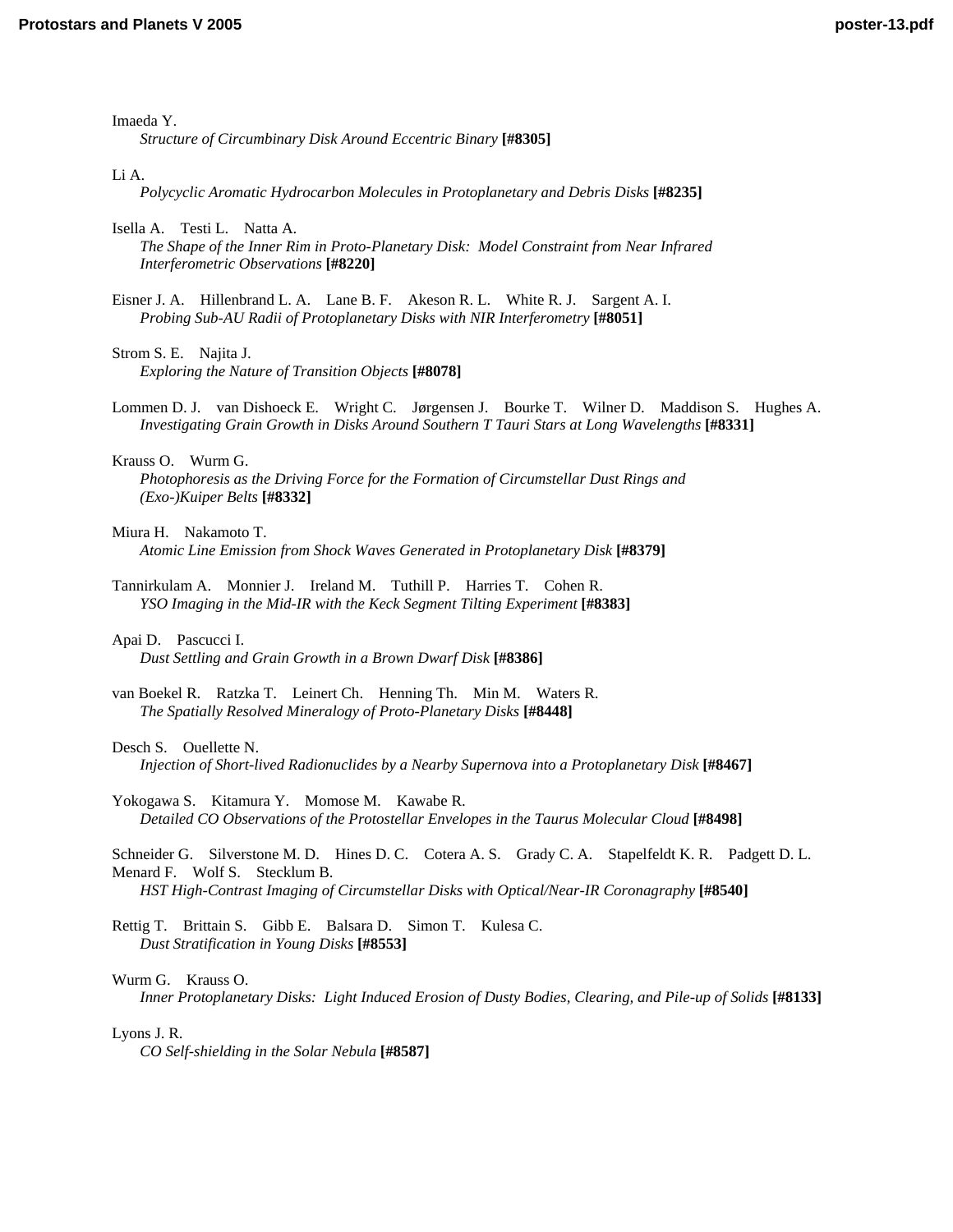[Patience J. Akeson R. L. Jensen E. L. N. Sargent A. I.](http://www.lpi.usra.edu/meetings/ppv2005/pdf/8603.pdf)  *Observations of Inner and Outer Disks Around Young Stars* **[#8603]**

Vicente S. M. Alves J. *[Size Distribution of Circumstellar Disks in the Trapezium Cluster](http://www.lpi.usra.edu/meetings/ppv2005/pdf/8636.pdf)* **[#8636]**

Shuping R. Y. Kassis M. Morris M. Smith N. Bally J. *[Silicate Emission Profiles for Selected Orion Proplyds: Evidence for Grain Growth and Thermal Processing in](http://www.lpi.usra.edu/meetings/ppv2005/pdf/8645.pdf)  Externally Illuminated Circumstellar Disks* **[#8645]**

Helmich F.

*[ESPRIT — Exploratory Submm sPace Radio Interferometric Telescope](http://www.lpi.usra.edu/meetings/ppv2005/pdf/8011.pdf)* **[#8011]**

Leisawitz D. SPIRIT Origins Probe Mission Study Team *[The Space Infrared Interferometric Telescope \(SPIRIT\): Probing the Process of Star and](http://www.lpi.usra.edu/meetings/ppv2005/pdf/8013.pdf)  Planet Formation* **[#8013]**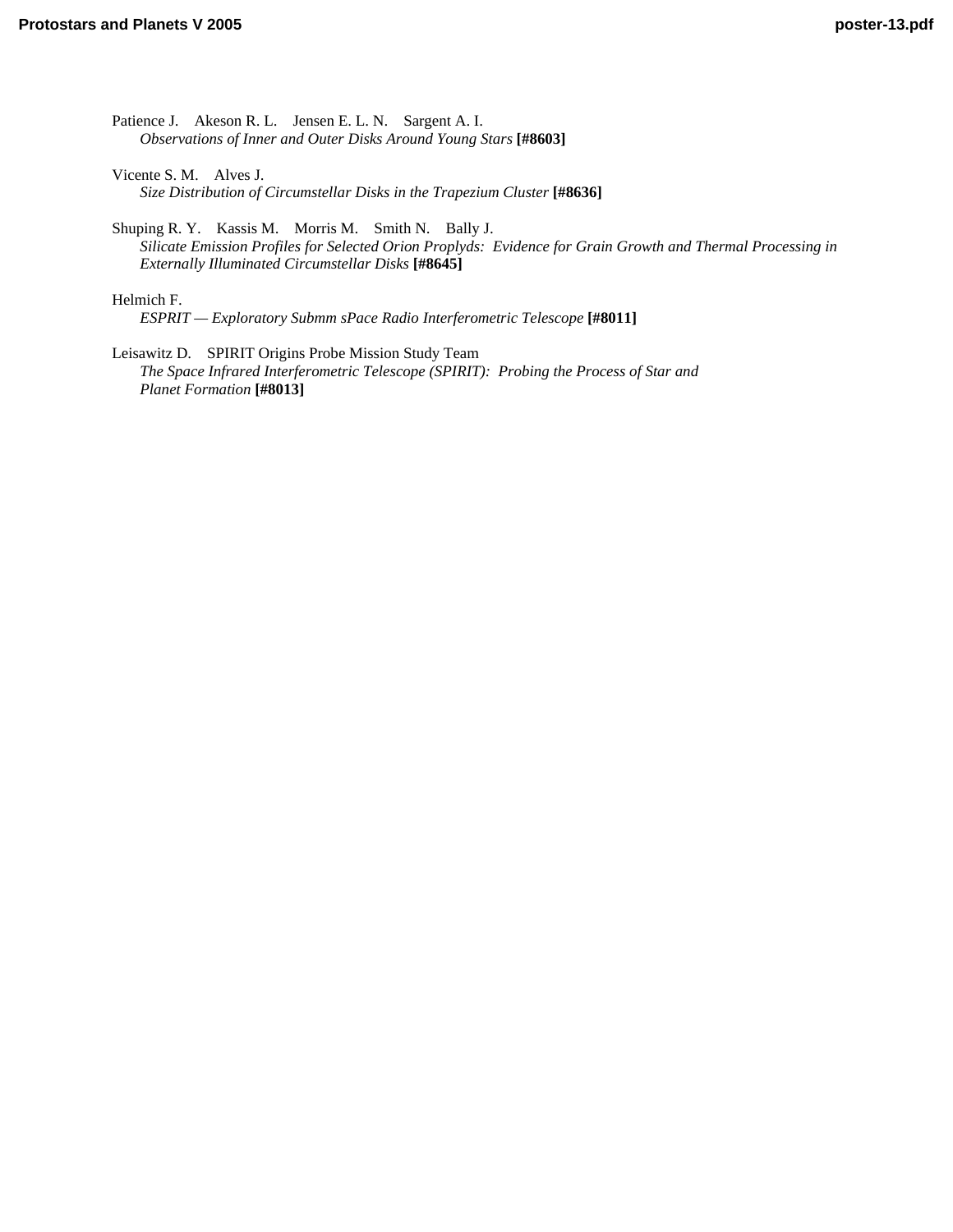# **MIGRATION AND PLANETARY ORBITS**

- Andrews M. B. Nelson R. P. *[The Effects of Protoplanet Migration Through a Planetesimal Disc](http://www.lpi.usra.edu/meetings/ppv2005/pdf/8014.pdf)* **[#8014]**
- Crida A. Morbidelli A. Masset F. *[Beating Migration During Giant Planet Accretion: A Plausible Scenario](http://www.lpi.usra.edu/meetings/ppv2005/pdf/8021.pdf)* **[#8021]**
- Oishi J. S. Mac Low M.-M. Menou K. *[Protoplanetary Migration in Layered, Magnetized Disks: First Results](http://www.lpi.usra.edu/meetings/ppv2005/pdf/8439.pdf)* **[#8439]**
- Tanigawa T. Lin D. N. C. *[Migration of Proto-Planets in Self-Gravitating Disks](http://www.lpi.usra.edu/meetings/ppv2005/pdf/8466.pdf)* **[#8466]**

Murray-Clay R. A. Chiang E. I. *[Stochastic Migration in Planetesimal Disks](http://www.lpi.usra.edu/meetings/ppv2005/pdf/8484.pdf)* **[#8484]**

Matsumura S. Pudritz R. E. Thommes E. W. *[Planetary Migration in Protostellar Disks with Dead Zones](http://www.lpi.usra.edu/meetings/ppv2005/pdf/8544.pdf)* **[#8544]**

Lufkin G. *[The Effect of Giant Planet Migration on Planetesimals](http://www.lpi.usra.edu/meetings/ppv2005/pdf/8114.pdf)* **[#8114]**

Rice W. K. M. Armitage P. J. *[Quantifying Orbital Migration from Exoplanet Statistics and Host Metallicities](http://www.lpi.usra.edu/meetings/ppv2005/pdf/8190.pdf)* **[#8190]**

Takahashi K. Watanabe S. *[Migration Mechanism of Proto-Neptune](http://www.lpi.usra.edu/meetings/ppv2005/pdf/8299.pdf)* **[#8299]**

[Lee M. H. Butler R. P. Fischer D. A. Kley W. Marcy G. W. Vogt S. S.](http://www.lpi.usra.edu/meetings/ppv2005/pdf/8388.pdf)  *On the 2:1 Orbital Resonance in the HD 82943 Planetary System* **[#8388]**

Pittich E. M. Solovaya N. A. *[A Particular Case of Orbital Evolution of a Planet in Binary Stellar System](http://www.lpi.usra.edu/meetings/ppv2005/pdf/8010.pdf)* **[#8010]**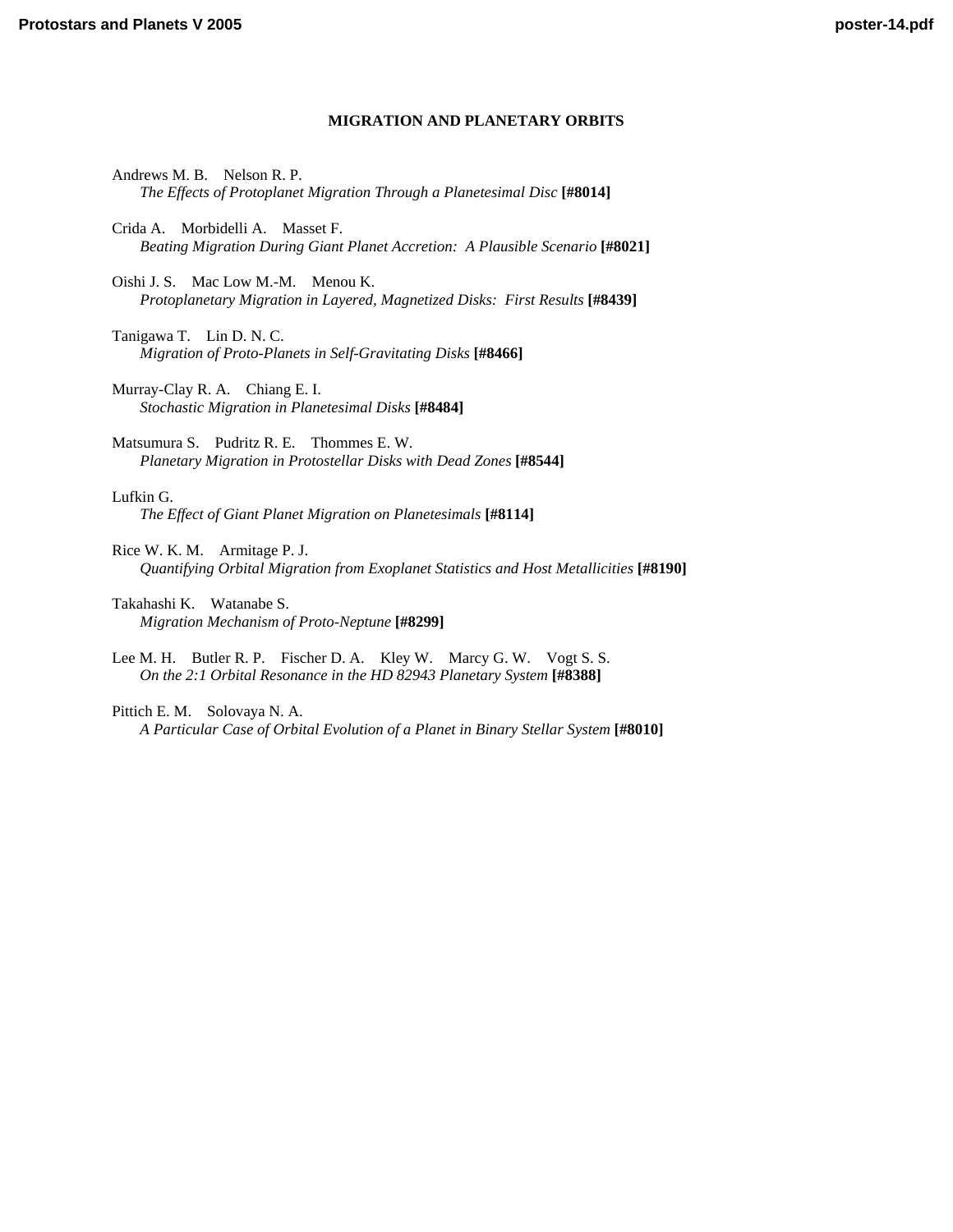# **METEORITICS AND ASTROBIOLOGY**

- Marsh C. A. Lauretta D. S. Giacalone J. *[Experimental Constraints on Induction Heating in the Early Solar System](http://www.lpi.usra.edu/meetings/ppv2005/pdf/8400.pdf)* **[#8400]**
- Nakamoto T. Miura H. *[Chondrule Formation by Shock-Wave Heating](http://www.lpi.usra.edu/meetings/ppv2005/pdf/8530.pdf)* **[#8530]**
- Hayashi M. R. Nakamoto T. Kita N. T. Tachibana S. *[Shock Waves in Protoplanetary Disk Generated by Magnetic Bubbles of X-Ray Flares I:](http://www.lpi.usra.edu/meetings/ppv2005/pdf/8351.pdf)  MHD Simulations* **[#8351]**
- Nakamoto T. Hayashi M. R. Kita N. T. Tachibana S. Miura H. *[Shock Waves in Protoplanetary Disk Generated by Magnetic Bubbles of X-Ray Flares II:](http://www.lpi.usra.edu/meetings/ppv2005/pdf/8531.pdf)  Crystallization of Dust Particles and Chondrule Formation* **[#8531]**
- Miura H. Nakamoto T. *[Shock-Wave Heating Model for Chondrule Formation: Appropriate Conditions in](http://www.lpi.usra.edu/meetings/ppv2005/pdf/8364.pdf)  Protoplanetary Nebula* **[#8364]**

# Yasuda S. Nakamoto T.

*[Is the Partial Melting Condition Realized in the Chondrule Formation in the Shock-Wave](http://www.lpi.usra.edu/meetings/ppv2005/pdf/8306.pdf)  Heating Model?* **[#8306]**

# Miura H. Nakamoto T.

*[Shock-Wave Heating Model for Chondrule Formation: Deformation of Molten Particles in](http://www.lpi.usra.edu/meetings/ppv2005/pdf/8366.pdf)  Rarefied Gas Flow* **[#8366]**

# Boley A. C. Durisen R. H.

*[Linking Chondrules to the Formation of Jupiter Through Nebular Shocks](http://www.lpi.usra.edu/meetings/ppv2005/pdf/8177.pdf)* **[#8177]**

# Wurm G. Krauss O.

*[Photophoresis and Chondrules: A Perfect Combination to Form Asteroids](http://www.lpi.usra.edu/meetings/ppv2005/pdf/8148.pdf)* **[#8148]**

# Vanhala H. A. T.

*[Injection of Short-lived Radioactivities into the Forming Solar System](http://www.lpi.usra.edu/meetings/ppv2005/pdf/8456.pdf)* **[#8456]**

Baker J. A. Bizzarro M.<br><sup>26</sup>Mg-Deficit Dating of Differentiated Meteorites with Al/Mg ~ 0: Accretion and Melting of Proto-Planets in the *First Million Years of the Solar System* **[#8612]**

# Simakov M. B.

*[The First Stages of Chemical Evolution of Biochemical Compounds](http://www.lpi.usra.edu/meetings/ppv2005/pdf/8059.pdf)* **[#8059]**